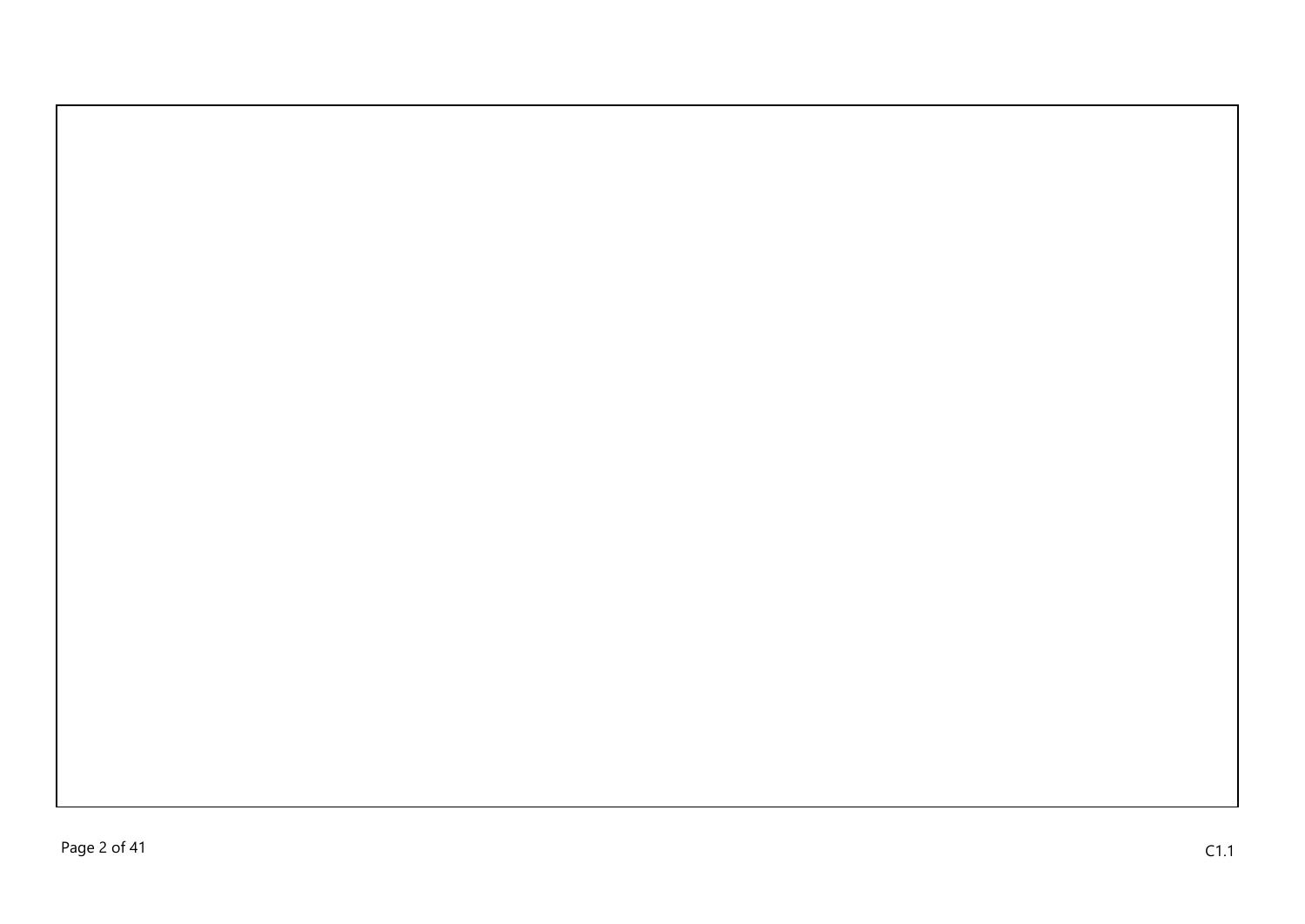| #  | Island                              | House Name     | Name                  | Sex | National ID | ، ه ، مرگ            | ىئرىتر                             |  |  |  |
|----|-------------------------------------|----------------|-----------------------|-----|-------------|----------------------|------------------------------------|--|--|--|
|    | ADh. Dhangethi                      |                |                       |     |             |                      |                                    |  |  |  |
|    | ADh. Dhangethi                      | Lucky Star     | Saniyya Nasir         | F   | A031608     | ځه په شوکایر         | سكسرة مراكب مترجو                  |  |  |  |
|    | ADh. Hangnaameedhoo                 |                |                       |     |             |                      |                                    |  |  |  |
| 2  | ADh.<br>Hangnaameedhoo              | Vanillaage     | Fathimath Rimsha      | F   | A273302     | ء<br>حرسپوگری        | ژوده بروڅ                          |  |  |  |
|    | B. Dharavandhoo                     |                |                       |     |             |                      |                                    |  |  |  |
| 3  | B. Dharavandhoo                     | Alamaage       | Ilyas Aboobakur       | M   | A109703     | ر ر » ،<br>پرنوبری   | 77777<br>ەر ۋە ئە                  |  |  |  |
|    | B. Hithaadhoo                       |                |                       |     |             |                      |                                    |  |  |  |
| 4  | B. Hithaadhoo                       | Nadhaa         | Muhusin Mohamed       | M   | A107582     | ىترەتر               | כל הים כלפריכ<br>כל היות כלולכת    |  |  |  |
|    | Dh. Maaenboodhoo                    |                |                       |     |             |                      |                                    |  |  |  |
| 5  | Dh. Maaenboodhoo                    | Carnationmaage | Samaha Mohamed        | F   | A209430     | ر<br>ما برېتون مرد د | و ر ه ر و<br>تر پر ژ تر<br>سترقيقه |  |  |  |
|    | GDh. Faresmaathodaa                 |                |                       |     |             |                      |                                    |  |  |  |
| 6  | GDh. Faresmaathodaa Fares Avah. Ali |                | Dawood Hassan         | M   | A097025     | تره ورزه ممو         | پروو پر سکاهل<br>فرمانو بر سکاهل   |  |  |  |
|    | GDh. Thinadhoo                      |                |                       |     |             |                      |                                    |  |  |  |
|    | GDh. Thinadhoo                      | Soama          | Mariyam Shifa Shareef | F   | A318764     | مشوشح                | ر ورو <sub>شو</sub> ژ ځېږو         |  |  |  |
|    | HA. Hoarafushi                      |                |                       |     |             |                      |                                    |  |  |  |
| 8  | HA. Hoarafushi                      | Segoafaa       | Mohamed Faisal        | M   | A263713     | ے جو تو              | ورەرو تەرىنو                       |  |  |  |
|    | HDh. Hanimaadhoo                    |                |                       |     |             |                      |                                    |  |  |  |
| 9  | HDh. Hanimaadhoo                    | Leykokaa       | Mohamed Hussain       | M   | A221658     | در پر پر<br>مورد ر   | ورەرو ورىدىگ                       |  |  |  |
| 10 | HDh. Hanimaadhoo                    | Sunrise ge     | Mohamed Musthafa      | M   | A122241     | ر مرکز د د د د       | ورەر د ەرد<br>وبەرونر وب           |  |  |  |
|    | HDh. Kulhudhuffushi                 |                |                       |     |             |                      |                                    |  |  |  |
| 11 | HDh. Kulhudhuffushi                 | Cherry House   | Aishath Mueena        | F   | A237115     | ىج بىر ئەرمىگە       | وكرشكو وكرس                        |  |  |  |
| 12 | HDh. Kulhudhuffushi                 | Nisaathu       | Hamidha Ismail        | F   | A160411     | سرڪو                 | גיבת השבהב                         |  |  |  |
|    | HDh. Nolhivaranfaru                 |                |                       |     |             |                      |                                    |  |  |  |
| 13 | HDh. Nolhivaranfaru                 | Nestle         | Adam Haleem           | M   | A154840     | ى مەر مۇ ئو          | پرو پروو                           |  |  |  |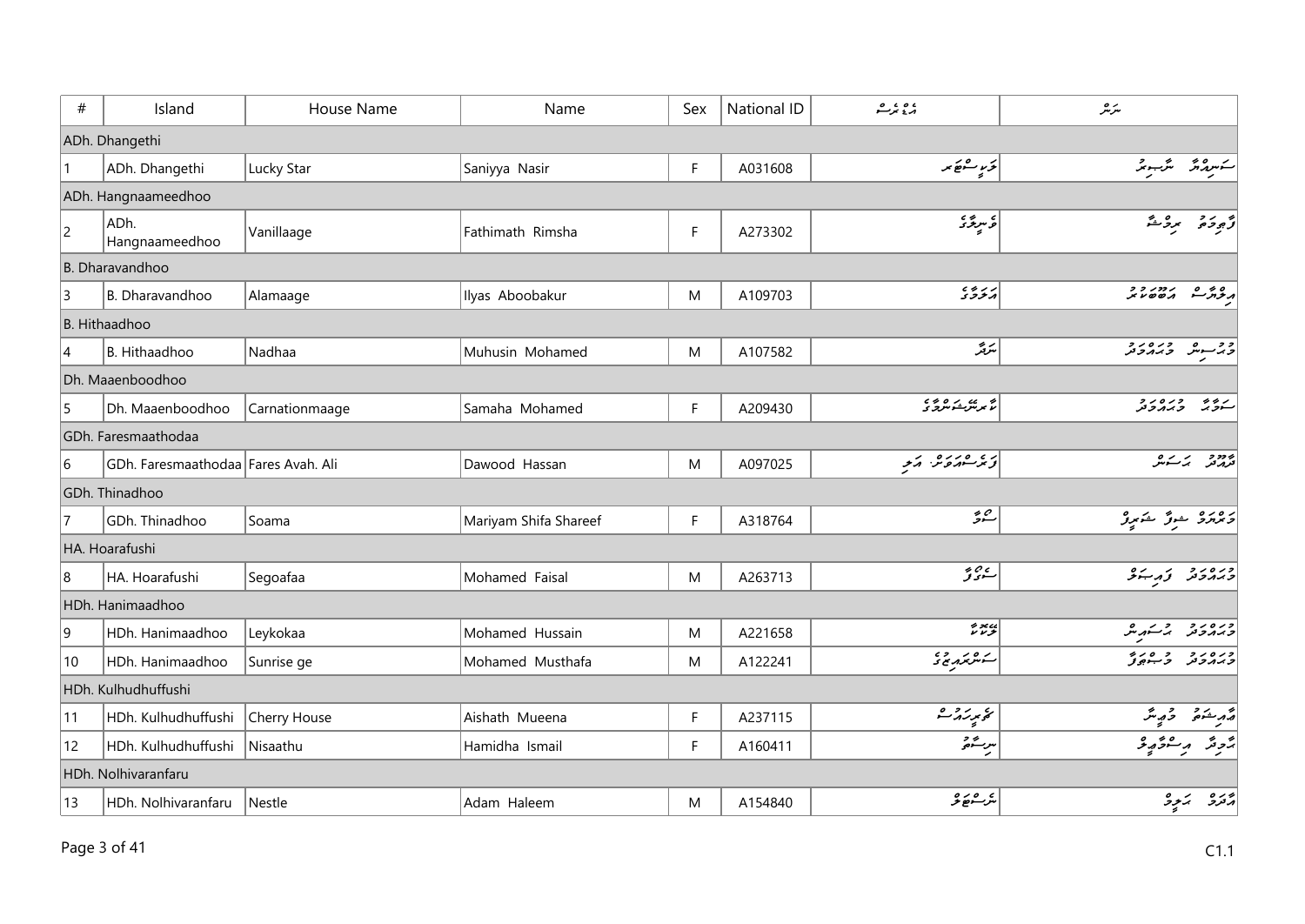|            | HDh. Vaikaradhoo |                       |                      |           |         |                                     |                            |
|------------|------------------|-----------------------|----------------------|-----------|---------|-------------------------------------|----------------------------|
| 14         | HDh. Vaikaradhoo | Iththifaagu           | Aishath Thawfeeqa    | F         | A234554 | ە مەم ۋى                            | مەر شەم ئەمرىرىگى          |
| L. Gan     |                  |                       |                      |           |         |                                     |                            |
| 15         | L. Gan           | Thundi. Beach Villa   | Aishath Shaima       | F         | A311471 | پرسو په <i>پوهو</i> مځه             | مەرىشقى ئىشىرقى            |
| Male'      |                  |                       |                      |           |         |                                     |                            |
| 16         | Male'            | G. Male Hiyaa 2 11-03 | Siuna Mohamed Waheed | F         | A124701 | $11-03$ $2\frac{2}{5}$ ، د د د د 11 | سوره وره د و د د و         |
| 17         | Male'            | M. Magumatheege       | Mohamed Gasim        | M         | A047191 | ر د در در م<br>د ۱ د د د وړ         | 37072                      |
|            | N. Maafaru       |                       |                      |           |         |                                     |                            |
| 18         | N. Maafaru       | Kendhivaru            | Ali Zuhair           | ${\sf M}$ | A123915 | ء سر <sub>مرحہ</sub> تر             | أوسمح سيرمر                |
|            | R. Maakurathu    |                       |                      |           |         |                                     |                            |
| 19         | R. Maakurathu    | Riveli                | Azlifa Mohamed       | F         | A253418 | برؤمر                               | أرجع ومحمدة المحمدة        |
|            | Sh. Bilehfahi    |                       |                      |           |         |                                     |                            |
| 20         | Sh. Bilehfahi    | Niyandhurumaaqe       | Hussain Nihadh       | ${\sf M}$ | A325947 | سرکر سرچر شرح ک                     | برستهر شهر سربر تقر        |
| Sh. Feevah |                  |                       |                      |           |         |                                     |                            |
| 21         | Sh. Feevah       | New Victory           | Nazima Hassan        | F         | A265002 | مبرقره ره کامپر                     | لترفوق الكاسكانس           |
|            | Sh. Feydhoo      |                       |                      |           |         |                                     |                            |
| 22         | Sh. Feydhoo      | Thandiraiymaage       | Ibrahim Naeem Adam   | M         | A067709 | <br>  په سوېږې د <sup>پ</sup>       | رەپرىي شرك مەدر            |
|            | Sh. Funadhoo     |                       |                      |           |         |                                     |                            |
| 23         | Sh. Funadhoo     | Dash                  | Mohamed Naushad      | ${\sf M}$ | A144022 | پی ہے                               | ورەرو رومۇ                 |
|            | Sh. Goidhoo      |                       |                      |           |         |                                     |                            |
| 24         | Sh. Goidhoo      | Heeraage              | Ahmed Shareef        | M         | A261497 | ر پوځ<br>په مر                      | رەرو خىمرۇ                 |
| 25         | Sh. Goidhoo      | Nivaadhashuge         | Ibrahim Inad         | M         | A072980 | بر د د د ،<br>برغ تر نر د           | مەھترىرى مەشرىر            |
|            | Sh. Kanditheemu  |                       |                      |           |         |                                     |                            |
| 26         | Sh. Kanditheemu  | Aahiyaa               | Ali Hassan           | ${\sf M}$ | A002012 | ومريز                               | أەيج برسكىش                |
| 27         | Sh. Kanditheemu  | Aahiyaa               | Nasreena Abdulla     | F         | A268890 | پر بر<br>مس                         | تترعي تقريبتر التكفير الله |
| 28         | Sh. Kanditheemu  | Aahiyaa               | Fathimath Shifa      | F         | A268891 | وتربر                               | وَجوحَة شووَّ              |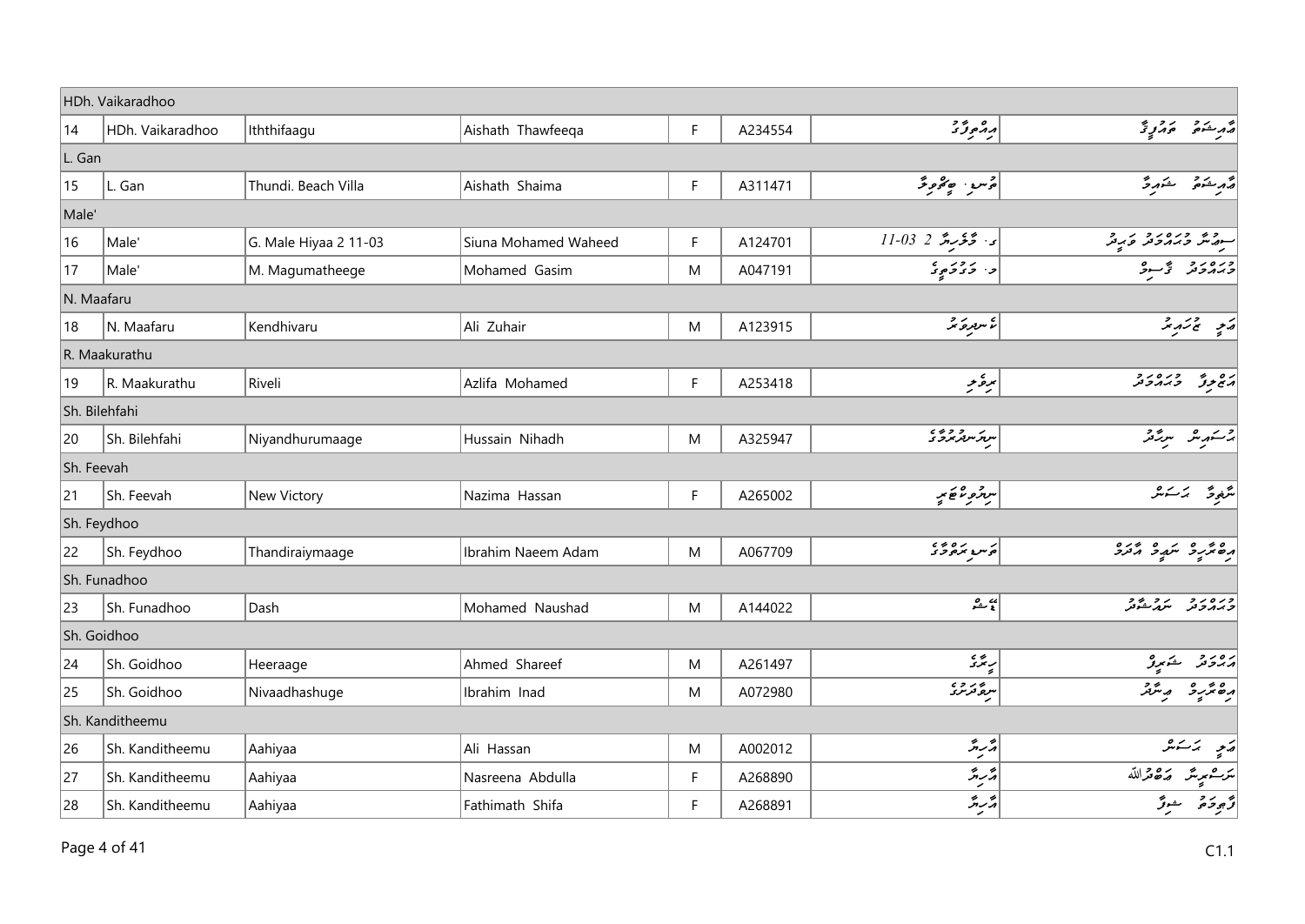| 29 | Sh. Kanditheemu | Aahiyaa   | Aishath Suhaila      | F         | A268893 | رمعر پر                 | و ديگر ديگر ديگر<br>د ديگر ديگر ديگر                                                                                                                                                                                                                                                                                                                                                                     |
|----|-----------------|-----------|----------------------|-----------|---------|-------------------------|----------------------------------------------------------------------------------------------------------------------------------------------------------------------------------------------------------------------------------------------------------------------------------------------------------------------------------------------------------------------------------------------------------|
| 30 | Sh. Kanditheemu | Aaniru    | Abdul Hakeem Hussain | M         | A034242 | رمسر بر                 | ره وه ره د و در ه د                                                                                                                                                                                                                                                                                                                                                                                      |
| 31 | Sh. Kanditheemu | Aaniru    | Fathimath Shahma     | F         | A088803 | لتمسر بخه               | توجدة خدرة                                                                                                                                                                                                                                                                                                                                                                                               |
| 32 | Sh. Kanditheemu | Aaru      | Hassan Reeshad       | M         | A122440 | پر پر                   | برك مر مشقر                                                                                                                                                                                                                                                                                                                                                                                              |
| 33 | Sh. Kanditheemu | Aaru      | Mohamed Raaif        | ${\sf M}$ | A265768 | پر پر                   | ورەر ئەر                                                                                                                                                                                                                                                                                                                                                                                                 |
| 34 | Sh. Kanditheemu | Aavaazuge | Ibrahim Shaheem      | M         | A138651 | ږ د د ،<br>د تو م  ې    | رە ئەر ئىرگ                                                                                                                                                                                                                                                                                                                                                                                              |
| 35 | Sh. Kanditheemu | Aavaazuge | Aishath Bishara      | F         | A266241 | پر پر د م<br>  پر پوځ ي |                                                                                                                                                                                                                                                                                                                                                                                                          |
| 36 | Sh. Kanditheemu | Aavaazuge | Samaha Shaheem       | F         | A266242 | ږ د د ،<br>پرو مي د     | $\begin{bmatrix} 0 & \frac{1}{2} & \frac{1}{2} & \frac{1}{2} & \frac{1}{2} & \frac{1}{2} & \frac{1}{2} & \frac{1}{2} & \frac{1}{2} & \frac{1}{2} & \frac{1}{2} & \frac{1}{2} & \frac{1}{2} & \frac{1}{2} & \frac{1}{2} & \frac{1}{2} & \frac{1}{2} & \frac{1}{2} & \frac{1}{2} & \frac{1}{2} & \frac{1}{2} & \frac{1}{2} & \frac{1}{2} & \frac{1}{2} & \frac{1}{2} & \frac{1}{2} & \frac{1}{2} & \frac{$ |
| 37 | Sh. Kanditheemu | Addana    | Ali Mansoor          | ${\sf M}$ | A127945 | بره بر بر               | $\begin{bmatrix} 2 & 7 & 0 & 0 & 0 & 0 \\ 0 & 0 & 0 & 0 & 0 & 0 \\ 0 & 0 & 0 & 0 & 0 & 0 \\ 0 & 0 & 0 & 0 & 0 & 0 \\ 0 & 0 & 0 & 0 & 0 & 0 \\ 0 & 0 & 0 & 0 & 0 & 0 \\ 0 & 0 & 0 & 0 & 0 & 0 \\ 0 & 0 & 0 & 0 & 0 & 0 \\ 0 & 0 & 0 & 0 & 0 & 0 \\ 0 & 0 & 0 & 0 & 0 & 0 & 0 \\ 0 & 0 & 0 & 0 & 0 & 0 & 0 \\ 0 & 0 & 0 & $                                                                                |
| 38 | Sh. Kanditheemu | Addana    | Mohamed Fauzan       | ${\sf M}$ | A128666 | پره بړند                | כלסנכ נרשית                                                                                                                                                                                                                                                                                                                                                                                              |
| 39 | Sh. Kanditheemu | Addana    | Sheereena Moosa      | F         | A268544 | بره بر بر               | $\begin{array}{cc} \hline 2 & 2 & 2 \\ 2 & 2 & 2 \\ 2 & 2 & 2 \end{array}$                                                                                                                                                                                                                                                                                                                               |
| 40 | Sh. Kanditheemu | Addana    | Hawwa Shaneel        | F         | A268551 | بره بړند<br>مرکز مر     | رەپچە سەمبرى                                                                                                                                                                                                                                                                                                                                                                                             |
| 41 | Sh. Kanditheemu | Addana    | Thaima Ali Mansoor   | F         | A268553 | بره بر بر               |                                                                                                                                                                                                                                                                                                                                                                                                          |
| 42 | Sh. Kanditheemu | Akiri     | Mohamed Solah        | ${\sf M}$ | A123091 | مزمونير                 | ورەر دىرى<br>ۋىدەر ئەنگەر                                                                                                                                                                                                                                                                                                                                                                                |
| 43 | Sh. Kanditheemu | Akiri     | Asiyath Yoosuf       | F         | A263170 | وسيسمه                  | انج سور حد حده و حرم انجاز<br>انگر سور مرد حرم انگر                                                                                                                                                                                                                                                                                                                                                      |
| 44 | Sh. Kanditheemu | Akiri     | Ibrahim Shakir       | ${\sf M}$ | A268778 | وسبر                    |                                                                                                                                                                                                                                                                                                                                                                                                          |
| 45 | Sh. Kanditheemu | Akiri     | Afa Ahmed            | F         | A268786 | وسوسر                   | رو دورو                                                                                                                                                                                                                                                                                                                                                                                                  |
| 46 | Sh. Kanditheemu | Alamaage  | Wadeefa Moosa        | F         | A146706 | ر ر » ><br>پرنوبری      | ديسته<br>ىز بەرگە<br>مەسىرىگە                                                                                                                                                                                                                                                                                                                                                                            |
| 47 | Sh. Kanditheemu | Alamaage  | Moosa Khaleel        | M         | A267070 | برژی                    | $\frac{1}{2}$                                                                                                                                                                                                                                                                                                                                                                                            |
| 48 | Sh. Kanditheemu | Alamaage  | Aminath Hanan        | F         | A267105 | پر پر پر<br>پر تر ژ     | أأدبتهم المكرمر                                                                                                                                                                                                                                                                                                                                                                                          |
| 49 | Sh. Kanditheemu | Alfaa     | Abdul Azeez Idrees   | ${\sf M}$ | A035954 | پر ه په                 | גם בפגם בי תבעים                                                                                                                                                                                                                                                                                                                                                                                         |
| 50 | Sh. Kanditheemu | Alfaa     | Aishath Mahira       | F         | A113381 | پره پي                  |                                                                                                                                                                                                                                                                                                                                                                                                          |
| 51 | Sh. Kanditheemu | Alfaa     | Shamsunnisa Ibrahim  | F         | A265634 | روپژ                    |                                                                                                                                                                                                                                                                                                                                                                                                          |
| 52 | Sh. Kanditheemu | Alfaa     | Mariyam Shuzuna      | F         | A265651 | برویژ                   | رەرە شەرش                                                                                                                                                                                                                                                                                                                                                                                                |
| 53 | Sh. Kanditheemu | Alfaa     | Mohamed Sunaadh      | ${\sf M}$ | A331493 | پر ویچ                  | و ر ه ر د<br>تر پر ژ تر                                                                                                                                                                                                                                                                                                                                                                                  |
| 54 | Sh. Kanditheemu | Alfaa     | Hawwa Shuzana        | F         | A385275 | پروژ                    | رەپ <sub>ە س</sub> ەرى<br>بەرە سىرى                                                                                                                                                                                                                                                                                                                                                                      |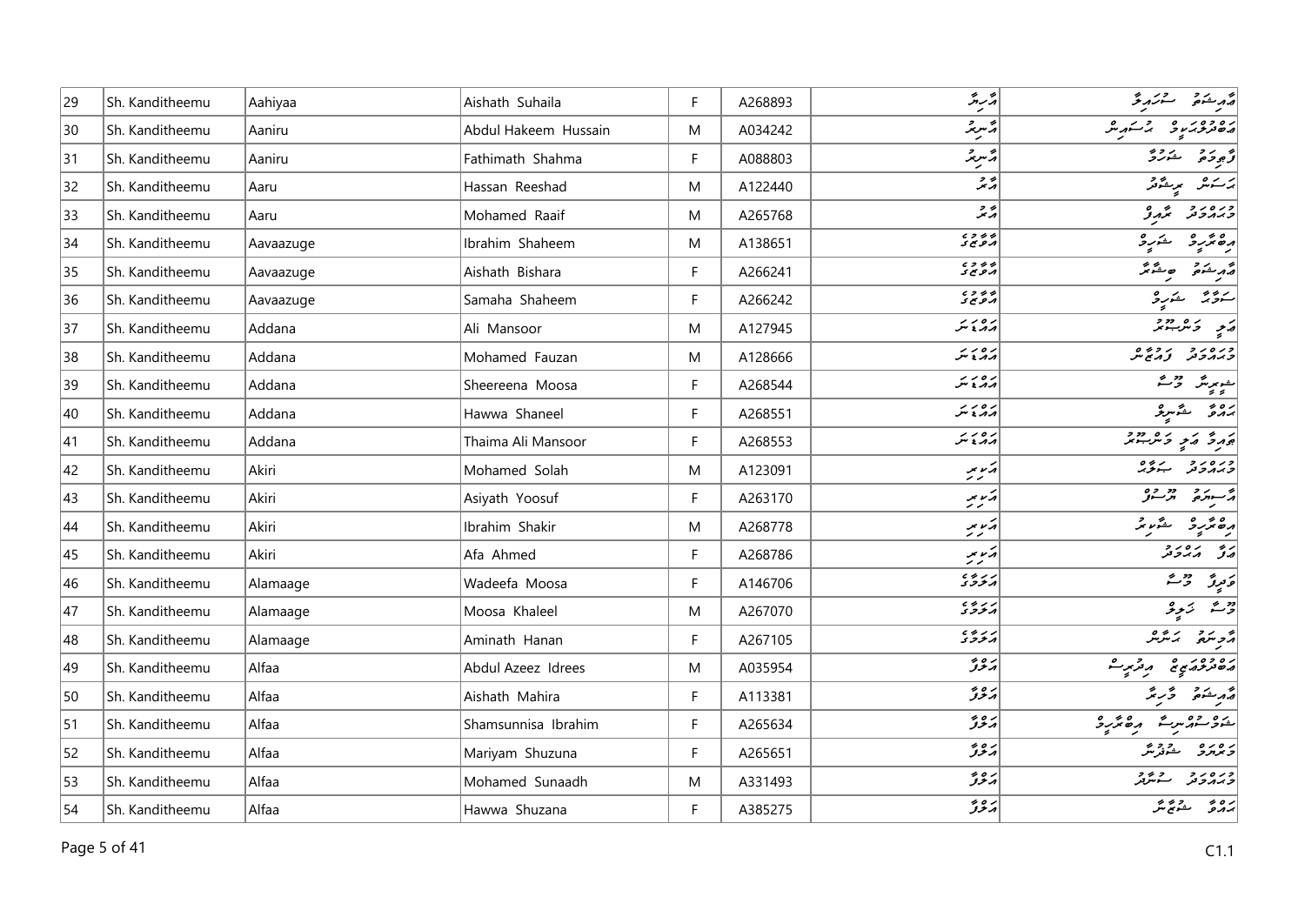| 55 | Sh. Kanditheemu | Alhivilaage        | Adam Naseem          | M         | A122733 | <br>  پر در و و د                       | أرتره ترجو                                           |
|----|-----------------|--------------------|----------------------|-----------|---------|-----------------------------------------|------------------------------------------------------|
| 56 | Sh. Kanditheemu | Alhivilaage        | Hawwa Hassan Idhrees | F         | A267239 | د د و ژَگ<br>د ر                        | رەپر<br>بەرە بەسەس مەمىرىدە                          |
| 57 | Sh. Kanditheemu | Alhivilaage        | Latheefa Hussain     | F         | A267241 | ر<br>پروونژی                            | ىمبور ئەسىر                                          |
| 58 | Sh. Kanditheemu | Alhivilaage        | Mariyam Hussain      | F         | A267246 | د روځ د<br>مرم                          | جە <b>سە</b> ر بىر<br>ر ه ر ه<br>د بربر د            |
| 59 | Sh. Kanditheemu | Alithari           | Maryam Liusa         | F         | A120942 | لأحرة مر                                | وبروره ورقم                                          |
| 60 | Sh. Kanditheemu | Alithari           | Mohamed Ageel        | M         | A268599 | وكمعرضو                                 | ورەرو كەنى ئا                                        |
| 61 | Sh. Kanditheemu | Alithari           | Azeeza Ali           | F         | A268601 | وكمعرضو                                 | أَمَنِي ثَمَّ أَمَنِي                                |
| 62 | Sh. Kanditheemu | Alithari           | Hussain Salim        | ${\sf M}$ | A268607 | وكمعرض                                  | ر مسکور شرور مسکوری<br>مسلم                          |
| 63 | Sh. Kanditheemu | Alithari           | Shain Ageel          | ${\sf M}$ | A268665 | وكمعرضو                                 | شەرش كەنچى                                           |
| 64 | Sh. Kanditheemu | Alivaage           | Ali Rifaz            | M         | A122730 | پروژه                                   | أوسمع سرقر تبح                                       |
| 65 | Sh. Kanditheemu | Alivaage           | Aishath Athiza       | F         | A267261 | پر پر پر                                | پ <sup>و</sup> پر ځوه<br>په ک<br>وشجيح               |
| 66 | Sh. Kanditheemu | Alivaage           | Haleemath Athiza     | F         | A267264 | پر وي                                   | رچينج<br>برويزة                                      |
| 67 | Sh. Kanditheemu | Alivaage           | Ibrahim Rafah        | ${\sf M}$ | A267266 | پر یو ی                                 | ە ھەترىر <sup>ى</sup><br>ر پر ه<br>برو بر            |
| 68 | Sh. Kanditheemu | Annaarumaage       | Dawood Adam Fulhu    | M         | A044685 | ر ه پر و پر ،<br>مرس پر پر د            | پر دو و<br>تو <sub>م</sub> هر تو<br>پره وو           |
| 69 | Sh. Kanditheemu | Annaarumaage       | Fazna Dawood         | F         | A111663 | ر ه پر و پر ،<br>مرس پر پر د            | ىر ەيگە<br>بونى ئىگر<br>پر دو و.<br>تر <i>هر</i> تعر |
| 70 | Sh. Kanditheemu | Annaarumaage       | Fathimath Fazla      | F         | A164407 | ر ه په وو ،<br>مرس پر پرو د             | وحجوحهم<br>تۇشىۋ                                     |
| 71 | Sh. Kanditheemu | Annaarumaage       | Aminath Samla        | F         | A266689 | ر ه په وو ،<br>مرس پر پر و              | سەۋىۋ<br>ۇ جە ئىدۇ                                   |
| 72 | Sh. Kanditheemu | Annaarumaage       | Fauziyya Ibrahim     | F         | A266697 | ر ه و و و ،<br>پرس سر پر و ی            | ۇر <sup>م</sup> ورىگە<br>برە ئۆرۈ                    |
| 73 | Sh. Kanditheemu | Annaarumaage       | Hussain Faiz         | ${\sf M}$ | A266710 | ر ه و و و ،<br>د سرسربرو د              | تر مر ح<br>جر س <sub>ک</sub> ر مر                    |
| 74 | Sh. Kanditheemu | Annaarumaage       | Aishath Nafsa        | F         | A266714 | ر ه ۶ و ۶ و<br>مرس سر پر <del>ر</del> و | و مر د شو د<br>مرم شو ه<br>سرویځ                     |
| 75 | Sh. Kanditheemu | Annaarumaage       | Mariyam Nihama       | F         | A266719 | ره پر و د ،<br>  په سرسرو د             | ر ه ر ه<br><del>و</del> بربرو<br>سورچ                |
| 76 | Sh. Kanditheemu | Arrow Villa        | Khadeeja Idrees      | F         | A265743 | وحروقر                                  | زَمْرِيحٌ ۖ رِتْرَبِّرِ ۖ                            |
| 77 | Sh. Kanditheemu | <b>Arrow Villa</b> | Haseeba Abdulla      | F         | A265748 | ە ج <sub>ى</sub> ھومۇ                   | برە تراللە<br>برَسعة                                 |
| 78 | Sh. Kanditheemu | <b>Arrow Villa</b> | Aminath Rasheeda     | F         | A265757 | ە جەھرىچە<br>مەسرەپەتىر                 | ە ئەسىرە<br>ىمەئىسە قە                               |
| 79 | Sh. Kanditheemu | <b>Arrow Villa</b> | Mohamed Shaniu       | M         | A336561 | لمرجوقه                                 | و ر ه ر د<br>تر پر ژ تر<br>شەھر                      |
| 80 | Sh. Kanditheemu | Asareege           | Abdul Kareem Ali     | M         | A041453 | ەرسە يېرى                               | ره ده درو کرد                                        |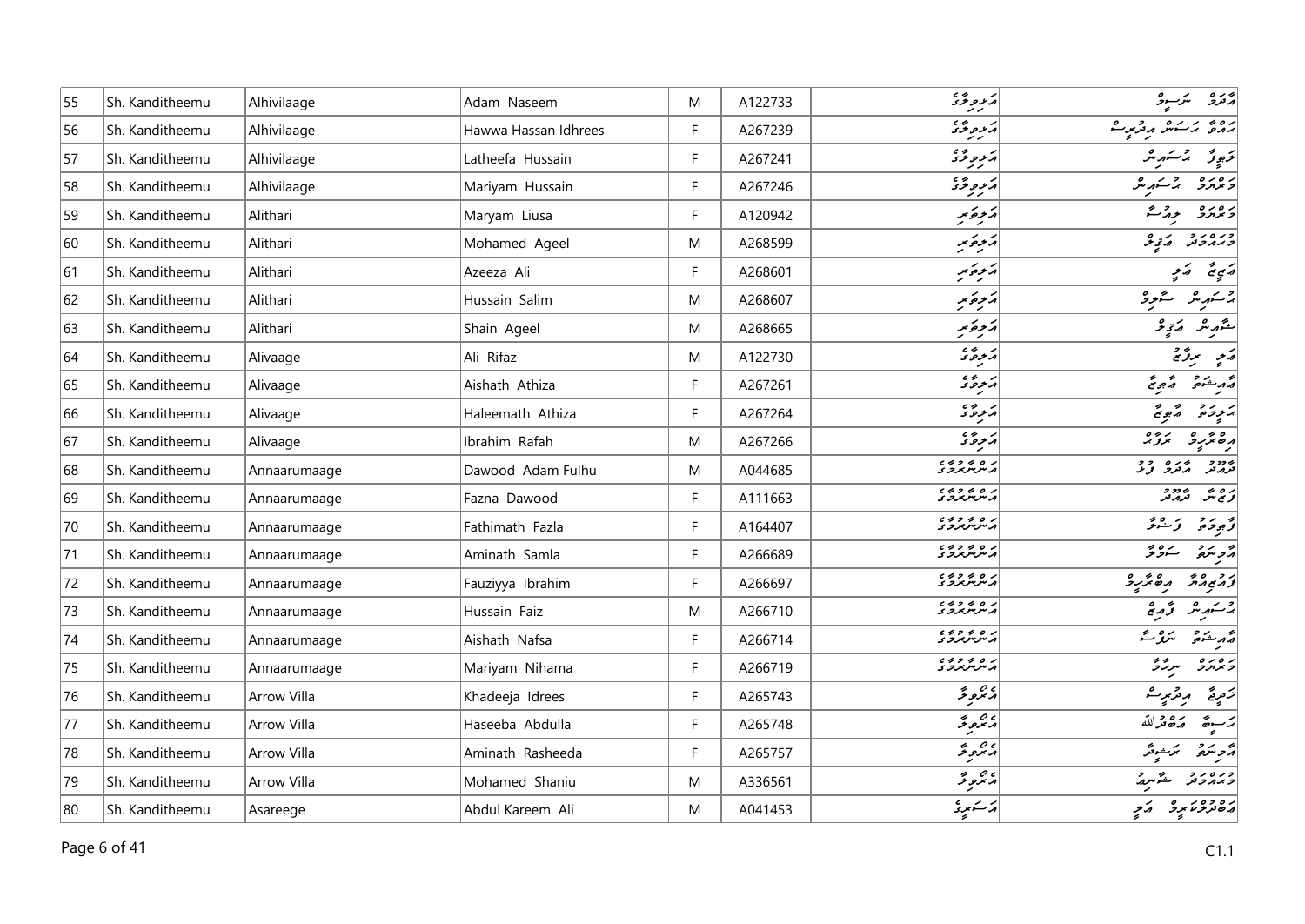| 81  | Sh. Kanditheemu | Asareege      | Naeema Ibrahim       | F  | A266877 | ىر سەبىرى<br>كەنسىسىيەت                 | ەر ھەئرىر 2<br>ر<br>سُمەرىخ<br>مە                                                                                        |
|-----|-----------------|---------------|----------------------|----|---------|-----------------------------------------|--------------------------------------------------------------------------------------------------------------------------|
| 82  | Sh. Kanditheemu | Asareege      | Nazima Ali           | F. | A266881 | وَسَوَمِرِهِ                            | سمَّغ <sub>ُ</sub> رِدَّ<br>ەئىيە                                                                                        |
| 83  | Sh. Kanditheemu | Asrafee Villa | Mohamed Rameez       | M  | A265587 | لەشتىروقى                               | - <i>درور</i> و<br>دېروگر<br>بئرجرهم                                                                                     |
| 84  | Sh. Kanditheemu | Asrafee Villa | Aminath Moosa        | F  | A265593 | لەشقىروقە                               | دو مشر<br>أأروسرة                                                                                                        |
| 85  | Sh. Kanditheemu | Asrafee Villa | Fathimath Sina       | F  | A265620 | ئەس <sup>ى</sup> دىمۇ ھ <sub>ە</sub> ئى | و مرد<br>ترجو حرمو<br>سەمگر                                                                                              |
| 86  | Sh. Kanditheemu | Asrafee Villa | Sara Rameez          | F  | A325545 | ە سەئدى <sub>ر جە</sub> مۇ              | $\begin{array}{cc} \hline \downarrow & \downarrow \uparrow \\ \downarrow & \downarrow \downarrow \downarrow \end{array}$ |
| 87  | Sh. Kanditheemu | Asrafeege     | Huzam Rameez         | M  | A027119 | وسنعردي                                 | $\frac{2}{x}$ $\frac{2}{x}$ $\frac{2}{x}$                                                                                |
| 88  | Sh. Kanditheemu | Asrafeege     | Mariyam Shaheen      | F  | A268780 | ىر ھەترى <sub>رى</sub>                  | ڪ پر مگر<br>ر ه ر ه<br>تر <del>ب</del> ر بر                                                                              |
| 89  | Sh. Kanditheemu | Asurumaage    | Ahmed Hameed         | M  | A013049 | ر و و » ،<br>د سنورۍ                    | دەرو بەدە                                                                                                                |
| 90  | Sh. Kanditheemu | Asurumaage    | Afiya Ahmed Hameed   | F  | A266868 | بر و و و »<br>پر سوپرو د                | أو و رور د رو د                                                                                                          |
| 91  | Sh. Kanditheemu | Asurumaage    | Athiyya Ahmed Hameed | F. | A266869 | ر و و د »<br>پرستوری                    | גם מי מיני הכל                                                                                                           |
| 92  | Sh. Kanditheemu | Asurumaage    | Mohamed Ashfaq       | M  | A266872 | ر و و د و<br>پرسه مور د                 | ورەرو كەشۇر.<br>جەمەدىر كەشۇرى                                                                                           |
| 93  | Sh. Kanditheemu | Asurumaage    | Ibrahim Ashfaq       | M  | A266876 | ر و و د »<br>پرستوری                    | مەھرىرە كەشىرى                                                                                                           |
| 94  | Sh. Kanditheemu | Athireege     | Khalid Ismail        | M  | A045831 | ړ<br>مرموسونه                           | تزوقر برعوقروعه                                                                                                          |
| 95  | Sh. Kanditheemu | Athireege     | Aishath Moonisa      | F  | A122721 | ر<br>مرمو مور                           | أشهر شكاتها والمستحسن والمستكر                                                                                           |
| 96  | Sh. Kanditheemu | Athireege     | Mariyam Suneetha     | F  | A122742 | <br>  در هو مورځ                        | גפגם הייתו                                                                                                               |
| 97  | Sh. Kanditheemu | Athireege     | Mohamed Ramzee       | M  | A268054 | <br>  مرموسور                           | ورەر دەر كە                                                                                                              |
| 98  | Sh. Kanditheemu | Athireege     | Ibrahim Saudhee      | M  | A268055 | لرَهومورَ                               | ەر ھەترىر <i>2</i><br>ستهرمو                                                                                             |
| 99  | Sh. Kanditheemu | Athireege     | Razeena Idrees       | F  | A268058 | ر<br>د حومور                            | ىرىم شەر بەرگىرىشى<br>مەنبە شەر بەرگە                                                                                    |
| 100 | Sh. Kanditheemu | Athireege     | Aminath Faruheena    | F  | A268059 | لأحومونه<br>كمسيرة                      | ۇرسىم ئەربىر                                                                                                             |
| 101 | Sh. Kanditheemu | Azeyliya      | Mohamed Wafir        | M  | A011384 | ريم مرتز                                | ورەرو ئەر                                                                                                                |
| 102 | Sh. Kanditheemu | Azeyliya      | Aishath Zuhaira      | F  | A267609 | ر رہے<br>مربح <del>م</del> رمر          | أقهر منشقى تمخ ترمرنتمر                                                                                                  |
| 103 | Sh. Kanditheemu | Azeyliya      | Ismail Aleef         | M  | A268925 | <br>  پرسمج محرچر                       | أراعتم ويحمي وكمبيوثر                                                                                                    |
| 104 | Sh. Kanditheemu | Bahaaru villa | Ahmed Zaki           | M  | A050702 | ەربىرە ۋ                                |                                                                                                                          |
| 105 | Sh. Kanditheemu | Bahaaru villa | Rifga Ahmed Zakee    | F  | A266178 | پر مو <sub>ع</sub> و پژ                 | روو د دورو در<br>مرکز محمد محمد                                                                                          |
| 106 | Sh. Kanditheemu | Bahaaru villa | Ibrahim Sabir        | M  | A267955 | ە ئەترەپچە                              | أرەنزىر بەھىر                                                                                                            |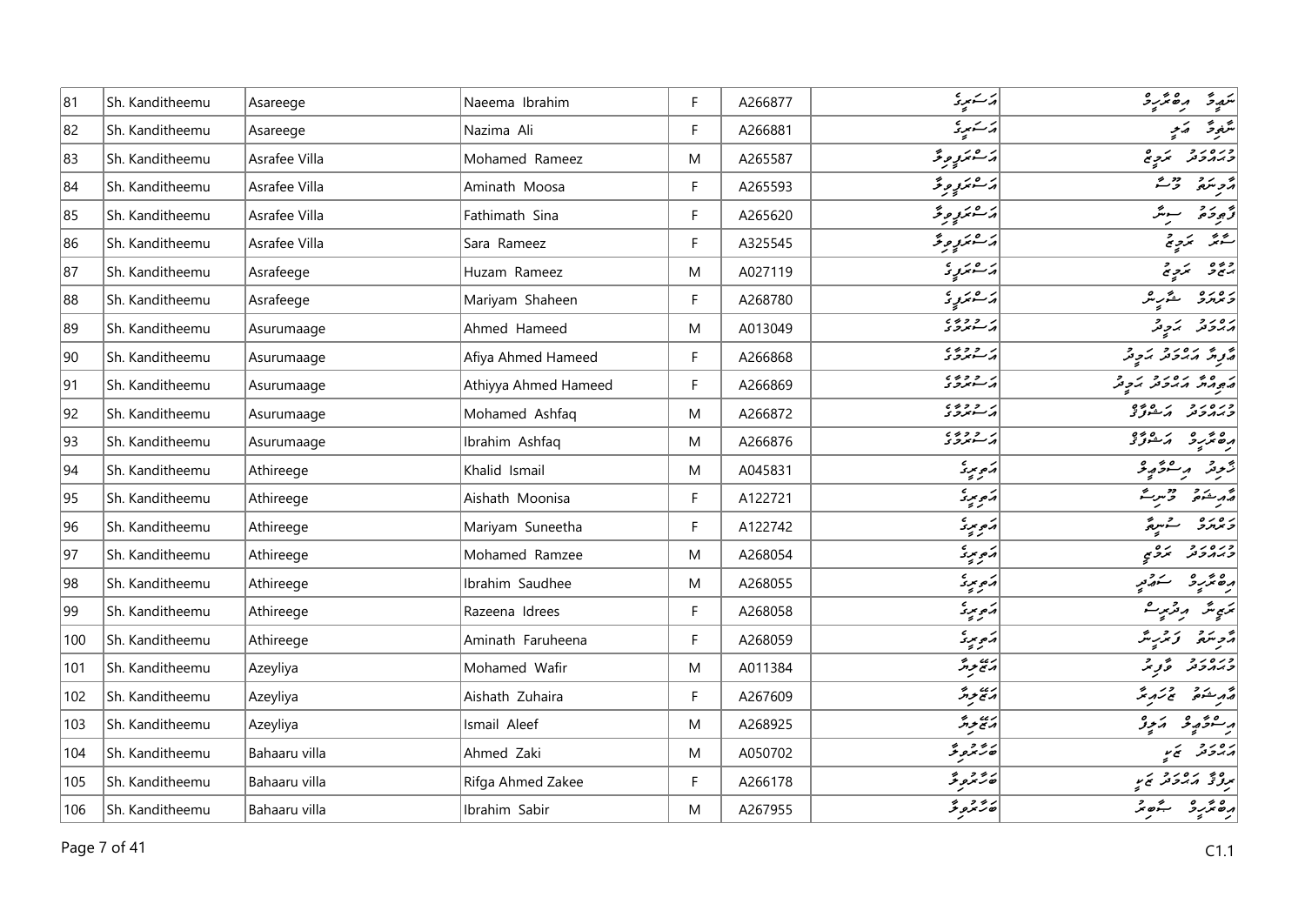| 107 | Sh. Kanditheemu | Bahaaru villa    | Ismail Sameeh        | M  | A267959 | ە ئەترە بۇ                             | و جو ديگر ديگر                                                    |
|-----|-----------------|------------------|----------------------|----|---------|----------------------------------------|-------------------------------------------------------------------|
| 108 | Sh. Kanditheemu | Bahaaruge        | Ahmed Shamiu         | M  | A152728 | ر بر و ،<br>ن تر پور                   | رەرو ئەدە                                                         |
| 109 | Sh. Kanditheemu | Bahaaruge        | Hawwa Moosa          | F  | A267944 | ر پر و ،<br>ن <i>خ</i> تر <sub>ک</sub> | رەپچ<br>دو مح                                                     |
| 110 | Sh. Kanditheemu | Bahaaruge        | Fathimath Shamila    | F  | A267948 | ر پر و ،<br>ن <i>ن تر</i> د            | ا تو جو چر جر<br>ا<br>ڪ <sub>تر</sub> ئر                          |
| 111 | Sh. Kanditheemu | Bahaaruge        | Aishath Shamila      | F  | A267953 | ر پر و ،<br>ن <i>ه ر</i> گری           | وگرېشو څوگو                                                       |
| 112 | Sh. Kanditheemu | Banafusaage      | Ahmed Nizar          | M  | A052275 | ە ئەرىپى ئە                            | رەرو سۆر                                                          |
| 113 | Sh. Kanditheemu | Banafusaage      | Jameela Hassan       | F  | A266001 | ە ئىردىقىي                             | قاورگا انرىكىش                                                    |
| 114 | Sh. Kanditheemu | Banafusaage      | Faheema Hassan       | F  | A266003 | ە ئىرۇپىيى                             | ۇرۇ بەسەھ                                                         |
| 115 | Sh. Kanditheemu | Banafusaage      | Aminath Warudha      | F  | A266006 | ر رو و و ،                             | أثر حريرة<br>ر و پر<br>ح مرتر                                     |
| 116 | Sh. Kanditheemu | Binaa            | Ali Shimaam          | M  | A164404 | ھ سگر                                  | أركمتم والمحافرة                                                  |
| 117 | Sh. Kanditheemu | <b>Blue Rest</b> | Abdul Rahman Gasim   | M  | A160375 | ە دە يەرە<br>ھىرىرىسى                  | رە دەرە دەپرىتى ب                                                 |
| 118 | Sh. Kanditheemu | <b>Blue Rest</b> | Mariyam Abdul Rahman | F. | A164412 | ە دو ۽ مەھ                             | ر ه د ه ر ه د ه<br>پره تر پر برگ<br>ر ه ر ه<br><del>د</del> بربرگ |
| 119 | Sh. Kanditheemu | <b>Blue Rest</b> | Asiyath Ali          | F  | A267442 | ە دە يەرە<br>ھۆسرىسى                   | أممسوره وكمعي                                                     |
| 120 | Sh. Kanditheemu | <b>Blue Rest</b> | Ali Abdul Rahman     | M  | A267443 | ە دە يەرە<br>ھۈبرىسوغ                  | C COLOROL CO                                                      |
| 121 | Sh. Kanditheemu | <b>Bolihi</b>    | Ismail Jamaal        | M  | A078471 | پيور<br>پر ر                           | برڪوڻي و چوڻو                                                     |
| 122 | Sh. Kanditheemu | <b>Bolihi</b>    | Malaka Abbas         | F  | A265968 | پور<br>حوړ                             | 2501<br>رزه                                                       |
| 123 | Sh. Kanditheemu | Camera           | Aminath Zaeema       | F  | A161718 | ى ئەلتە<br>مارىخە                      | مُتَحِسَمُ بِمَهْرَ                                               |
| 124 | Sh. Kanditheemu | Camera           | Ahmed Mohamed        | M  | A268262 | ى ئەلتە<br>مارىخە                      | و رە ر د<br><i>د ب</i> رگرىز<br>ر ه ر د<br>پر ژونر                |
| 125 | Sh. Kanditheemu | Camera           | Fathina              | F  | A268265 | ى ئەلىر<br>مارىخە                      | ۇ بۇ بىگە                                                         |
| 126 | Sh. Kanditheemu | Camera           | Mohamed Rasheed      | M  | A268269 | ى ئەيۋ                                 | وره رو بر شوتر<br> وبرووتر برشوتر                                 |
| 127 | Sh. Kanditheemu | Camera           | Fathimath Nahula     | F  | A268272 | ى ئەلتە<br>مارىخە                      | وٌ وِ دَوَ مَرَ وَ وَ                                             |
| 128 | Sh. Kanditheemu | Camera           | Abdulla Rasheed      | M  | A268276 | ، ، د بر                               | بره و الله محرشوند<br>صصرالله محرشوند                             |
| 129 | Sh. Kanditheemu | Chaman           | Mariyam Waheeda      | F  | A267272 | ىئەر ھ                                 | وحروف وبرقر                                                       |
| 130 | Sh. Kanditheemu | Chaman           | Naail Ahmed Moosa    | M  | A267299 | ىئەر ھ                                 | شرو ړه ده د و                                                     |
| 131 | Sh. Kanditheemu | Chandhaneege     | Ibrahim Hameed       | M  | A010657 | ىچە ئىرتى <i>ر ئىر</i> ىد              |                                                                   |
| 132 | Sh. Kanditheemu | Chandhaneege     | Hussain Shafeeu      | M  | A094999 | ىچە ئىرتى <i>رىنى</i> گە               | جر شهر شکوری                                                      |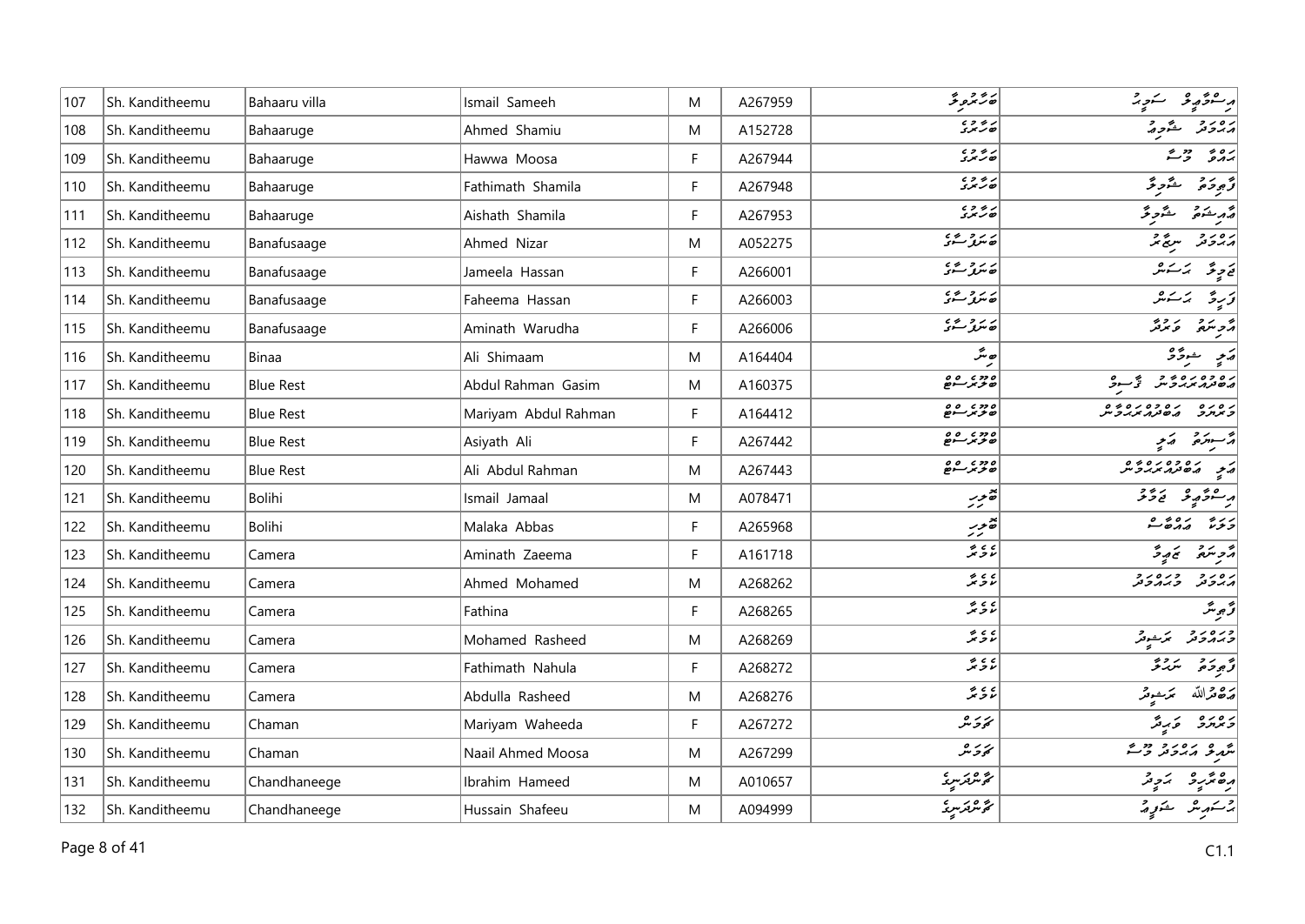| 133 | Sh. Kanditheemu | Chandhaneege  | Aishath Hasma          | F  | A266540 | ىچە ئىرتى <i>ر ئىر</i> ىد              | برسدة<br>ائی <sub>م</sub> رشتوند<br>مسی               |
|-----|-----------------|---------------|------------------------|----|---------|----------------------------------------|-------------------------------------------------------|
| 134 | Sh. Kanditheemu | Chandhaneege  | Fathimath Ifasha       | F. | A266541 | ۇ ئىرتى <i>ر س</i> ىيە                 | ۇ بور بو<br>رىر تەشقە                                 |
| 135 | Sh. Kanditheemu | Chandhaneege  | Neelmaa Ibrahim        | F. | A266545 | ىچە مەكتىر س <sub>و</sub> ي            | سرچڙ<br>ەھ ترر ۋ                                      |
| 136 | Sh. Kanditheemu | Chandhaneege  | Mohamed Unais          | M  | A266547 | ىر مەركىزىس <sub>ى</sub><br>مە         | و ر ه ر و<br><i>و پر</i> پر تر<br>رئىدە               |
| 137 | Sh. Kanditheemu | Coconut House | Madheeha Naeem         | F  | A122738 | بره ء ه ر د م                          | ىز مورگ<br>مەسىم<br>سَمِيرة                           |
| 138 | Sh. Kanditheemu | Coconut House | Azeema Naeem           | F  | A152726 | بره ء ه ر د م                          | ويمي پڅ<br>سَمِيرَة                                   |
| 139 | Sh. Kanditheemu | Coconut House | Ziyadha Naeem          | F  | A164432 | بره ، ، <i>د د</i> ه م                 | ببوجر<br>سَمِرٍ ح                                     |
| 140 | Sh. Kanditheemu | Coconut House | Hawwa Zahira           | F. | A268326 | بره ، ه ر د ه<br>تر تر شرف ک           | رە پە<br>ىتى سەتتىر                                   |
| 141 | Sh. Kanditheemu | Coconut House | Mahira Naeem           | F  | A268335 | بره ، ه ر د ه                          | وَرِيرٌ<br>سَمِيرَة                                   |
| 142 | Sh. Kanditheemu | Coconut House | Fathimath Naeem        | F  | A268339 | بره و د و د و ه                        | ۇ بوخ <sub>ى</sub> م<br>سَمِيرة                       |
| 143 | Sh. Kanditheemu | Coconut House | Amira Naeem            | F  | A268349 | بره ، و بر و ه                         | وترمر<br>سَمَدٍ ح                                     |
| 144 | Sh. Kanditheemu | Coconut House | Ziyaan Ibrahim Naeem   | M  | A268353 | بره ، ه ر د ه<br>بربر سرچ <i>ز</i> د ک | ىبەرگە<br>ەرھ ئ <sup>ۆ</sup> ر ۋ<br>سمەر              |
| 145 | Sh. Kanditheemu | Comet         | Ali Iqbal              | M  | A121819 | بری<br>روم                             | د ژەپى<br>ر<br>دي                                     |
| 146 | Sh. Kanditheemu | Comet         | Abeera Ismail          | F  | A268064 | بری<br>رو                              | رەپە<br>ەرسىۋەيچ                                      |
| 147 | Sh. Kanditheemu | Comet         | Leena Igbal            | F  | A268864 | بری<br>رو                              | ىرىتىر<br>ەرتى ئىتى                                   |
| 148 | Sh. Kanditheemu | Comrade Villa | Saleema Abdul Rahman   | F. | A267787 | بره ، ه ه و <del>گ</del> ر             | ر ه و ه ر ه د ه<br>پره تربر <del>ت</del> ر بر<br>سەرچ |
| 149 | Sh. Kanditheemu | Comrade Villa | Shareefa Abdul Ghafoor | F. | A267791 | بره <sup>په ه</sup> ومځه               | ڪ موقر<br>سن<br>ر ه و ه د رو و<br>پره تر تر تر س      |
| 150 | Sh. Kanditheemu | Comrade Villa | Abdulla Razee          | M  | A267795 | پره ی ه و محر                          | بر25 الله                                             |
| 151 | Sh. Kanditheemu | Comrade Villa | Ahmed Razee            | M  | A267798 | پره ی ه و محه                          | ر 2 د تر<br>م <i>ر</i> بر <del>5</del> تر             |
| 152 | Sh. Kanditheemu | Comrade Villa | Adam Razee             | M  | A267815 | بره ، ه ه و څه<br>پرې د بوڅ            | پر ہ<br>مرکزو<br>بخرسه                                |
| 153 | Sh. Kanditheemu | Corn Flower   | Ali Mufeed             | M  | A060278 | پره وي بر<br>  با سرو ځرم بر           | أەسمج و محمو محمد                                     |
| 154 | Sh. Kanditheemu | Corn Flower   | Aminath Nisfa          | F  | A268762 | ە ە ە ئەر<br>ئاسلامۇھ بىر              | ړ څر سرچ<br>سرىشۇ                                     |
| 155 | Sh. Kanditheemu | Daisy Villa   | Hussain Nabeel         | M  | A074228 | اءِ <sub>موع</sub> و                   | جرىسە مەشر<br>سرّەنز                                  |
| 156 | Sh. Kanditheemu | Daisy Villa   | Nasiha Ibrahim         | F  | A120635 | } موعه قر                              | متَّرْسورَ<br>م<br>ەھ تۇرۇ                            |
| 157 | Sh. Kanditheemu | Daisy Villa   | Ismail Rashid          | M  | A128381 | اءَ <sub>مح</sub> وموگ                 | وسنوحيو                                               |
| 158 | Sh. Kanditheemu | Daisy Villa   | Naseema Moosa          | F  | A128984 | ۽ سمج حرقته                            | ىئەسەدى<br>ئ                                          |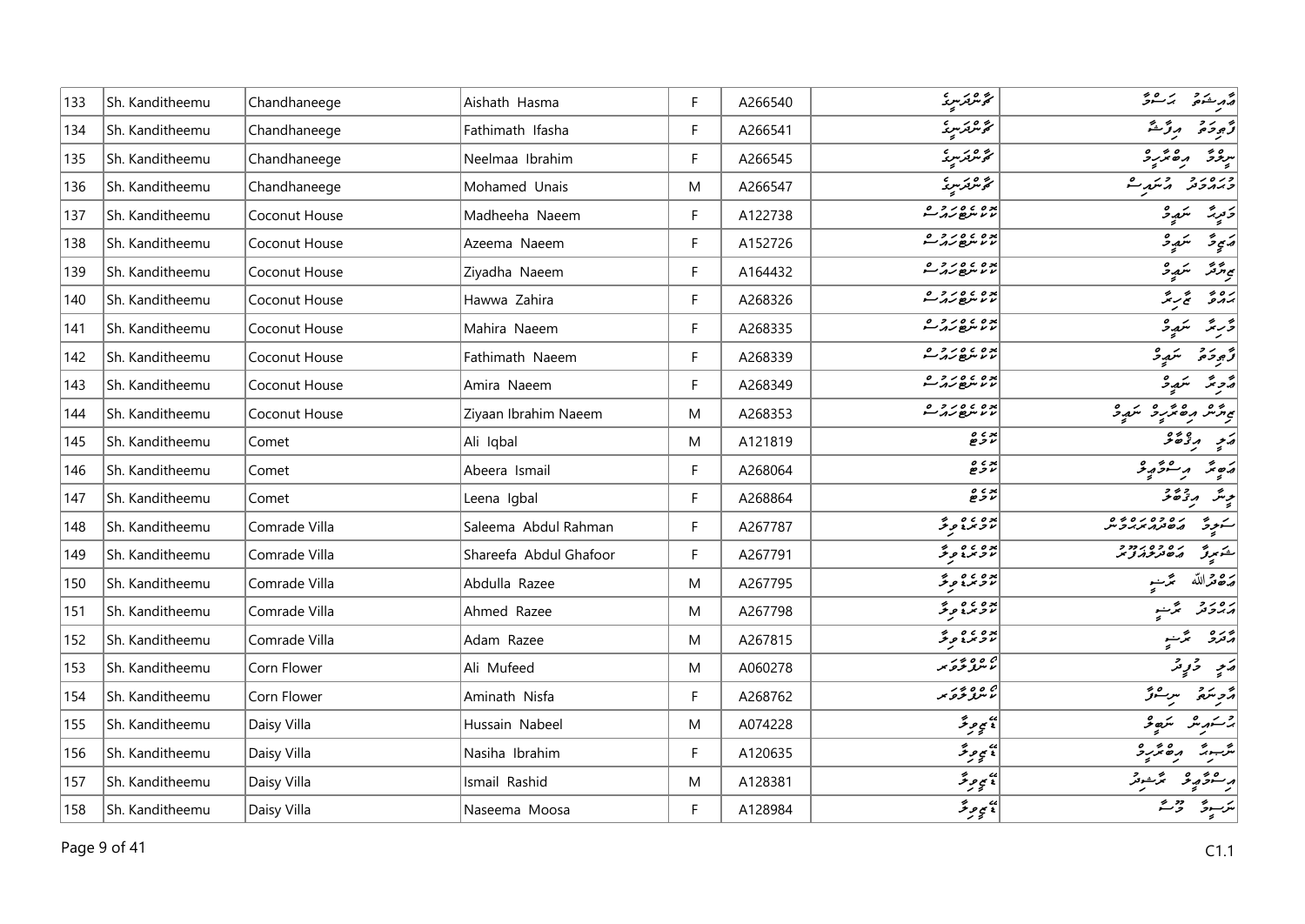| 159 | Sh. Kanditheemu | Daisy Villa     | Nahuza Ibrahim            | F  | A141891 | اءِ <sub>مح</sub> وظَ                 | وە ئۆرۈ<br>سرزيج                                               |
|-----|-----------------|-----------------|---------------------------|----|---------|---------------------------------------|----------------------------------------------------------------|
| 160 | Sh. Kanditheemu | Daisy Villa     | Nazfaa Ibrahim            | F. | A265943 | اء<br>موعر                            | ە ھەترىر ۋ<br>سرچ پژ                                           |
| 161 | Sh. Kanditheemu | Daisymaage      | Abdulla Naeem             | M  | A010238 | $\frac{c}{s}$ , $\frac{c}{s}$         | برە تراللە<br>سَمِيرة                                          |
| 162 | Sh. Kanditheemu | Daisymaage      | Mohamed Nabeehu           | M  | A228308 | اءِ سرچ تا<br>  ۽ سمج تاريخ           | و ر ه ر و<br>د بر د تر تر<br>سرەر                              |
| 163 | Sh. Kanditheemu | Daisymaage      | Fathmath Lamha            | F  | A228313 | پی پی تر <sup>2</sup>                 | ىزە بۇ<br>ۇ بور د                                              |
| 164 | Sh. Kanditheemu | Daisymaage      | Aminath Nahuma            | F  | A228316 | )» سرچری<br>  ناسخ تر <sub>ک</sub>    | أرمز بترة<br>سروی                                              |
| 165 | Sh. Kanditheemu | Daisymaage      | Naseema Hassan            | F  | A266002 | )، سمج تر د                           | ىئرسىدۇ<br>برسەيىتىر                                           |
| 166 | Sh. Kanditheemu | Dhaandhoo Villa | Moosa Ibrahim             | M  | A162972 | قرىرتروتر                             | دی مش<br>ەھ ترىر ۋ                                             |
| 167 | Sh. Kanditheemu | Dhaandhoo Villa | Mariyam Mohamed           | F  | A268927 | قر عروز محر                           | و ر ه ر د<br><i>و ټ</i> رو تر<br>ر ه ر ه<br><del>و</del> بربرو |
| 168 | Sh. Kanditheemu | Dhaandhoo Villa | Ali Shifau                | M  | A268929 | قر عروز محر                           | أەكىم سىردە                                                    |
| 169 | Sh. Kanditheemu | Dhaandhoo Villa | Aminath Shifana           | F  | A268934 | قرمرفرمرتخر                           | أثر جريئتمو<br>شەرگەنگر                                        |
| 170 | Sh. Kanditheemu | Dhaandhoo Villa | Aishath Shifana           | F  | A268940 | قرىرتروگر                             | ے وگر مگر<br>د مرکز دیگر<br>مرکز مشور                          |
| 171 | Sh. Kanditheemu | Dheefuramge     | Zuhuda Ibrahim            | F  | A266684 | ا پروتره و<br>اپروترو د               | ر وير<br>سي شرقتر<br>برە ئۆرۈ                                  |
| 172 | Sh. Kanditheemu | Dhekunuge       | Mizna Moosa               | F  | A164414 | ړ <i>د د</i> ›<br>تر <i>را س</i> رند  | جەنگە ئۇڭ                                                      |
| 173 | Sh. Kanditheemu | Dhekunuge       | Aboobakuru Yoosuf         | M  | A257747 | ء و و ء<br>تور سری                    | נדמג כפי כפי<br>גם <i>ס</i> אינג ת                             |
| 174 | Sh. Kanditheemu | Dhekunuge       | Fathimath Zuhaira         | F. | A267603 | ، و و ،<br>تور سری                    | أقهوحكم بمحتر يتمر                                             |
| 175 | Sh. Kanditheemu | Dhekunuge       | Ahmed Wajdee              | M  | A267611 | ړ <i>د د</i> ،<br>تر <i>ماس</i> ر     | د ۱۵ د ۱۵ د وړ                                                 |
| 176 | Sh. Kanditheemu | Dhekunuge       | Mohamed Wajudhee          | M  | A267615 | ی و و ،<br>تور سری                    | و ره ر و<br>تر پر ژنگر                                         |
| 177 | Sh. Kanditheemu | Dhekunuge       | Adam Jinah                | M  | A267622 | ړ <i>د</i> پر<br>تور کمبرن            | ى <sub>جە</sub> مىڭرىر<br>په ره<br>د ترو                       |
| 178 | Sh. Kanditheemu | Dhekunuge       | Mariyam Milna             | F  | A267627 | ړ <i>د د</i> ›<br>تر <i>را س</i> رند  | رەرە دۇش                                                       |
| 179 | Sh. Kanditheemu | Dhethadimaage   | Abdul Aleem Abdul Raheem  | M  | A093491 | ړ د پر<br>تره د ژ د                   | ره وه در ه<br>پره تربر تر<br>ره وه ر<br>په <i>ه ترڅه چ</i> ې   |
| 180 | Sh. Kanditheemu | Dhethadimaage   | Abdul Haseeb Abdul Raheem | M  | A131707 | ه د په وي<br>تر <sub>گ</sub> ونو تر د | נספר בי נספס גם                                                |
| 181 | Sh. Kanditheemu | Dhethadimaage   | Saila Hassan Waheed       | F  | A151375 | ه د په په<br>مر <sub>ج نو</sub> د د   | ترىكىش قەرىتى<br>شەرىخە                                        |
| 182 | Sh. Kanditheemu | Dhethadimaage   | Mubarik Ali               | M  | A152865 | ړ د پر<br>تره د ژ د                   | وە براز كەير                                                   |
| 183 | Sh. Kanditheemu | Dhethadimaage   | Mohamed Irfan             | M  | A266926 | ړ د پر<br>تره د ژ د                   | و ره ر د<br><i>د ب</i> رگر تر<br>ە بىر ۋىس                     |
| 184 | Sh. Kanditheemu | Dhethadimaage   | Ibrahim Muaviyath         | M  | A266931 | ړ د پر په<br>تره د تر د               | دەندىق دەردە                                                   |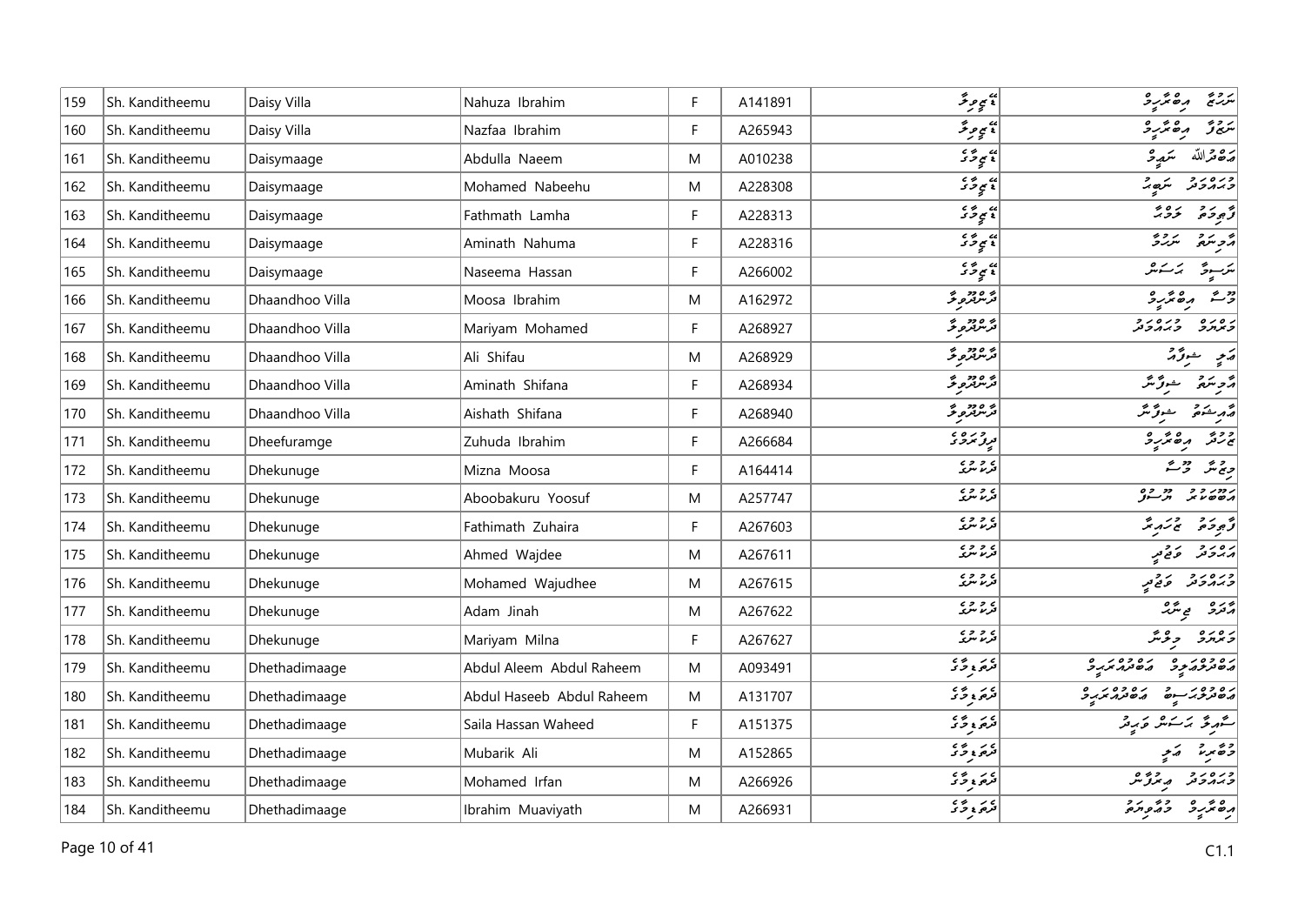| 185 | Sh. Kanditheemu | Dheyliyaage   | Hussain Mohamed       | M           | A045929 | ه د د د ،<br>مرمورد د                              | وكرمر وره دو                                                          |
|-----|-----------------|---------------|-----------------------|-------------|---------|----------------------------------------------------|-----------------------------------------------------------------------|
|     |                 |               |                       |             |         |                                                    |                                                                       |
| 186 | Sh. Kanditheemu | <b>Dhihi</b>  | Ibrahim Athif         | M           | A122718 | توپر<br>مرکز                                       | ە ئەبور<br>ەر ھەترىر <i>3</i>                                         |
| 187 | Sh. Kanditheemu | Dhilaasaa     | Ahmed Agil            | M           | A078660 | ىر ئۇ شە                                           | دەر د ئەتى ئى                                                         |
| 188 | Sh. Kanditheemu | Dhilaasaa     | Mohamed Waheed        | M           | A150659 | ىر ئۇ شە                                           | و ر ه ر د<br>تر پر تر تر<br>ءَ ٻه تقر                                 |
| 189 | Sh. Kanditheemu | Dhilaasaa     | Fathimath Inasa       | F           | A268388 | ىر ئۇ شە                                           | قرموده مرتثب                                                          |
| 190 | Sh. Kanditheemu | Dhilaasaa     | Aishath Mohamed       | F.          | A268395 | ترقر محم                                           | ه دشتمو وره د <del>د</del>                                            |
| 191 | Sh. Kanditheemu | Dhilaasaa     | Ahmed Mifrah          | M           | A268400 | ىر ئۇ شە                                           | بره رو وه ده.                                                         |
| 192 | Sh. Kanditheemu | Dhilaasaa     | Hussain Shafraaz      | M           | A268402 | ورۇ ئە                                             | چرىسىمبەش ھۆرىمىتى                                                    |
| 193 | Sh. Kanditheemu | Dhilaasaa     | Sheereen Abdulla      | F           | A296164 | درگر گ                                             | شومریٹر <mark>رکھ تر</mark> اللّٰہ                                    |
| 194 | Sh. Kanditheemu | Dhilbahaaruge | Fauziyya Mohamed      | F           | A266851 | و د ه د و ،<br>درمر <i>ه ر</i> برد                 | נגים מי כנסנכ<br>צגישונות כמוכנג                                      |
| 195 | Sh. Kanditheemu | Dhilkas Villa | Mohamed Mu-uthasim    | M           | A152727 | <sub>مر</sub> وبر <sub>شور</sub> وً                | כנים בי כבל כ                                                         |
| 196 | Sh. Kanditheemu | Dhilkas Villa | Abdul Hakeem Hussain  | M           | A154151 | <sub>مر</sub> وبر <sub>شور</sub> وً                | رە دەرىر ئەسكىر ش                                                     |
| 197 | Sh. Kanditheemu | Dhilkas Villa | Ibrahim Nazmee        | M           | A164429 | <sub>مر</sub> وب <sub>ۇ س</sub> ە <sub>ھ م</sub> ۇ | وه پر ده سره د                                                        |
| 198 | Sh. Kanditheemu | Dhilkas Villa | Fathmath Ismail       | F           | A244109 | <sub>قرقرىم</sub> س <sub>ى</sub> موقە              | توجوجو برحوحي                                                         |
| 199 | Sh. Kanditheemu | Dhilkas Villa | Mariyam Yashfa        | F           | A268032 | <sub>قرقرى</sub> مە <sub>ھرى</sub> تى              | رەرە پرىشۇ                                                            |
| 200 | Sh. Kanditheemu | Dhilkas Villa | Ismail Nihaan         | M           | A268033 | <br>  مرکزیز سفورمحر                               | ر جۇم ئو سرگىر                                                        |
| 201 | Sh. Kanditheemu | Dhilkas Villa | Siba Ali Husnee       | F           | A268036 | <sub>مر</sub> وبر <sub>شور</sub> وً                | سوڭ ركيم برگ شهر                                                      |
| 202 | Sh. Kanditheemu | Dhilshaadhuge | Mohamed Shameem       | M           | A158099 | و د د شود و په                                     |                                                                       |
| 203 | Sh. Kanditheemu | Dhilshaadhuge | Hussain Hameed        | M           | A162774 | و و گرو د و د<br>مرکز شگ <sup>و</sup> نری          | برسكريش الكرجيش                                                       |
| 204 | Sh. Kanditheemu | Dhilshaadhuge | Shameema Abdulla      | $\mathsf F$ | A265770 | و ه <sup>و و</sup> ۶<br>درگرشگ <sup>و</sup> نرو    | شَورٍتَر صَ <b>صَ</b> قَرَاللّه                                       |
| 205 | Sh. Kanditheemu | Dhilshaadhuge | Ziyau Mohamed Shameem | M           | A265787 | تورڅو شو د د                                       | و در در د خود                                                         |
| 206 | Sh. Kanditheemu | Dhilshaadhuge | Jinan Mohamed Shameem | M           | A265792 | و و شگور ک                                         | م شر پر در در در سکوپایی<br>م                                         |
| 207 | Sh. Kanditheemu | Dhilshaadhuge | Zeeshan Shameem       | F           | A265806 | و و گرو <sup>ء</sup> و <sup>ج</sup>                | ىم ئەڭ ئىمر ئ                                                         |
| 208 | Sh. Kanditheemu | Dhivehige     | Shimla Hameed         | F           | A113390 | ورځ رئ<br>مر                                       | $\frac{1}{2}$ $\frac{2}{2}$ $\frac{2}{2}$ $\frac{2}{2}$ $\frac{3}{2}$ |
| 209 | Sh. Kanditheemu | Dhivehige     | Ali Jinah             | M           | A268497 | ورة رئي                                            | أرشح مح يتمدثه                                                        |
| 210 | Sh. Kanditheemu | Dhoadhi       | Hussain Athif         | M           | A148445 | ج<br>تومر                                          | ير سكور من الأجوالي                                                   |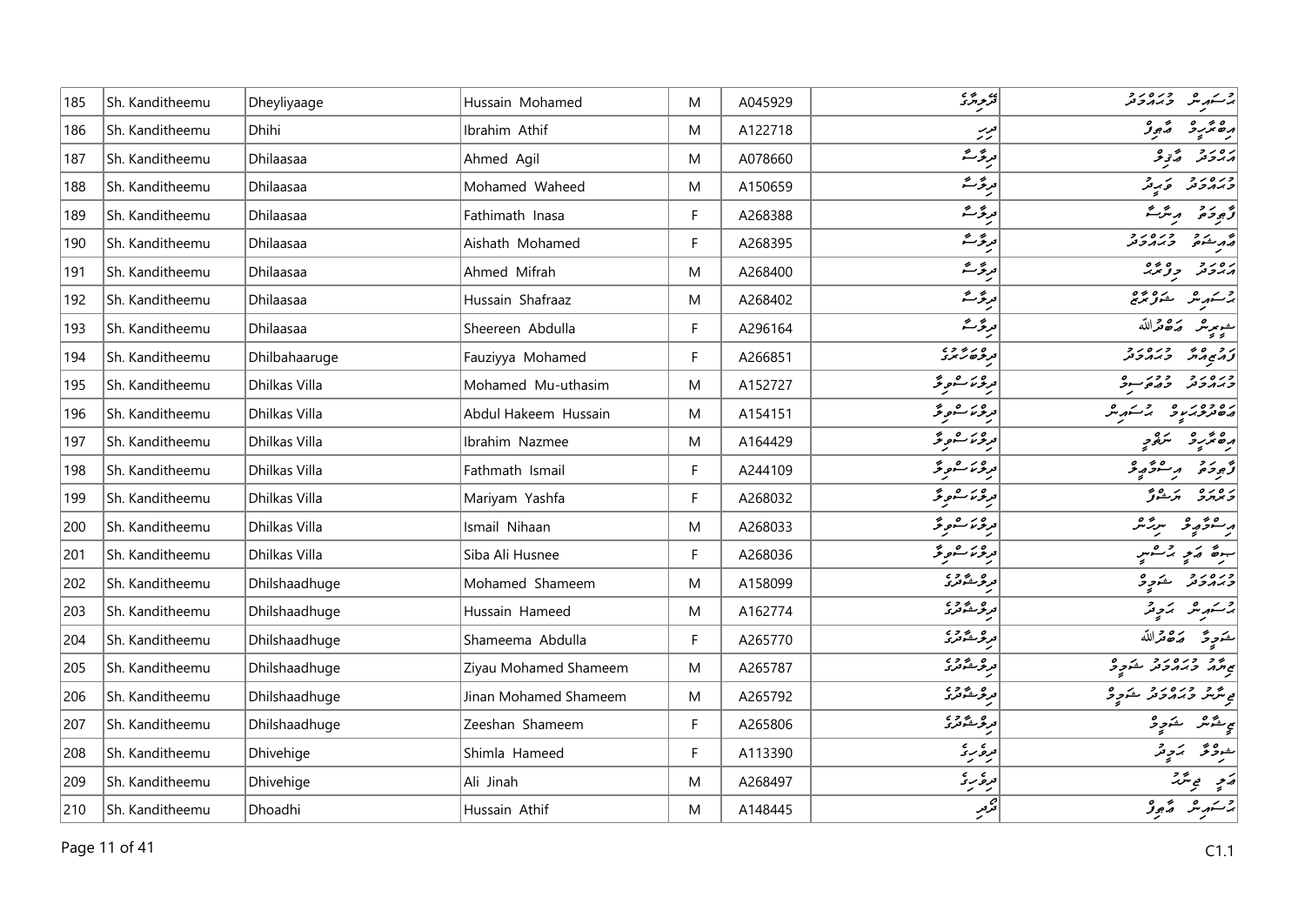| 211 | Sh. Kanditheemu | Dhoadhi        | Abdulla Naeem          | M           | A162932 | م<br>تومر                              | رە داللە س <i>ر ي</i> ۇ                   |
|-----|-----------------|----------------|------------------------|-------------|---------|----------------------------------------|-------------------------------------------|
| 212 | Sh. Kanditheemu | Dhoadhi        | Arifa Moosa            | $\mathsf F$ | A268672 | تحرمر                                  | پر سرقر<br>مربر<br>دين شهر                |
| 213 | Sh. Kanditheemu | Dhoadhi        | Fathmath Athifa        | $\mathsf F$ | A268675 | ج<br>مومر                              | وٌوِدَهُ مُوَ                             |
| 214 | Sh. Kanditheemu | Dhoadhi        | Aishath Athifa         | F           | A268686 | ج<br>موقو                              | مەرىشى مەر                                |
| 215 | Sh. Kanditheemu | Dhoadhi        | Mariyam Athifa         | F.          | A268689 | ە<br>تىرىر                             | تر مرد ه<br>ەقىمۇقە                       |
| 216 | Sh. Kanditheemu | Dhoores        | Fathuhulla Abdul Ganee | M           | A024398 | دد ،<br>تربر ک                         | ر د د الله په موروز سر                    |
| 217 | Sh. Kanditheemu | <b>Dhoores</b> | Abdul Ghanee Idris     | M           | A085495 | دو ۽ ه                                 | הפיניה המת ב                              |
| 218 | Sh. Kanditheemu | <b>Dhoores</b> | Aminath Nazneena       | $\mathsf F$ | A120453 | دد ،<br>تربر ک                         |                                           |
| 219 | Sh. Kanditheemu | Dhoores        | Aneega                 | F           | A268095 | دد ،<br>تربر ک                         |                                           |
| 220 | Sh. Kanditheemu | Dhoores        | Asadhulla Abdul Ghanee | ${\sf M}$   | A268108 | دد ،<br>تربر ک                         | مركحقرالله<br>ره وه د سر<br>مەھىر پروزىس  |
| 221 | Sh. Kanditheemu | Dhoores        | Aishath Luzuha         | F           | A268117 | دو ۽ ه                                 | وكرمشق وده                                |
| 222 | Sh. Kanditheemu | <b>Dhoores</b> | Mariyam Sufna          | F           | A268119 | دو ۽ ه                                 | ر ه ر ه<br><del>ر</del> بربرگ<br>شۇر ئىگە |
| 223 | Sh. Kanditheemu | Dhunthari      | Ibrahim Nazim          | M           | A092704 | و ه بر<br>تر سرچ س                     | متزوجه<br>ەھ ئ <sup>ۆ</sup> ر ۋ           |
| 224 | Sh. Kanditheemu | Dhuvaafaru     | Hussain Solah          | M           | A157645 | و پر بر<br>تر <i>وگ</i> تر             | ر مسکور میگر دیده<br>مرگزار میگر          |
| 225 | Sh. Kanditheemu | Dhuvaafaru     | Thahmeena Ibrahim      | F           | A267660 | و پر بر<br>تر <i>وگ</i> تر             | وزويتر المقتربة                           |
| 226 | Sh. Kanditheemu | Dhuvaafaru     | Ahmed Zameem           | M           | A267705 | و په بر ح<br>تر <i>وگ</i> مر           | أرور والمحافرة                            |
| 227 | Sh. Kanditheemu | Divine Taste   | Hajara Hassan          | F.          | A296040 | و عرض عن عام ع                         | رەيە ئەسەھ                                |
| 228 | Sh. Kanditheemu | Eggamuge       | Zareena Ahmed          | F           | A266862 | 55500                                  | پرسپر مہرد تر                             |
| 229 | Sh. Kanditheemu | Eggamuge       | Hassan Simam           | M           | A266863 | 55500                                  | بر کشته سوژو                              |
| 230 | Sh. Kanditheemu | Endheri        | Najma Hussain          | F           | A324780 | وكمعرمر                                | بترويج المرتشر مرتكز                      |
| 231 | Sh. Kanditheemu | Ever Blue      | Saeed Adam             | M           | A036467 | ג גם בדב<br>גם השיב                    | ے پر تہ پر و<br>سکھیے ہمیں                |
| 232 | Sh. Kanditheemu | Ever Blue      | Shirmeela Adam         | F.          | A161711 | ג גם בדב<br>גם <i>ג</i> ם <del>ב</del> | شوټرو څر پروژ                             |
| 233 | Sh. Kanditheemu | Ever Blue      | Aminath Hassan         | F           | A265760 | ג גם בדב<br>גם <i>ה</i> ס <del>ב</del> | أأرجع أياسكس                              |
| 234 | Sh. Kanditheemu | Fadhak         | Mohamed Siraj          | ${\sf M}$   | A047094 | وتره                                   | ورەرو سىرتى                               |
| 235 | Sh. Kanditheemu | Fadhak         | Mariyam Athiza         | $\mathsf F$ | A164413 | ر ر ه<br>و تر ر                        | ر ه ر ه<br><del>و</del> بربر و<br>وشجويح  |
| 236 | Sh. Kanditheemu | Falaku         | Ali Moosa              | M           | A099313 | ترتزر                                  | اړنو دحمش                                 |
|     |                 |                |                        |             |         |                                        |                                           |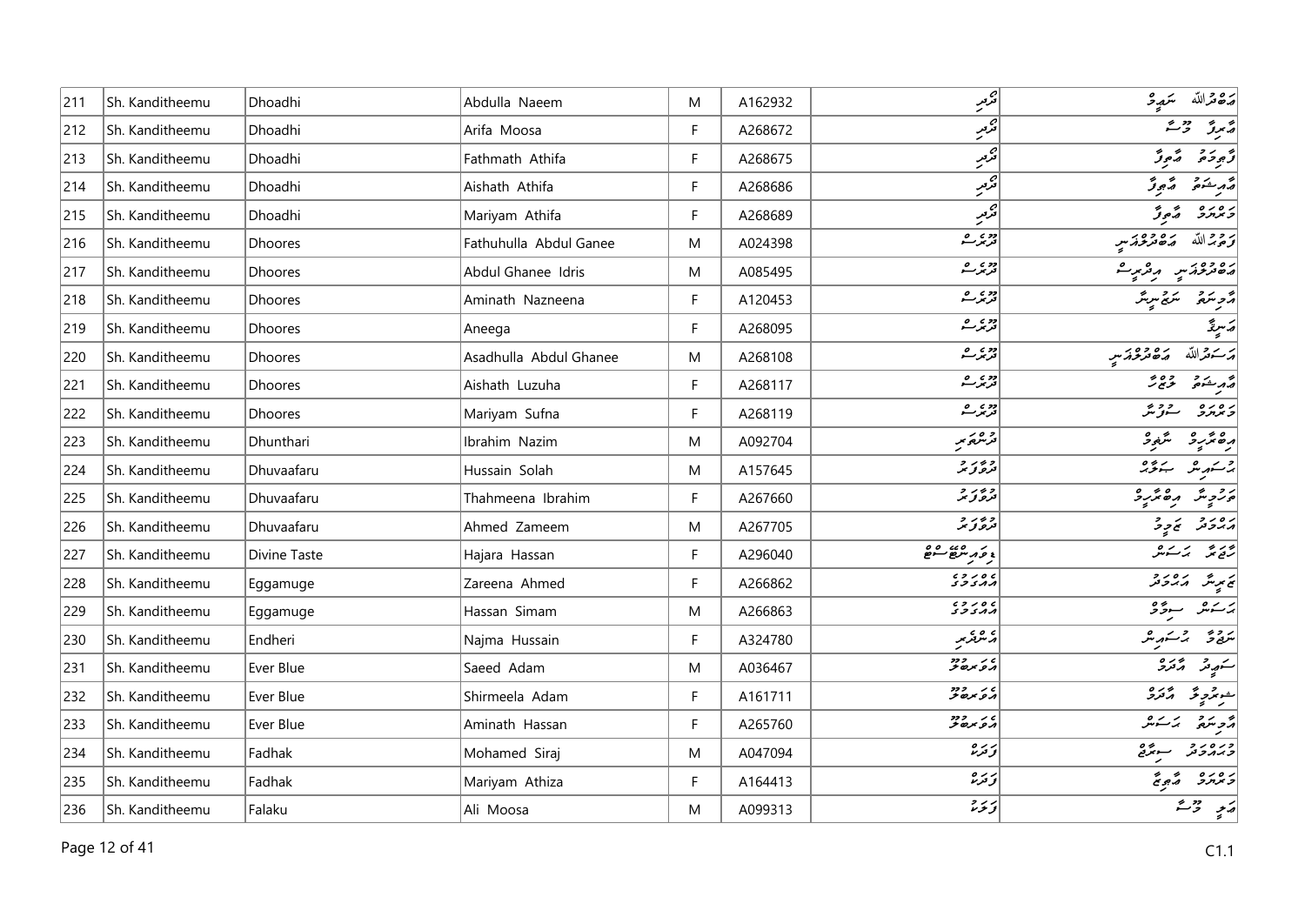| 237 | Sh. Kanditheemu | Falaku       | Raziyya Moosa          | F         | A268818 | تر خرر                                                          | حر مشر                                                                                                                                                                                                                           |
|-----|-----------------|--------------|------------------------|-----------|---------|-----------------------------------------------------------------|----------------------------------------------------------------------------------------------------------------------------------------------------------------------------------------------------------------------------------|
| 238 | Sh. Kanditheemu | Falaku       | Aishath Naznee         | F         | A268819 | ترتزر                                                           | ۇ مەشكەمى<br>مەم<br>ىئىچ بىر                                                                                                                                                                                                     |
| 239 | Sh. Kanditheemu | Fares        | Mohamed Shaheen        | M         | A153238 | ئەبئرىشە                                                        | ورەر ئەسەر                                                                                                                                                                                                                       |
| 240 | Sh. Kanditheemu | Fares        | Mariyam Ashiya         | F         | A164437 | ئەيئرىشە                                                        | گر شہ دگر<br>ر ه ر ه<br><del>د</del> بربرگر                                                                                                                                                                                      |
| 241 | Sh. Kanditheemu | Fares        | Ibrahim Hamid          | M         | A260014 | ئەبئرىشە                                                        | أرە ئەر ئەر ئە                                                                                                                                                                                                                   |
| 242 | Sh. Kanditheemu | Fares        | Hafeeza Ismail         | F         | A268871 | ۇ ئەرم                                                          | بروة المستوضع                                                                                                                                                                                                                    |
| 243 | Sh. Kanditheemu | Fares        | Aminath Hamida         | F         | A268881 | ۇ ئەرم                                                          | أأوسكم الأوقر                                                                                                                                                                                                                    |
| 244 | Sh. Kanditheemu | Fares        | Fathimath Asiya        | F         | A268882 | ئە ئەر ھ                                                        | و ده شود.<br>زوده م                                                                                                                                                                                                              |
| 245 | Sh. Kanditheemu | Fares        | Aishath Waleeda        | F         | A268885 | ئەبئرىشە                                                        | مەرشىق قويۇ                                                                                                                                                                                                                      |
| 246 | Sh. Kanditheemu | Fares        | Ahmed Shaehaan         | ${\sf M}$ | A268888 | ۇ ئۈرى                                                          | رەرد دەپرە                                                                                                                                                                                                                       |
| 247 | Sh. Kanditheemu | Farivaage    | Fathimath Abdul Rahman | F         | A266216 | تو مور پر پر                                                    | ره وه ره <i>و ه</i><br>پره تربر تر س<br>وٌجوحَ ح                                                                                                                                                                                 |
| 248 | Sh. Kanditheemu | Farivaage    | Abdul Gayyoom          | M         | A266222 | ىز مرگ <sup>ى</sup><br>ك                                        | ر ۵ ۵ ۵ ۵ ۵ وه<br>ג ۴ تورمونو پر بر تر                                                                                                                                                                                           |
| 249 | Sh. Kanditheemu | Fazaa        | Hussain Yoosuf         | M         | A085286 | ترتج                                                            | جەسى <sub>م</sub> ە ھەم جۇ جەم                                                                                                                                                                                                   |
| 250 | Sh. Kanditheemu | Fazaa        | Ahmed Nashid           | ${\sf M}$ | A164402 | تریخ                                                            | رەر تە<br>مەركى سەيدىر                                                                                                                                                                                                           |
| 251 | Sh. Kanditheemu | Fazaa        | Abdul Gafoor Hussain   | M         | A267304 | تریخ                                                            | رە دەر دەر بەسىر ش                                                                                                                                                                                                               |
| 252 | Sh. Kanditheemu | Fehivilu     | Moosa Faiz             | M         | A056769 | ۇروڭر                                                           | روم ژری                                                                                                                                                                                                                          |
| 253 | Sh. Kanditheemu | Fehivilu     | Fathimath Safa         | F         | A267226 | ۇروڭر                                                           | ۇ بۇ ئەقتى ئىستۇ                                                                                                                                                                                                                 |
| 254 | Sh. Kanditheemu | Fehivina     | Aminath Nafha          | F         | A268373 | ۇ <sub>سرحە</sub> بىڭە                                          | أأدوسكم المسترقم                                                                                                                                                                                                                 |
| 255 | Sh. Kanditheemu | Fehivina     | Mohamed Azmeer         | M         | A268377 | ۇروپر                                                           | כממכת השכת                                                                                                                                                                                                                       |
| 256 | Sh. Kanditheemu | Fehivina     | Hussain Azmeer         | M         | A268379 | اؤ س <sub>رحو</sub> مئز                                         | جسكر مرهم وكالمحاج بمر                                                                                                                                                                                                           |
| 257 | Sh. Kanditheemu | Fenfiyaazuge | Ramla Ahmed            | F         | A151576 | ، معرور و ،<br>از شور پر پر                                     | ره د بره رو                                                                                                                                                                                                                      |
| 258 | Sh. Kanditheemu | Fenfiyaazuge | Abdul Lathyf Ahmed     | ${\sf M}$ | A152864 | ې شو پر دې<br>د شو پر پر د                                      | גפרפר גפני                                                                                                                                                                                                                       |
| 259 | Sh. Kanditheemu | Fenfiyaazuge | Ahmed Yoosuf           | M         | A154881 | ئۇنترى <i>م ھەج</i>                                             | גם גם ברבים.<br>הגבות הל-יו                                                                                                                                                                                                      |
| 260 | Sh. Kanditheemu | Fenfiyaazuge | Aminath Ahmed          | F         | A164405 | ئۇ شرىر تەرى<br>  ئۇ شرىر تىرى                                  | أأوسكم أأكدونر                                                                                                                                                                                                                   |
| 261 | Sh. Kanditheemu | Fenfiyaazuge | Hajara Ahmed           | F         | A267528 | ې ه <sub>رو</sub> پر دې<br>د سر <sub>و</sub> پر پر              | بور به روبر در در در در این کار در این کار در این کار در این کار در این کار در این کار در این کار در این کار د<br>کارگان کارگان کارگان کارگان کارگان کارگان کارگان کارگان کارگان کارگان کارگان کارگان کارگان کارگان کارگان کارگا |
| 262 | Sh. Kanditheemu | Fenfiyaazuge | Asiyath Ibrahim        | F         | A267538 | ې ه <sub>رو</sub> پژويز<br>د سر <sub>و ت</sub> ريخ <sub>ک</sub> | ومستروح وه وحرير                                                                                                                                                                                                                 |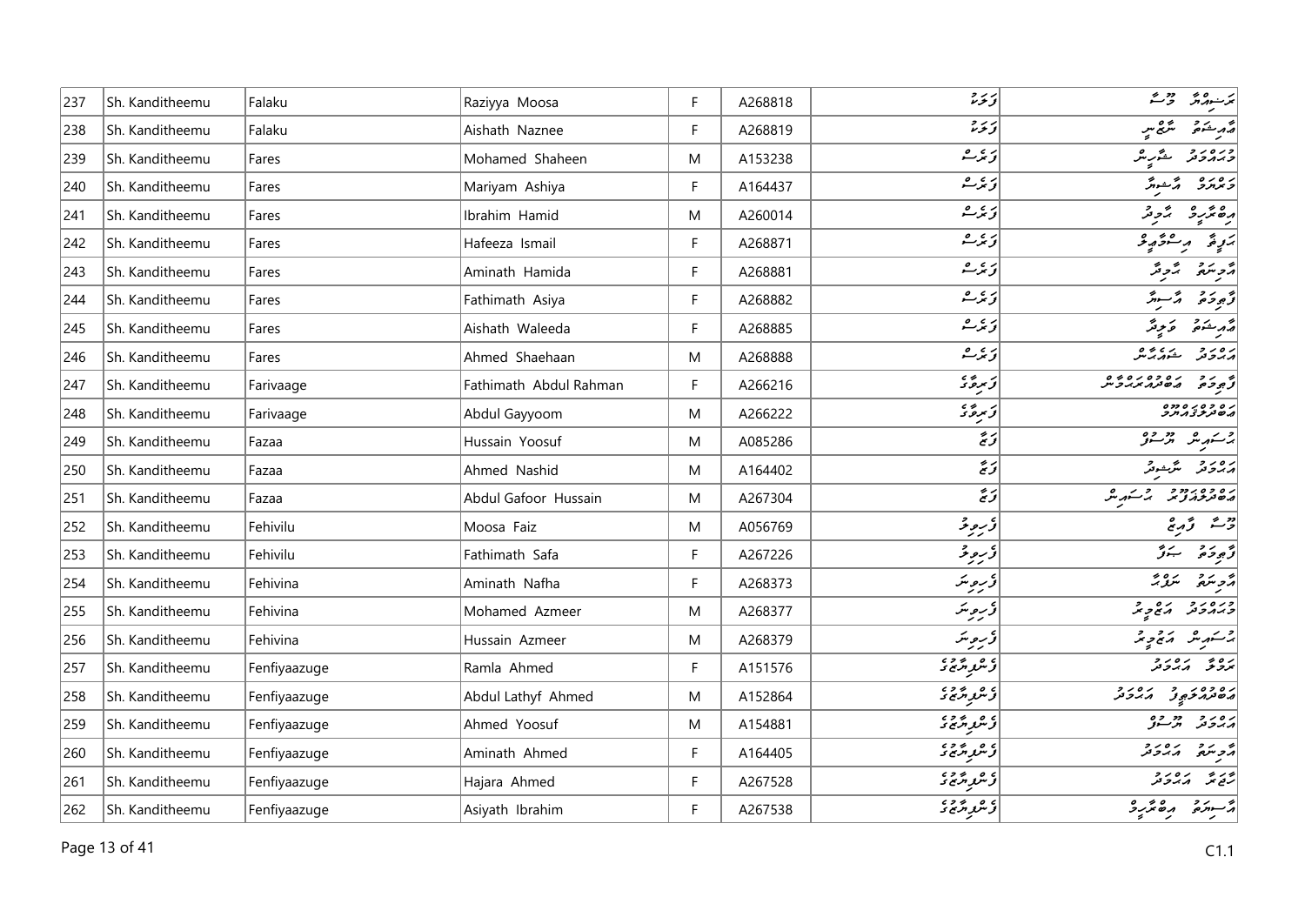| 263 | Sh. Kanditheemu | Finihiyaage | Abdulla Shafyq    | M  | A000341 | و سربر پر <sup>ی</sup><br>بر بر بر   | بره قرالله خورٍ محمد<br>مصرالله                       |
|-----|-----------------|-------------|-------------------|----|---------|--------------------------------------|-------------------------------------------------------|
| 264 | Sh. Kanditheemu | Finihiyaage | Ahmed Shafeeg     | M  | A034990 | او مدر پروژه<br><u>گرم</u> ر         | رەرو شەرد                                             |
| 265 | Sh. Kanditheemu | Finihiyaage | Ali Waheed        | M  | A147550 | و سربر پر می<br>بر بر بر             | رَمِي - حَ بِرِ مَرْ                                  |
| 266 | Sh. Kanditheemu | Finihiyaage | Mohamed Zahir     | M  | A154579 | او مدر دي.<br><u>سبب</u>             |                                                       |
| 267 | Sh. Kanditheemu | Finihiyaage | Fathimath Ismail  | F. | A158056 | و سربر پر می<br>بر سربر              | و دو مشخوره                                           |
| 268 | Sh. Kanditheemu | Finihiyaage | Hussain Shafeeg   | M  | A267046 | و سور پژی<br>تر بر بردی              | ج ستمريش ڪي پيج                                       |
| 269 | Sh. Kanditheemu | Finihiyaage | Hawwa Shafeega    | F  | A267068 | او سربر دی<br>است                    |                                                       |
| 270 | Sh. Kanditheemu | Finiroalhi  | Hassan Habeeb     | M  | A086735 | وسرچمو                               | $\begin{vmatrix} 2 & 2 & 2 \ 2 & 2 & 3 \end{vmatrix}$ |
| 271 | Sh. Kanditheemu | Finiroalhi  | Aishath Inasha    | F  | A268794 | وسرچو                                | أورشوم أرتكت                                          |
| 272 | Sh. Kanditheemu | Flash       | Ahmed Shaheem     | M  | A034607 | ە يە ھ                               |                                                       |
| 273 | Sh. Kanditheemu | Flash       | Nasreena Mohamed  | F. | A267877 | ە يە ھ                               | تر می دره در د                                        |
| 274 | Sh. Kanditheemu | Furanmaage  | Najeeba Ibrahim   | F  | A268060 | و ر ه و »<br>تو <del>ب</del> ر سرچ ی | تنبيءُ مِهْتَبِ و                                     |
| 275 | Sh. Kanditheemu | Gadhanoo    | Hussain Ali       | M  | A011995 | ر ر دو<br>تارینل                     | برستهرش مكو                                           |
| 276 | Sh. Kanditheemu | Gadhanoo    | Ahmed Ahusan      | M  | A147464 | ر ر دو<br>تا تارمن                   | 7070 707                                              |
| 277 | Sh. Kanditheemu | Gadhanoo    | Aminath Neera     | F  | A147490 | ر ر دو<br>تارینل                     | أأترسم سبكر                                           |
| 278 | Sh. Kanditheemu | Gadhanoo    | Ibrahim Shareef   | M  | A268282 | ر ر دو<br>تارینل                     | وه پر ده شمېرو                                        |
| 279 | Sh. Kanditheemu | Gadhanoo    | Abdulla Ahsan     | M  | A268290 | ر ر دو<br>تارینل                     | مَصْعَراللّه<br>ىر بۇ سەنگە                           |
| 280 | Sh. Kanditheemu | Gadhanoo    | Mariyam Rasheedha | F. | A268296 | ر ر دو<br>تارمبر                     | ويحمدوا المتحصية                                      |
| 281 | Sh. Kanditheemu | Gadhanoo    | Hassan Nizam      | M  | A268301 | ر ر دو<br>تح <b>م</b> رس             | بركسك سفوق                                            |
| 282 | Sh. Kanditheemu | Gasdhoshuge | Ibrahim Adam      | M  | A050357 | ر ۔ 2 پر و ۽<br>ي سسوفرس             | ەرگەر<br>ە ھەترىر <sup>ە</sup>                        |
| 283 | Sh. Kanditheemu | Gasdhoshuge | Aminath Siyara    | F  | A266565 | ر رہ پو و ،<br>کا سنگرمزی            | أرمز ينهج<br>سىزدىگە                                  |
| 284 | Sh. Kanditheemu | Gaskara     | Mohamed Saeed     | M  | A122454 | ى سەرىمىر                            | ورەرو سەرو                                            |
| 285 | Sh. Kanditheemu | Giri        | Adam Shakeel      | M  | A099316 | ى مىر<br>كرىم                        | ڪ مو قر<br>پور ہ<br>پر تعری                           |
| 286 | Sh. Kanditheemu | Giri        | Fathmath Shiuna   | F  | A113414 | ى مو<br>كرىم                         | أوالمح وكالمحمر وأستريح                               |
| 287 | Sh. Kanditheemu | Gismathu    | Aishath Adam      | F. | A122737 | ت <sub>و</sub> ر شونر و<br>مر        | و شرح وره<br>مگهر شده مگمر                            |
| 288 | Sh. Kanditheemu | Gismathu    | Aminath Rashidha  | F  | A161709 | اتوسفرة                              | أتزجر سكرة التحريث وتكر                               |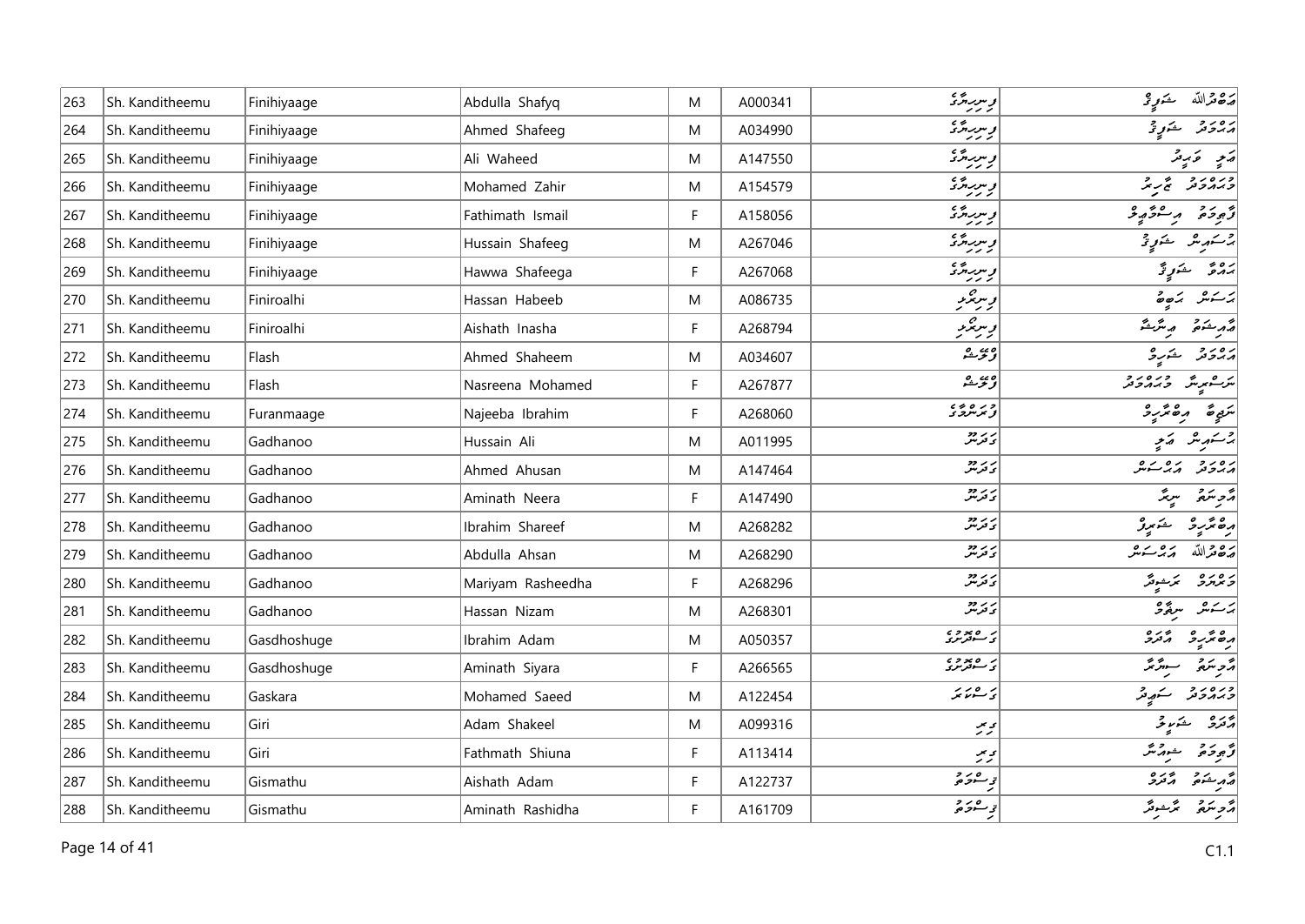| 289 | Sh. Kanditheemu | Gismathu           | Azeeza Ismail           | F         | A268899 | تې شونز و                                   | رەۋرچ<br>لهَ بِي بِجَ                       |
|-----|-----------------|--------------------|-------------------------|-----------|---------|---------------------------------------------|---------------------------------------------|
| 290 | Sh. Kanditheemu | Gismathu           | Mariyam Rashidha        | F.        | A268902 | تې سىمىتى ھ                                 | ر ه ر ه<br><del>و</del> بربر و              |
| 291 | Sh. Kanditheemu | Gismathu           | Fathimath Rashidha      | F.        | A268904 | اتوسفرة                                     | یم کے مقر<br>ۇ ب <sub>و</sub> ر د           |
| 292 | Sh. Kanditheemu | Gismathu           | Hussain Rashidh         | M         | A268906 | تو ڪھ جو حو                                 | ر<br>رئاسکېرىنگر گېرىشونگر                  |
| 293 | Sh. Kanditheemu | Gismathu           | Ibrahim Irthisham       | M         | A268907 | اتح سنعرجو                                  | رەترىر رىزرىش                               |
| 294 | Sh. Kanditheemu | <b>Green House</b> | Aminath Warudha         | F         | A161725 | <sub>ج مو</sub> ير پر چرم<br>کا پر پر پر پر | أأدمره وتروي                                |
| 295 | Sh. Kanditheemu | Green House        | Shamsiyya Abdulla       | F         | A164416 | دېمپرېټر <u>پر ده</u>                       | خوش وهر مكافرالله                           |
| 296 | Sh. Kanditheemu | <b>Green House</b> | Shareefa Umar           | F         | A267455 | د مړيند مرحمه ه<br>  د مړيند مرحمه          |                                             |
| 297 | Sh. Kanditheemu | <b>Green House</b> | Fathimath Faiza         | F         | A267468 | <sub>جە بىر</sub> ىرىر جەر                  | وتجودهم وتمريح                              |
| 298 | Sh. Kanditheemu | <b>Green House</b> | Asiyath Asma            | F         | A267477 | د پرې <i>تر پر د</i> ه                      | و مسور ده در در د                           |
| 299 | Sh. Kanditheemu | <b>Green House</b> | Haleemath Seema         | F         | A267480 | د پرې <i>رېژ د</i> ه                        | ېز موږي.<br>سرچ<br>سوژ                      |
| 300 | Sh. Kanditheemu | <b>Green House</b> | Fathimath Jumana Hassan | F         | A267486 | ئەسپەر <i>ىرى مى</i> ك                      | و دو دوه دره                                |
| 301 | Sh. Kanditheemu | Green Villa        | Aminath Shafia          | F         | A266327 | د <sub>مو</sub> ینه <sub>عرف</sub> قه       | ړٌ پر شور شور                               |
| 302 | Sh. Kanditheemu | Green Villa        | Mohamed Riza            | M         | A267462 | <sub>دممب</sub> ر <sub>م</sub> وته          | ورەرو برگ                                   |
| 303 | Sh. Kanditheemu | Gulfaamuge         | Hussain Jaleel          | M         | A095002 | و ه و و ء<br>د ترتر تر د                    | رحم المستمر والمحافية في والمحر             |
| 304 | Sh. Kanditheemu | Gulfaamuge         | Ali Fizan               | ${\sf M}$ | A122731 | د ه و د د<br>د ترتر د د                     | ړې وچ پر                                    |
| 305 | Sh. Kanditheemu | Gulfaamuge         | Ahmed Jaleel            | M         | A164423 | د ه و و ،<br>د ترتو تر د                    | رەرو ئەرۇ                                   |
| 306 | Sh. Kanditheemu | Gulfaamuge         | Aishath Ristha          | F.        | A164424 | د ه و و ء<br>د ترتو د د                     | وكرمشكم مرسقتم                              |
| 307 | Sh. Kanditheemu | Gulfaamuge         | Mariyam Nishama         | F         | A164425 | د ه و د د ،<br>د ترتر تر د                  | ر ہ ر ہ<br><del>ر</del> بربر تر<br>سريشگرگر |
| 308 | Sh. Kanditheemu | Gulfaamuge         | Saeed Ismail            | M         | A266137 | وه پوو ،<br>د تروگر د                       | سكهيقر وتحقيقى                              |
| 309 | Sh. Kanditheemu | Gulfaamuge         | Aneesa Abdul Rahman     | F         | A266143 | د ه و د د ،<br>د نروگرد د                   | געל הפני הפני ה                             |
| 310 | Sh. Kanditheemu | Gulfaamuge         | Aminath Shadhiya        | F         | A266146 | د ه و د د ،<br>د ترتر د د                   | و سر است المعدد المراكز<br>مراكب المسلم     |
| 311 | Sh. Kanditheemu | Gulfaamuge         | Hawwa Leela             | F         | A266166 | د ه و د د ،<br>د ترتر تر د                  | $rac{20}{20}$<br>موقر<br>تو                 |
| 312 | Sh. Kanditheemu | Gulfaamuge         | Haleemath Inasha        | F         | A266171 | د ه و د د<br>د ترتر د د                     | پر پر پر پر پر پر                           |
| 313 | Sh. Kanditheemu | Habarumaage        | Mohamed Fayaz           | M         | A044329 | ر ر د د ،<br>ره برو د                       | و ره ر د<br><i>و پر</i> پر تر<br>تر پژ شه   |
| 314 | Sh. Kanditheemu | Habarumaage        | Aishath Nazeeha         | F         | A122736 | ر ر د » ،<br>ره برو د                       | أقرم يسكونه التربي تحر                      |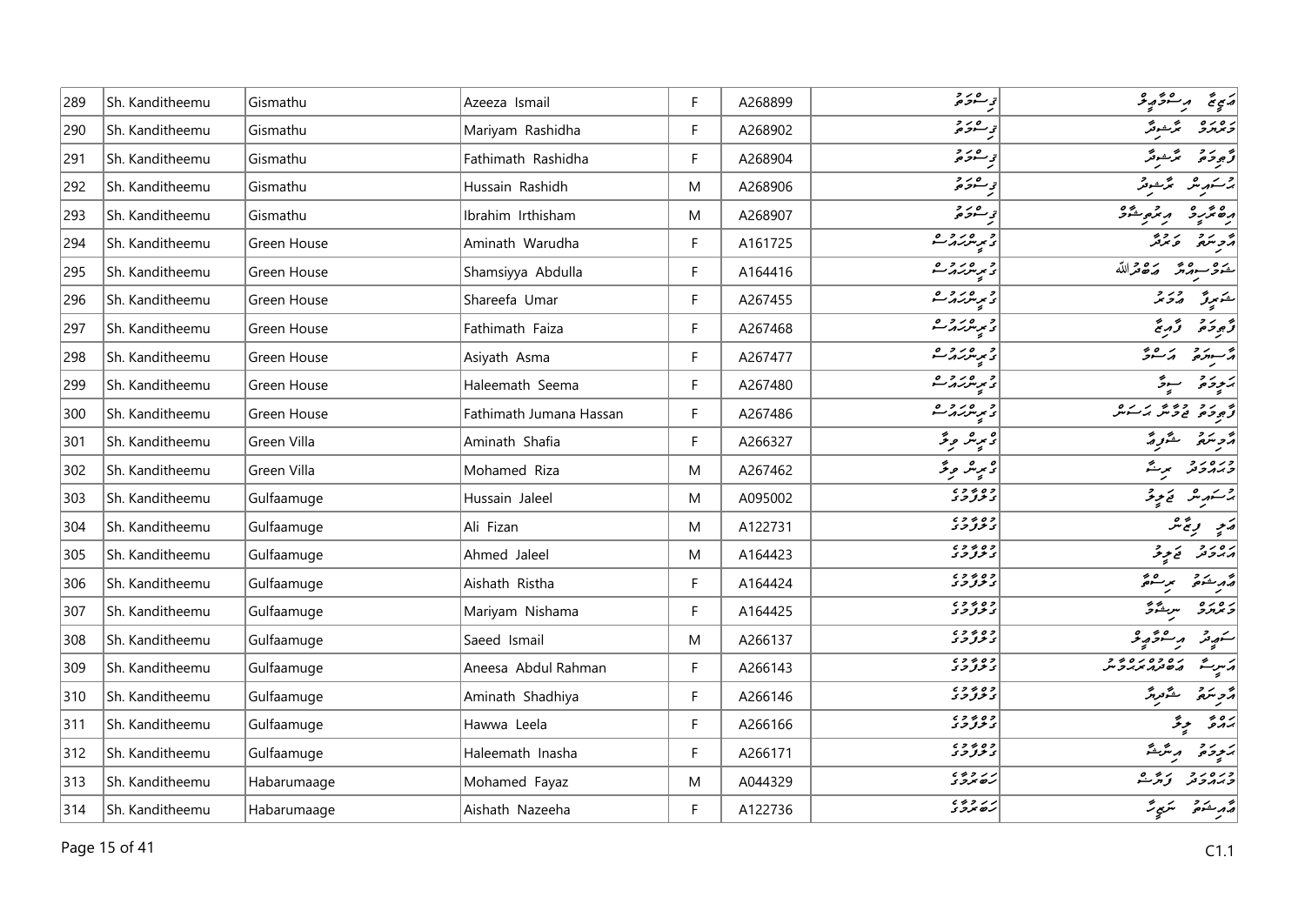| 315 | Sh. Kanditheemu | Habarumaage    | Ibrahim Abdul Rahman      | M         | A162929 | ر ر د ه ،<br>ره برو د                   | ر ٥ ۶ ٥ <i>٧ ٥ ٥ ٩</i><br>٩. @ تر ٨. <i>پر بر</i> <del>گ</del> ر<br>ەر ھەترىر <i>3</i> |
|-----|-----------------|----------------|---------------------------|-----------|---------|-----------------------------------------|----------------------------------------------------------------------------------------|
| 316 | Sh. Kanditheemu | Habarumaage    | Ziyadha Ibrahim           | F         | A164420 | ر ر د » ،<br>ره برو د                   | لمجوهزهر<br>ەرھەترىر <sup>ى</sup>                                                      |
| 317 | Sh. Kanditheemu | Habarumaage    | Nizama Ibrahim            | F         | A265733 | ر ر د » ،<br>ره برو د                   | سرچٌوَ<br>ە ھەترىر ۋ                                                                   |
| 318 | Sh. Kanditheemu | Hasthee        | Mohamed Naaif             | M         | A268573 | ئرشو                                    | و رە ر د<br><i>د بر</i> گرىر<br>سرەر                                                   |
| 319 | Sh. Kanditheemu | Hathaa         | Ahmed Shimam              | ${\sf M}$ | A024133 | رپچ                                     | ره رو در ده<br>پرېدن سنوگر                                                             |
| 320 | Sh. Kanditheemu | Hathaa         | Nasra Abdul Sattar        | F         | A161720 | رپچ                                     | ره وه ره د و<br>پره تر پر سر په تر<br>ىر بە ئە<br>مىزىبە ئىر                           |
| 321 | Sh. Kanditheemu | Havaas         | Zahuran Abdul Rahman      | M         | A081358 | ر پۇر                                   | ر ه د ه د ه د ه<br>پره تربر تر س<br>ر چەمبە<br>خوشەتتىرىپى                             |
| 322 | Sh. Kanditheemu | Havaas         | Muneeza Hassan            | F         | A107087 | ر پۇ شە                                 | ۇسچ بەسەر                                                                              |
| 323 | Sh. Kanditheemu | Havaasaa       | Ahmed Solah               | ${\sf M}$ | A155141 | ر پۇسىگە                                | ره ر و بر ده ه<br>پرېدونو کريدنوبر                                                     |
| 324 | Sh. Kanditheemu | Haveeree Hiyaa | Abdul Sattar Moosa        | M         | A268449 | ئەھ بىرىرىتر<br>ئىسىمە                  | ر ه وه ر ه د و<br>پرې تر د شهرې تر<br>دين مشر                                          |
| 325 | Sh. Kanditheemu | Haveeree Hiyaa | Fathimath Nasheeda        | F         | A268452 | ر<br>موسورېږ                            | تزجوخا متمشيقر                                                                         |
| 326 | Sh. Kanditheemu | Haveeree Hiyaa | Simada Abdul Sattar       | F         | A268458 | ا ئەھ بىرىرىد<br>ئىستىقىسى              | ر ٥ ر ٥ ر ٥ ر ٥<br>پره تر پر سه پر پر<br>سە ئۇ تىگر                                    |
| 327 | Sh. Kanditheemu | Haveeree Hiyaa | Suvaida Abdul Sattar      | F         | A268464 | ا تەھ بىرىر پۇ<br>ئىستىقىسى             | ر ٥ ۶ ٥ ٥ ٠ ٥ ٠<br>درحالمرور سوره بو<br>شىمۇ مەتىر                                     |
| 328 | Sh. Kanditheemu | Haveeree Hiyaa | Aishath Asifa             | F         | A268467 | ا ژه مرر پژ<br><u>شقید م</u>            | أقهر شكافه الأسبوق                                                                     |
| 329 | Sh. Kanditheemu | Haveeree Hiyaa | Aminath Aniyaa            | F         | A268473 | ر<br>موسورېږ                            | הכיתה הייתה                                                                            |
| 330 | Sh. Kanditheemu | Haveeree Hiyaa | Ali Mizyaan               | M         | A268477 | ر<br>موسورېژ                            | ە ئەھرىپەتكە                                                                           |
| 331 | Sh. Kanditheemu | Haveereege     | Abdulla Naseem            | M         | A024438 | ر<br>سوپېرو                             | أرة قرالله تترجع                                                                       |
| 332 | Sh. Kanditheemu | Haveereege     | Thooma Abdulla Naseem     | F         | A164419 | ر<br>سره پېړۍ                           | ووء بره و الله ترجو                                                                    |
| 333 | Sh. Kanditheemu | Haveereege     | Usman Adam                | ${\sf M}$ | A267514 | ر<br>سره ببرد                           | وەپ ھەرە                                                                               |
| 334 | Sh. Kanditheemu | Haveereege     | Habeeba Ismail            | F         | A267515 | ر<br>سوپېرو                             | ەرسىۋەيج<br>پرُحوَةٌ                                                                   |
| 335 | Sh. Kanditheemu | Haveereege     | Asima Usman               | F         | A267522 | ر<br>سره مورد                           | رمج سبزقر<br>و و پر مر<br>مرفر <del>پ</del> ر                                          |
| 336 | Sh. Kanditheemu | Haveereenaazu  | Ibrahim Amir              | M         | A051252 | ئە <sub>ھە</sub> بىر ئ <sup>ىرى</sup> ج | ە ھەترىر <sup>ە</sup><br>ړ څر تر                                                       |
| 337 | Sh. Kanditheemu | Haveereenaazu  | Ahmed Athif               | M         | A066615 | ر <sub>عو</sub> برېترنج                 | پروژو<br>رچم و                                                                         |
| 338 | Sh. Kanditheemu | Haveereenaazu  | Musthafa Rasheed          | ${\sf M}$ | A161712 | ئە <sub>ھە</sub> بىر مەڭتى<br>ئە        | و وره کرېدوگر                                                                          |
| 339 | Sh. Kanditheemu | Haveereenaazu  | Saeeda Ibrahim Kaleyfaanu | F         | A265960 | <br> ر <sub>ەپەرى</sub> ترى             | ىرە ئەرە دىن دىن<br>مەھ ئەرە بىرى ئىر<br>سئەرىتىر                                      |
| 340 | Sh. Kanditheemu | Haveereenaazu  | Aminath Shakeela          | F         | A265962 | ئە <sub>ھە</sub> بىر يىڭى<br>.          | أأروبترة فتكرفه                                                                        |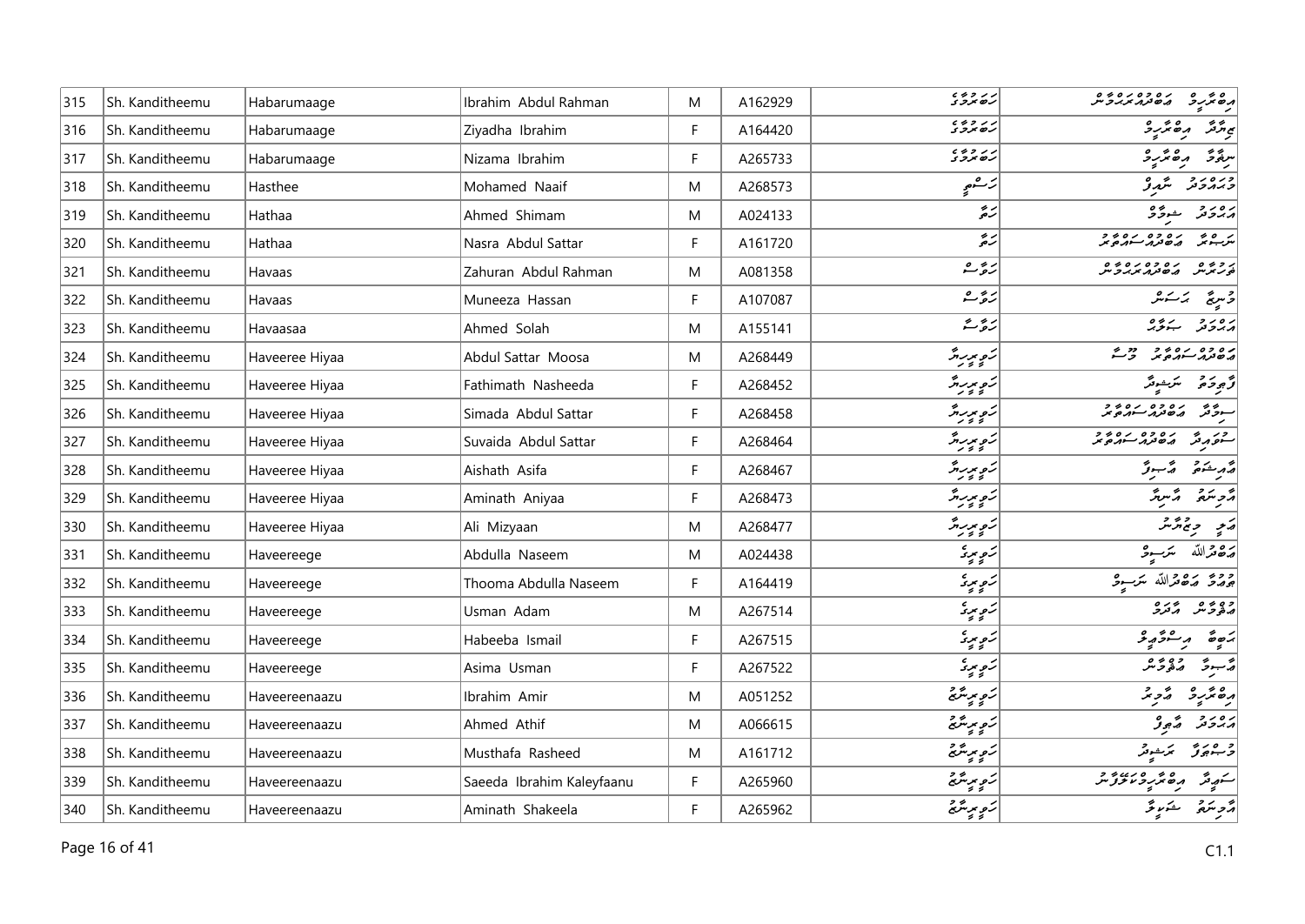| 341 | Sh. Kanditheemu | Haveereenaazu | Ali Shameen           | M  | A265982 | رَ <sub>مٍ م</sub> رِيَّن <sub>َ</sub> جُ | ړَر شَوَيْر                                   |
|-----|-----------------|---------------|-----------------------|----|---------|-------------------------------------------|-----------------------------------------------|
| 342 | Sh. Kanditheemu | Haveereenaazu | Thasneem Ibrahim Amir | F  | A265987 | لئوبريثي                                  | وكسرد وعترده ودبر                             |
| 343 | Sh. Kanditheemu | Hawaa         | Mariyam Thuhfaa       | F. | A267225 | رپچ                                       | ر ه بر ه<br><del>د</del> بر بر د<br>ەدىر      |
| 344 | Sh. Kanditheemu | Hawaa         | Shaheema Yoosuf       | F  | A268754 | رپچ                                       | ے کیے تھے<br>ت<br>دد د ه<br>در سرو            |
| 345 | Sh. Kanditheemu | Hawaa         | Ahmed Inaz            | M  | A268755 | ری                                        | رەرد مەشتر                                    |
| 346 | Sh. Kanditheemu | Hawaa         | Ibrahim Fazeen        | M  | A268758 | رپچ                                       | أرە ئۆر ئىس ئىل                               |
| 347 | Sh. Kanditheemu | Hazaarumaage  | Mohamed Ashraf        | M  | A071497 | ر پر و پر ی<br>رسح مرو <sub>ی</sub>       | ورەرو كەشىر                                   |
| 348 | Sh. Kanditheemu | Heenaage      | Yahya Ali             | M  | A048998 | ر پٿري<br>په                              | يره پژ کرمړ                                   |
| 349 | Sh. Kanditheemu | Heenaage      | Hajara Ali            | F  | A164409 | رپٹرند                                    | پور پر<br>رقع تئر<br>ەكىسى                    |
| 350 | Sh. Kanditheemu | Heenaage      | Mareena               | F  | A267550 | ر پڻري<br>په                              | وَبِرِيرٌ                                     |
| 351 | Sh. Kanditheemu | Heenaage      | Fathimath Ali         | F. | A267565 | ریٹرند                                    | وحموحهم<br>ەئىيە                              |
| 352 | Sh. Kanditheemu | Heenaage      | Adam Ali              | M  | A267569 | رپٹرند                                    | أوره أرمي                                     |
| 353 | Sh. Kanditheemu | Heenaamaage   | Abdulla Hamid         | M  | A011129 | ر پژوي<br>په مرد د                        | بڑونٹر<br><mark>بر22</mark> مرالله            |
| 354 | Sh. Kanditheemu | Heenaamaage   | Safiyya Hamid         | F  | A164418 | ر پڙھ<br>پي                               | بتورمز رمحوقه                                 |
| 355 | Sh. Kanditheemu | Heenaamaage   | Aminath Ibrahim       | F  | A267779 | ر پژو <sup>ي</sup>                        | أقربتهم وهقرة                                 |
| 356 | Sh. Kanditheemu | Heenaamaage   | Afnan Abdulla Hamid   | F  | A267782 | ر پژو <sup>ي</sup>                        | بره و محدث محمدالله محرور                     |
| 357 | Sh. Kanditheemu | Heylhi        | Ihsana Abdul Ganee    | F  | A161713 | ر<br>مرمو                                 | وروميش وە دەرىر                               |
| 358 | Sh. Kanditheemu | Hiriya        | Mariyam Salima        | F. | A122720 | ر بر پژ<br>مر                             | رەرە شوۋ                                      |
| 359 | Sh. Kanditheemu | Hiyaa         | Ahmed Nizar           | M  | A121258 | رېژ                                       | سریج تئر<br>بر 2 د 15<br>م.بر <del>5</del> تر |
| 360 | Sh. Kanditheemu | Hiyaa         | Zuhaira Moosa         | F  | A266852 | ىرچە                                      | دويم<br>چ ئەمرىتى<br>م                        |
| 361 | Sh. Kanditheemu | Hiyaa         | Ali Naamee            | M  | A267441 | رېژ                                       | ر<br>په پېښمنې                                |
| 362 | Sh. Kanditheemu | Hulhaguge     | Umar Adam             | M  | A082527 | و ر و ،<br>رى ى                           | $\overline{\mathcal{Z}}$<br>پور ہ<br>مرکز     |
| 363 | Sh. Kanditheemu | Hulhaguge     | Mohamed Fahumee       | M  | A158839 | و ر و ،<br>رند و و                        | ورەرو تەر                                     |
| 364 | Sh. Kanditheemu | Hulhaguge     | Fathimath Umar        | F  | A266310 | و ر و ،<br>رى ى                           | توجدة ورد                                     |
| 365 | Sh. Kanditheemu | Hulhaguge     | Ahmed Fahumy          | M  | A266315 | و ر و ،<br>رؤى ى                          | رەر در                                        |
| 366 | Sh. Kanditheemu | Ihaa          | Ahmed Naseem          | M  | A034826 | وش                                        | رەر د سرّبەۋ                                  |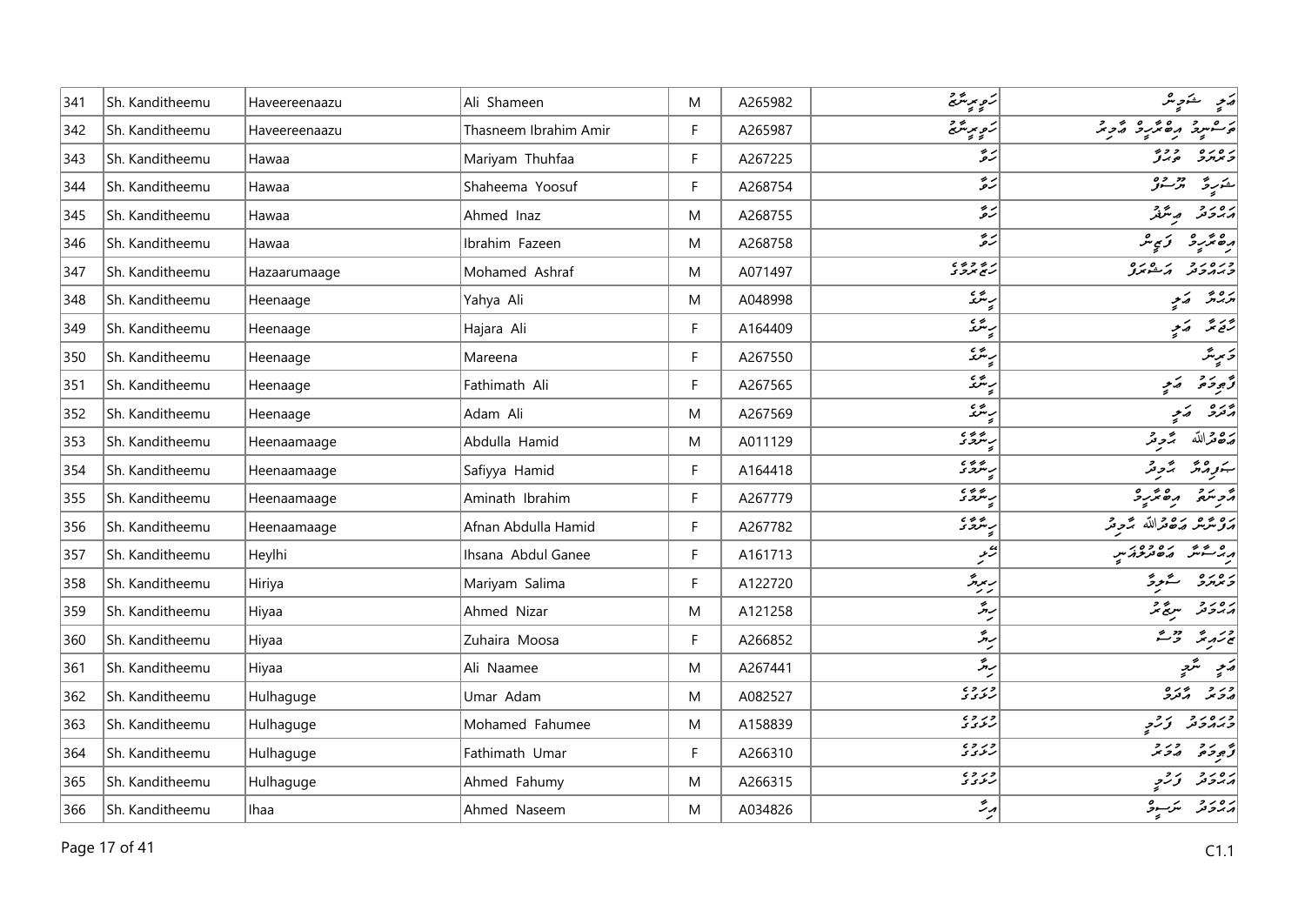| 367 | Sh. Kanditheemu | Ihaa        | Aminath Nasma             | F  | A267249 | ويح                        | ىئرىشۇ<br>أرمحه سرد                                                                                                                                                                                                                                     |
|-----|-----------------|-------------|---------------------------|----|---------|----------------------------|---------------------------------------------------------------------------------------------------------------------------------------------------------------------------------------------------------------------------------------------------------|
| 368 | Sh. Kanditheemu | Inaaz       | Fathimath Nadhira         | F. | A046006 | وبثني                      | و په پر د<br>سٌروبرٌ                                                                                                                                                                                                                                    |
| 369 | Sh. Kanditheemu | Inaaz       | Abdul Raheem Abdul Rahman | M  | A266273 | ەر سرچ                     | ره وه ره مسره ده دره وه<br>پره توپر <i>تر پر چې پر تر پر چ</i> س                                                                                                                                                                                        |
| 370 | Sh. Kanditheemu | lnaaz       | Sameera Hussain           | F. | A266276 | ەرسىتى                     | برسەمەر<br>سكوپر                                                                                                                                                                                                                                        |
| 371 | Sh. Kanditheemu | Iramaage    | Mohamed Thaufeeq          | M  | A161721 | بر بو د ،<br>بر بود د      | כנים ניבי בי                                                                                                                                                                                                                                            |
| 372 | Sh. Kanditheemu | Iramaage    | Azeeza Ibrahim            | F  | A266370 | د بوره د<br>م بورگ         | دە ئەرچ<br>رسمج تج                                                                                                                                                                                                                                      |
| 373 | Sh. Kanditheemu | Iramaage    | Ali Shameem               | M  | A266403 | د بود و<br>د بور و         | ستورد<br>ړ<br>مړينې                                                                                                                                                                                                                                     |
| 374 | Sh. Kanditheemu | Iramaage    | Ibrahim Yameen            | M  | A266409 | د بوره د<br>م بورگ         | ېژ <sub>چ</sub> بر                                                                                                                                                                                                                                      |
| 375 | Sh. Kanditheemu | Iramaage    | Saara Abdul Kareem        | F  | A266426 | ەر بىرى                    | د ده دور ده ده د                                                                                                                                                                                                                                        |
| 376 | Sh. Kanditheemu | Irumatheege | Ahmed Faisal              | M  | A038134 | ېر پر دې<br>بر بردې پي     | برەرد ۋەسكى                                                                                                                                                                                                                                             |
| 377 | Sh. Kanditheemu | Irumatheege | Fathimath Faiga           | F. | A111520 | ېر تر دې<br>رسمر د ځو      | ۇ بوز ە                                                                                                                                                                                                                                                 |
| 378 | Sh. Kanditheemu | Irumatheege | Hassan Faheem             | M  | A111521 | ېر بر دې<br>بر بر دې       | برسەيىتە                                                                                                                                                                                                                                                |
| 379 | Sh. Kanditheemu | Irumatheege | Mohamed Fatheen           | M  | A151258 | وبرزوء                     | و ره ر د<br><i>و پر</i> پر تر<br>تو جو مثر                                                                                                                                                                                                              |
| 380 | Sh. Kanditheemu | Irumatheege | Mariyam Ismail            | F  | A266665 | د بر دې<br>بر بر دې        | ەرسىۋەيۋ<br>ر ه ر ه<br><del>ر</del> بربر و                                                                                                                                                                                                              |
| 381 | Sh. Kanditheemu | Irumatheege | Zabeera                   | F. | A266670 | د بر دې<br>بر بر دې د      | ر<br>ناھي<br>م                                                                                                                                                                                                                                          |
| 382 | Sh. Kanditheemu | Irumatheege | Aishath Khuzaima          | F. | A266679 | ېر پر دې<br>پر پر دې       | و د کرد د کار د کار د کار د کار د کار د کار د کار د کار د کار د کار د کار د کار د کار د کار د کار د کار د کار<br>د کار د کار د کار د کار د کار د کار د کار د کار د کار د کار د کار د کار د کار د کار د کار د کار د کار د کار د<br>جە ئەرى <del>كى</del> |
| 383 | Sh. Kanditheemu | Irumatheege | Aminath Athika            | F  | A266680 | لرېږدي                     | رژه ژ<br>أأروسهم                                                                                                                                                                                                                                        |
| 384 | Sh. Kanditheemu | Janbumaage  | Ahmed Nizar               | M  | A042842 | ر ه و و »<br>بح سرحه و د   | ر ه ر د<br>پر ژونر<br>سريح تر                                                                                                                                                                                                                           |
| 385 | Sh. Kanditheemu | Janbumaage  | Aminath Solih             | F  | A267384 | ر ه د و و ،<br>قع سره تر د | بڈور<br>أرمز بترة                                                                                                                                                                                                                                       |
| 386 | Sh. Kanditheemu | Janbumaage  | Sofiyya Umar              | F  | A267387 | ر ه د و »<br>تع سرحه تر د  | يئوره پژ<br>و ر و<br>در س                                                                                                                                                                                                                               |
| 387 | Sh. Kanditheemu | Janbumaage  | Rugiyya Umar              | F  | A267391 | ر ه و و »<br>تع سرچ تر د   | جە تەرەپە<br>مەنبەر مەنبە<br>ەرىر                                                                                                                                                                                                                       |
| 388 | Sh. Kanditheemu | Janbumaage  | Fathimath Firasha         | F  | A267417 | ر ه د و و<br>نح سرچ تر د   | و مرد<br>اقرام در د<br>وبرثيثة                                                                                                                                                                                                                          |
| 389 | Sh. Kanditheemu | Janbumaage  | Mariyam Layaan            | F  | A267423 | ر ه د و و ،<br>تع سرچ تر ی | ر ه بر ه<br><del>و</del> بربر و<br>ئەۋىر                                                                                                                                                                                                                |
| 390 | Sh. Kanditheemu | Jareege     | Hassan Adam               | M  | A000376 | ر<br>تع مورد               | ئەسەئى <sup>د</sup><br>پور ہ<br>مرتزو                                                                                                                                                                                                                   |
| 391 | Sh. Kanditheemu | Jareege     | Ramza Hassan              | F  | A267300 | ر م<br>انع مورد<br>ا       | بر ہ م<br>مرد م                                                                                                                                                                                                                                         |
| 392 | Sh. Kanditheemu | Jareege     | Mohamed Shaah             | M  | A267301 | ر<br>قع مورگ               | ورەر دەر                                                                                                                                                                                                                                                |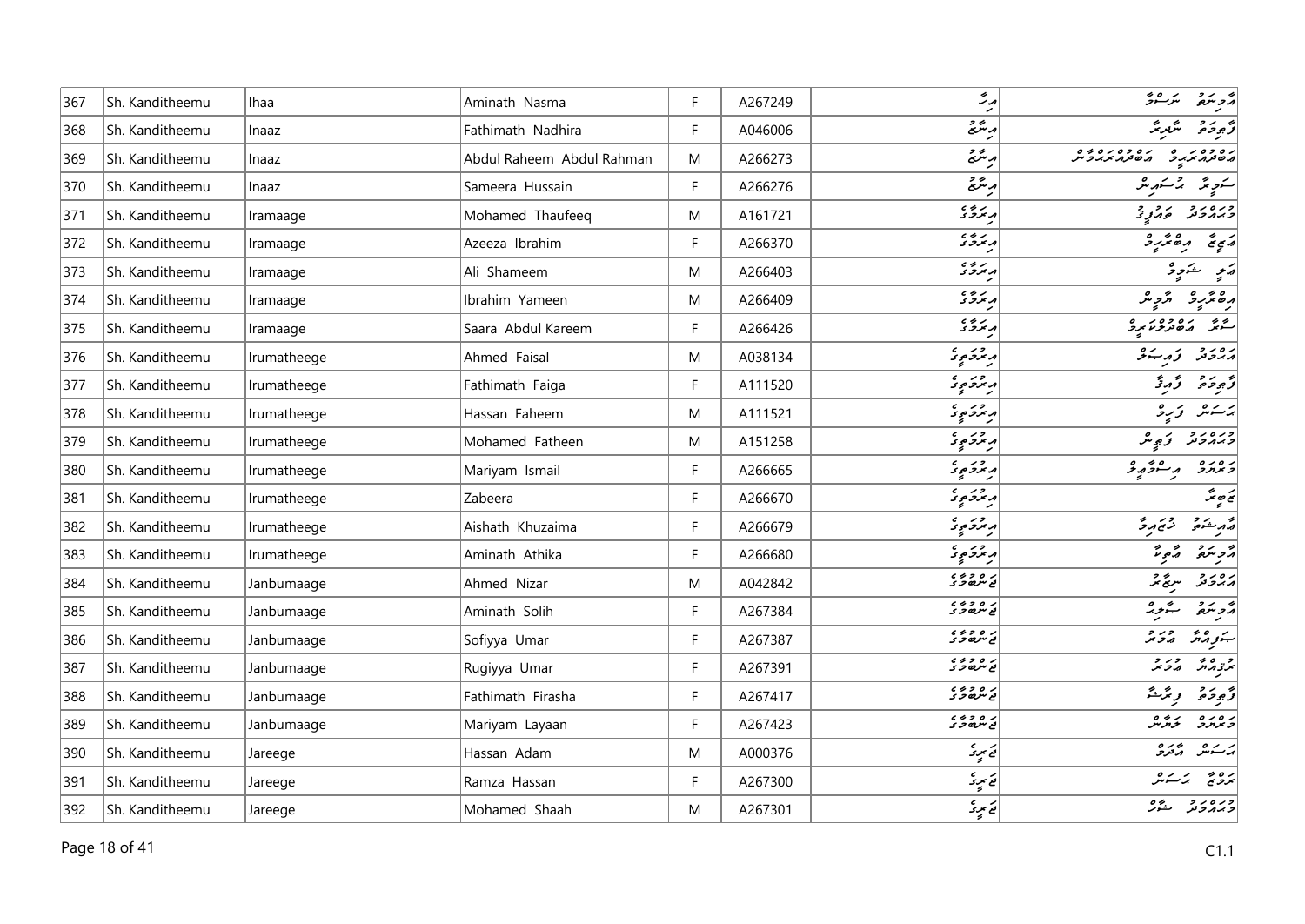| 393 | Sh. Kanditheemu | Jareege           | Ramiza Hassan        | F  | A344790 | <br>  تع سمي <sup>5</sup>              | ترویخ اندکشر                                        |
|-----|-----------------|-------------------|----------------------|----|---------|----------------------------------------|-----------------------------------------------------|
| 394 | Sh. Kanditheemu | Javaahiru Vaadhee | Aishath Neena        | F. | A164428 | <br>  ئ قرىر ترقد مېر                  | و د شکوه سرمگر                                      |
| 395 | Sh. Kanditheemu | Javaahiru Vaadhee | Abdul Rahman Ali     | M  | A268172 | ئەڭرىر ئەر                             | ره وه ره ده به در در د                              |
| 396 | Sh. Kanditheemu | Javaahiru Vaadhee | Mareena Ismail       | F. | A268178 | پر گرېرگە تېر                          | برىشۇپەيۋ<br>ۇ ئېرىت <sub>ىر</sub>                  |
| 397 | Sh. Kanditheemu | Javaahiru Vaadhee | Fathimath Neena      | F  | A268181 | <br>  ئ قرىر برگەنو                    | ۇ بوخۇ<br>سریٹر                                     |
| 398 | Sh. Kanditheemu | Javaahiru Vaadhee | Haleemath Neena      | F  | A268194 | ر و بر و و بر<br>محمد برگرمو           | يُبودُو سِرِيْرٌ                                    |
| 399 | Sh. Kanditheemu | Javaahirumaage    | Mohamed Sameer       | M  | A072906 | پر څر پر څر ئ                          | و ر ه ر د<br>د بر پر تر<br>سكوير                    |
| 400 | Sh. Kanditheemu | Javaahirumaage    | Moosa Idrees         | M  | A127565 | ر پر پر پر پر<br>نے تر پر پر پر        | وژیځ پروژبې <sup>م</sup> کا                         |
| 401 | Sh. Kanditheemu | Javaahirumaage    | Khadheeja Gasim      | F  | A266630 | پر څر پر چري                           | تزمريح تخرجو                                        |
| 402 | Sh. Kanditheemu | Javaahirumaage    | Naila Moosa          | F  | A266633 | ریم رحمہ ی<br>  ہے جگہ مرکز ی          | ىتىدىخە<br>دريم                                     |
| 403 | Sh. Kanditheemu | Javaahirumaage    | Ahmed Sameer         | M  | A266637 | پر څر پر چري                           | رەرو سەچە                                           |
| 404 | Sh. Kanditheemu | Javaahirumaage    | Uzuma Ahmed Shameer  | F. | A266656 | پر څر پر چري<br>  پر چرچ <sub>چر</sub> | ووه رورو شرور                                       |
| 405 | Sh. Kanditheemu | Jazeera           | Aishath Inaan Ali    | F  | A266268 | ئے بچے مگر                             | ە ئەشكەر مەنگەر كەير                                |
| 406 | Sh. Kanditheemu | Jupiter           | Ishag Abdul Rahman   | M  | A011519 | 2 بوڪ سر                               | ەمەە رەدەرەمەە<br>مەسىرى مەھەممەمەر                 |
| 407 | Sh. Kanditheemu | Jupiter           | Aishath Abdul Rahman | F  | A266728 | قح بوڪ <sub>ا</sub> سر                 | ر ه و و ه ر ه د ه<br>پره تعربر تر س<br>و د مشتر د م |
| 408 | Sh. Kanditheemu | Kaamineege        | Fathimath Yumna      | F. | A164408 | مۇجەسرى<br>مەس                         | توجدة المرداني                                      |
| 409 | Sh. Kanditheemu | Kaamineege        | Hussain Rasheed      | M  | A267203 | مڈحہ سر <sup>ی</sup><br>مسرح           | رحم مكر مكان المحرم والمحر                          |
| 410 | Sh. Kanditheemu | Kaamineege        | Azeeza Ahmed         | F. | A267206 | مڈحہ سر <sup>ی</sup><br>مسرح           | كەنچ قىم كەر د                                      |
| 411 | Sh. Kanditheemu | Kaamineege        | Mohamed Nafees       | M  | A267212 | مڈحہ سرچ<br>م                          | ورەرو شرت                                           |
| 412 | Sh. Kanditheemu | Kaamineege        | Mariyam Yumna        | F  | A267216 | نۇ جەسىئە<br>سىرسىيە                   | و ه مر<br>مرد س<br>ر ه ر ه<br><del>ر</del> بربر د   |
| 413 | Sh. Kanditheemu | Kaneerumaage      | Nashida              | F  | A114253 | ر<br>رأ سر پر ژ د                      | مگرىشوتگر<br>م                                      |
| 414 | Sh. Kanditheemu | Kaneerumaage      | Abdulla Idrees       | M  | A137920 | ر سرچري<br>موسرچري                     | <b>بر25</b> مرالله<br>ىر قرىر شە                    |
| 415 | Sh. Kanditheemu | Kaneerumaage      | Sakeena Adam         | F  | A266617 | ر<br>ئەسر پر دى                        | سەر شەھرە                                           |
| 416 | Sh. Kanditheemu | Kaneerumaage      | Niuma Naseera        | F  | A266620 | ر سرچر <sup>ي</sup>                    | أسمدة أأسبوس                                        |
| 417 | Sh. Kanditheemu | Karankaa Villa    | Mohamed Shareef      | M  | A040130 | ئەنئەرتقى ئوق                          | و ره ر د<br>تر پر ژنر<br>ىشكىرۇ                     |
| 418 | Sh. Kanditheemu | Karankaa Villa    | Ahmed Shareef        | M  | A043137 | ئە ئەشرىئۇمۇ قە                        | رەرد خىرو                                           |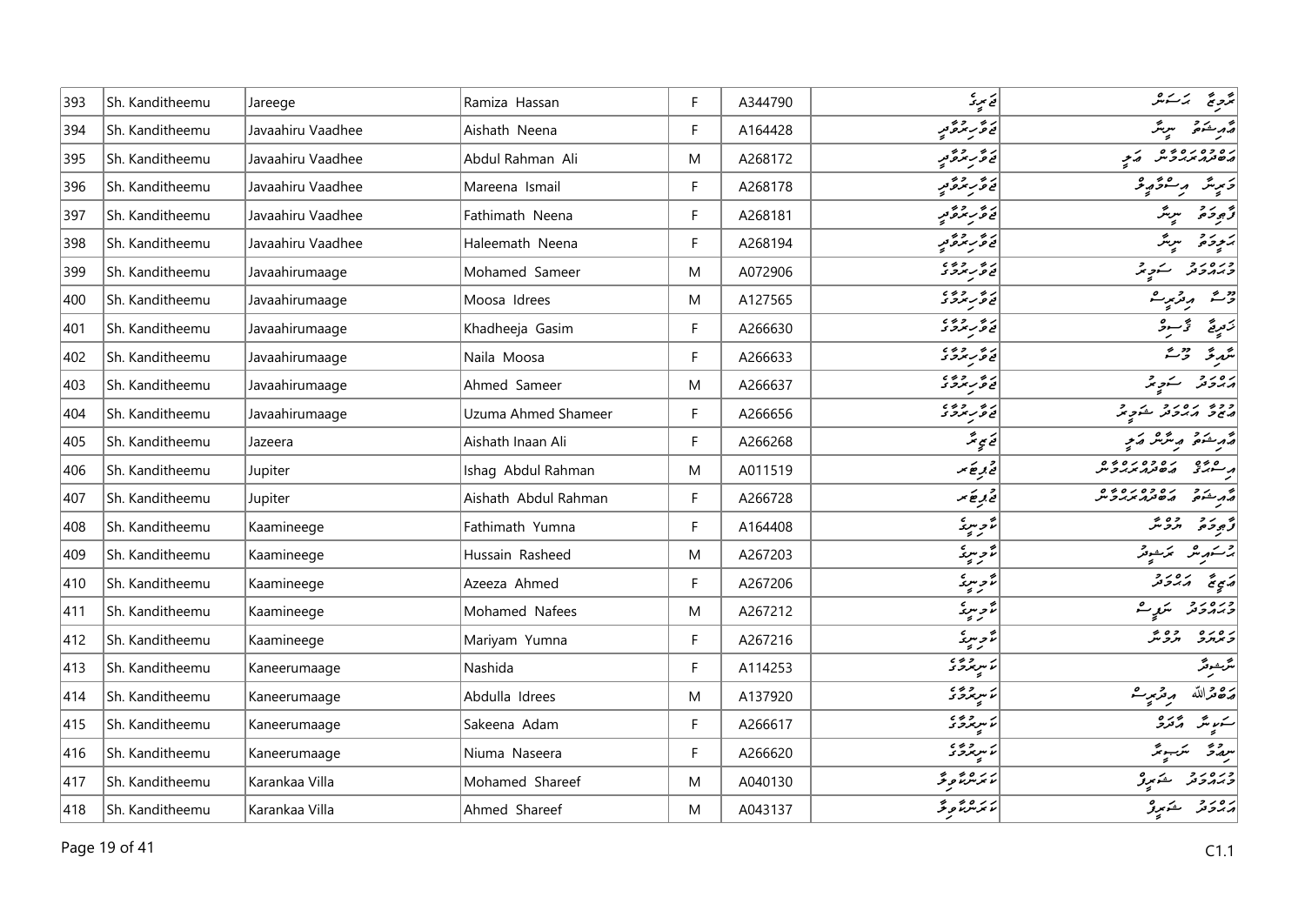| 419 | Sh. Kanditheemu | Karankaa Villa | Abdul Samad Hussain         | ${\sf M}$ | A266244 | ئەندىئە ھەمە                                      | رە دە رىرد برگىرىش                                                                                                      |
|-----|-----------------|----------------|-----------------------------|-----------|---------|---------------------------------------------------|-------------------------------------------------------------------------------------------------------------------------|
| 420 | Sh. Kanditheemu | Karankaa Villa | Shabana Abdul Samad         | F         | A266253 | ئەبر رەپرىتى                                      | ر ده شهر ده وه ر ر د<br>شوخه شهر شهر مسرو تر                                                                            |
| 421 | Sh. Kanditheemu | Karankaa Villa | Aminath Shuhudha            | F         | A266258 | ئەنگەرىگە بوڭر                                    | أأزجر سكرة المشارقة                                                                                                     |
| 422 | Sh. Kanditheemu | Karankaa Villa | Fathimath Virudha           | F         | A266261 | ئەنئەرىئ <sup>ى</sup> بو قە                       | ومجموحه وممتر                                                                                                           |
| 423 | Sh. Kanditheemu | Karankaa Villa | Ali Shareef                 | ${\sf M}$ | A266264 | ئەنگەرىگە بەرگە                                   | أەكىم ئىسكىنى ئىچە ئىچە ئىسكى ئىسكى ئىسكى ئىسكى ئىسكى ئىسكى ئىسكى ئىسكى ئىسكى ئىسكى ئىسكى ئىسكى ئىسكى ئىسكى ئى<br>مەنبە |
| 424 | Sh. Kanditheemu | Karankaage     | Fathimath Hassan            | F         | A266609 | ر ره و د ،<br>ما <del>ب</del> ر مرتز <sub>ک</sub> | ۇ بودۇ بارىك                                                                                                            |
| 425 | Sh. Kanditheemu | Karankaage     | Shareefa Ibrahim Kaleyfaanu | F         | A266612 | ر ر ه و و ،<br>ما ترس د د                         | خور مەنزىرە                                                                                                             |
| 426 | Sh. Kanditheemu | Karisma        | Zameena Abdul Kareem        | F         | A161706 | ئەبىر يەمۇ                                        | ى چىگە ھەھرورىمبرد                                                                                                      |
| 427 | Sh. Kanditheemu | Karisma        | Abdul Kareem Yahya          | ${\sf M}$ | A260013 | لأمر يثمرثه                                       | גם כפגם גם ביל                                                                                                          |
| 428 | Sh. Kanditheemu | Karisma        | Samiyya Umar                | F         | A268709 | لأبرعيق                                           | سومہ درو                                                                                                                |
| 429 | Sh. Kanditheemu | Karisma        | Hawwa Rishma                | F         | A268719 | لأبرسثاقر                                         | ) ئەرەپ بىرىشى ئە                                                                                                       |
| 430 | Sh. Kanditheemu | Karisma        | Laifaa Abdul Kareem         | F         | A357912 | لأبرعث                                            | ره وه ره<br>پره ترور برو<br>سەر ۋ                                                                                       |
| 431 | Sh. Kanditheemu | Karisma        | Ibrahim Zameen              | M         | A373249 | ر<br>رأ موسكون                                    | ېر چې پېر د<br>بر ځانگړ<br>ىئ جەنگر                                                                                     |
| 432 | Sh. Kanditheemu | Kenereege      | Fathimath Waheeda           | F         | A122722 | ى<br>ئامىرىپرى                                    | وتجوزه ورقر                                                                                                             |
| 433 | Sh. Kanditheemu | Kenereege      | Ali Ibrahim                 | ${\sf M}$ | A160374 | ى<br>ئامىرىيەنچ                                   | $\begin{array}{cc} \circ & \circ & \circ \\ \circ & \circ & \circ \\ \circ & \circ & \circ \end{array}$                 |
| 434 | Sh. Kanditheemu | Kenereege      | Hiyala                      | F         | A266865 | ع مثر سر مح<br> <br> <br>                         | رىزى                                                                                                                    |
| 435 | Sh. Kanditheemu | Kinbi          | Zaid Nizar                  | ${\sf M}$ | A052679 | ر سرچ<br>ر                                        | $\overline{\mathcal{Z}_{\mathcal{C}_{\mathcal{F}}}^{\mathcal{Z}_{\mathcal{F}}}}$                                        |
| 436 | Sh. Kanditheemu | Kinbi          | Habeeba Moosa               | F         | A267077 | ر سرچ<br>ر                                        | دريم                                                                                                                    |
| 437 | Sh. Kanditheemu | Kolige         | Ibrahim Rashad              | M         | A266813 | بو<br>ماھرى                                       | ىر شەھر                                                                                                                 |
| 438 | Sh. Kanditheemu | Kolige         | Thasleema Moosa             | F         | A266823 | لقمربح                                            | ە ئەمۇر<br>دو مح                                                                                                        |
| 439 | Sh. Kanditheemu | Kolige         | Fathimath Naziya            | F         | A266831 | بو<br>مامور                                       | ۇ ب <sub>و</sub> ر د<br>سَّدِيم تَرَ                                                                                    |
| 440 | Sh. Kanditheemu | Kolige         | Husna Ibrahim               | F         | A266838 | لتعري                                             |                                                                                                                         |
| 441 | Sh. Kanditheemu | Kolige         | Ramlaa Ibrahim              | F         | A266841 | پر د<br>ماھرى                                     | $rac{1}{2}$                                                                                                             |
| 442 | Sh. Kanditheemu | Kolige         | Hassan Siraj                | ${\sf M}$ | A266844 | بو<br>موس                                         | ىر كەشرا سەتتىرقى                                                                                                       |
| 443 | Sh. Kanditheemu | Kolige         | Hussain Siraj               | ${\sf M}$ | A266846 | لتعريجه                                           | برسكور شريدهم                                                                                                           |
| 444 | Sh. Kanditheemu | Kulhlhavahge   | Shareefa Abdul Rahman       | F         | A266733 | و ه ر ر ه ،<br>ما پر نو پر ی                      | ره وه ره ده<br>پره تربر تر تر<br>شەمرۇ                                                                                  |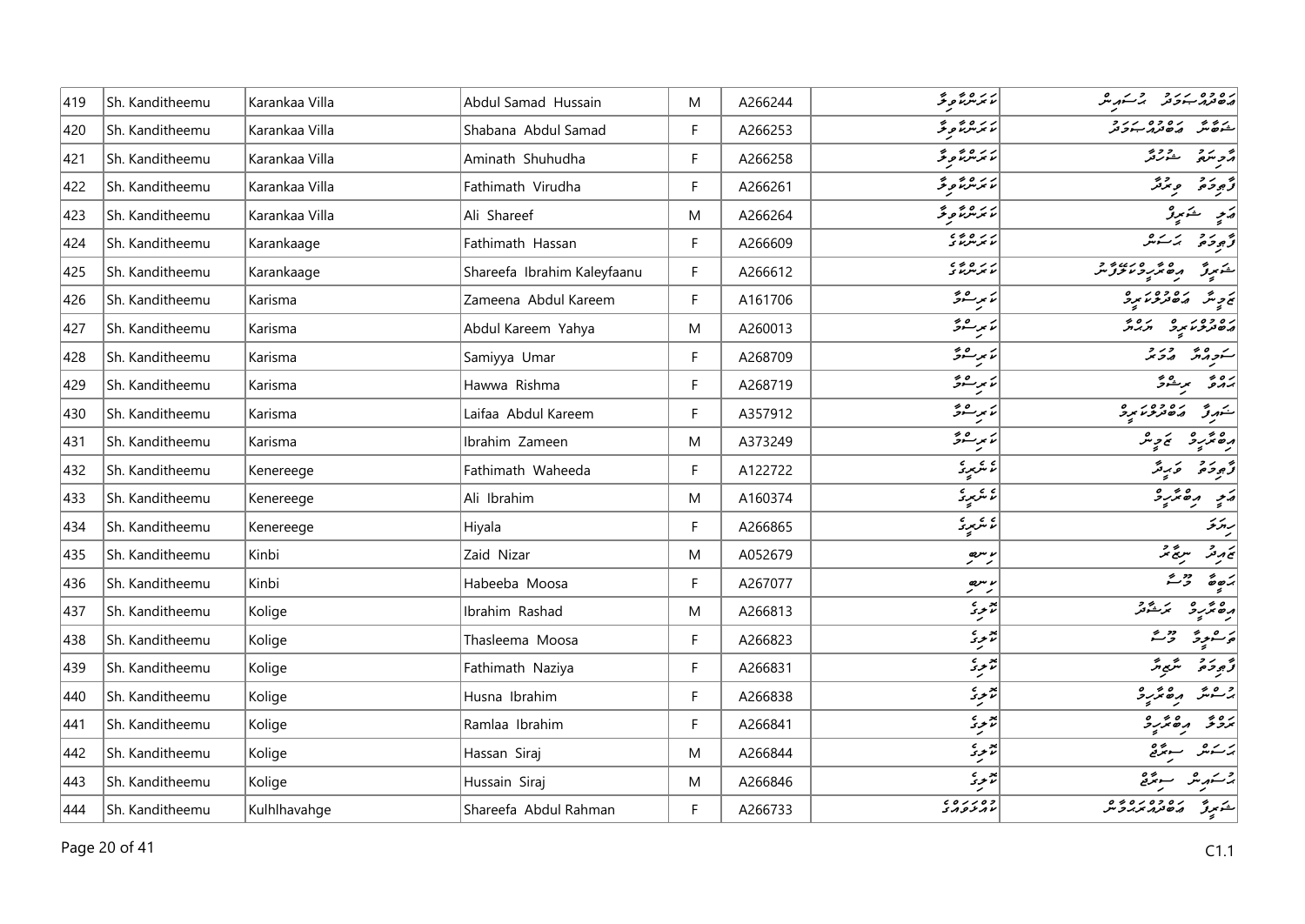| 445 | Sh. Kanditheemu | Kulhlhavahge | Jameela Abdul Rahman | F         | A266734 | وه ر ر ه ،<br>ماړ نوار د | ره وه ره <i>و و.</i><br>پره تر پر تر تر تر<br>ئے <sub>تو</sub> تخر |
|-----|-----------------|--------------|----------------------|-----------|---------|--------------------------|--------------------------------------------------------------------|
| 446 | Sh. Kanditheemu | Kurikeelage  | Shaira Ali           | F         | A266602 | ئەبىر بويى<br>           | ڪوپڙ<br>ەتىر                                                       |
| 447 | Sh. Kanditheemu | Kurikeelage  | Mariyam Samiya       | F         | A266605 | ر<br>با تور بو توی       | $rac{\circ}{\circ}$                                                |
| 448 | Sh. Kanditheemu | Lagan        | Hassan Zareer        | M         | A267874 | ىز ئەھر                  | برسەيىتە<br>ىج ئىرىتر                                              |
| 449 | Sh. Kanditheemu | Lagan        | Aishath Alima        | F         | A268308 | ىز ئەھ                   | رٌورٌ<br>پ <sup>و</sup> پر شوې                                     |
| 450 | Sh. Kanditheemu | Led House    | Mariyam Zoona        | F         | A122739 | <sup>ى 2</sup> ىر ئە     | دو محر<br>سم<br>ويوبره                                             |
| 451 | Sh. Kanditheemu | Led House    | Ibrahim Hassan       | M         | A268199 | <sup>ى 2</sup> ىر ئەھ    | ەر ھەترىر <i>3</i><br>برَسەمىر                                     |
| 452 | Sh. Kanditheemu | Led House    | Latheefa Mahmood     | F         | A268215 | <sup>ى 2</sup> ىر ئەھ    | تَرْجٍ وَّ<br>ر ه دو و<br>تربر <del>و</del> تر                     |
| 453 | Sh. Kanditheemu | Led House    | Aishath Fareena      | F         | A268219 | <sup>ى 2</sup> ىر ئە     | ە ئەھمە ئەيدىگە                                                    |
| 454 | Sh. Kanditheemu | Led House    | Fathimath Eamaan     | F         | A268222 | <sup>ى 2</sup> ىر ئە     | قهوخو رومر                                                         |
| 455 | Sh. Kanditheemu | Leyzar       | Mafaaz Abdul Wahhab  | M         | A011025 | ے ر<br>محریم مر          |                                                                    |
| 456 | Sh. Kanditheemu | Leyzar       | Fathimath Samha      | F         | A353982 | در<br>موسح مر            | سەۋېر<br>ا تۇ ج <sub>و</sub> تر م                                  |
| 457 | Sh. Kanditheemu | Lilyge       | Sanfa Hussain        | F         | A268228 | موموتى<br>مرتو           | سەھۇ<br>برسەمەمىر                                                  |
| 458 | Sh. Kanditheemu | Lilyge       | Gasim Ali            | ${\sf M}$ | A268232 | مومور<br>مربو            | لتحسوه ارتمع                                                       |
| 459 | Sh. Kanditheemu | Lilyge       | Nasooha Gasim        | F         | A268259 | مومور<br>مرتو            | ىئەر جۇ ئى<br>تۇسىۋ                                                |
| 460 | Sh. Kanditheemu | Line         | Mohamed Niyaz        | ${\sf M}$ | A130495 | ځه پګر                   | و ره ر د<br><i>د بر</i> پر تر<br>سرپر د                            |
| 461 | Sh. Kanditheemu | Line         | Mariyam Aidha        | F         | A164431 | ځه پګر                   | ويرمرو ومرتز                                                       |
| 462 | Sh. Kanditheemu | Maadu        | Hussain Shakeel      | M         | A122745 | っこ                       | چە يەر ھەر يۇر                                                     |
| 463 | Sh. Kanditheemu | Maadu        | Aminath Nashida      | F         | A164406 | ?彡                       | أترم سكرة التكريشوند                                               |
| 464 | Sh. Kanditheemu | Maafolheyge  | Mifzaal Ahmed Wafir  | M         | A267718 | په پوړ، ،<br>و تو لر و   | ووجو مهجعه وزبر                                                    |
| 465 | Sh. Kanditheemu | Maares       | Ahmed Siraj          | M         | A026316 | ۇ ئەر ھ                  | رەر ئىستىقى                                                        |
| 466 | Sh. Kanditheemu | Maares       | Aishath Shahidha     | F         | A113408 | ۇ ئەر ھ                  | قەرشۇق شۇرىتى                                                      |
| 467 | Sh. Kanditheemu | Maares       | Mohamed Shihan Ahmed | ${\sf M}$ | A266722 | ۇ ئەر ھ                  | ورەرو شەر كەرەرو<br>دېرمەدىر شەرىر كەبروىر                         |
| 468 | Sh. Kanditheemu | Mala         | Ahmed Hathim         | ${\sf M}$ | A002998 | ىزى                      | رەر ئەرە                                                           |
| 469 | Sh. Kanditheemu | Mala         | Thaufeega Adnan      | F         | A268406 | ىزى                      | ە ئەرتىرىتر<br>ە دېم تو تۇ                                         |
| 470 | Sh. Kanditheemu | Mala         | Aishath Shazleena    | F         | A268443 | رىز                      | ۇرىشۇ ھەتتى بويىگە                                                 |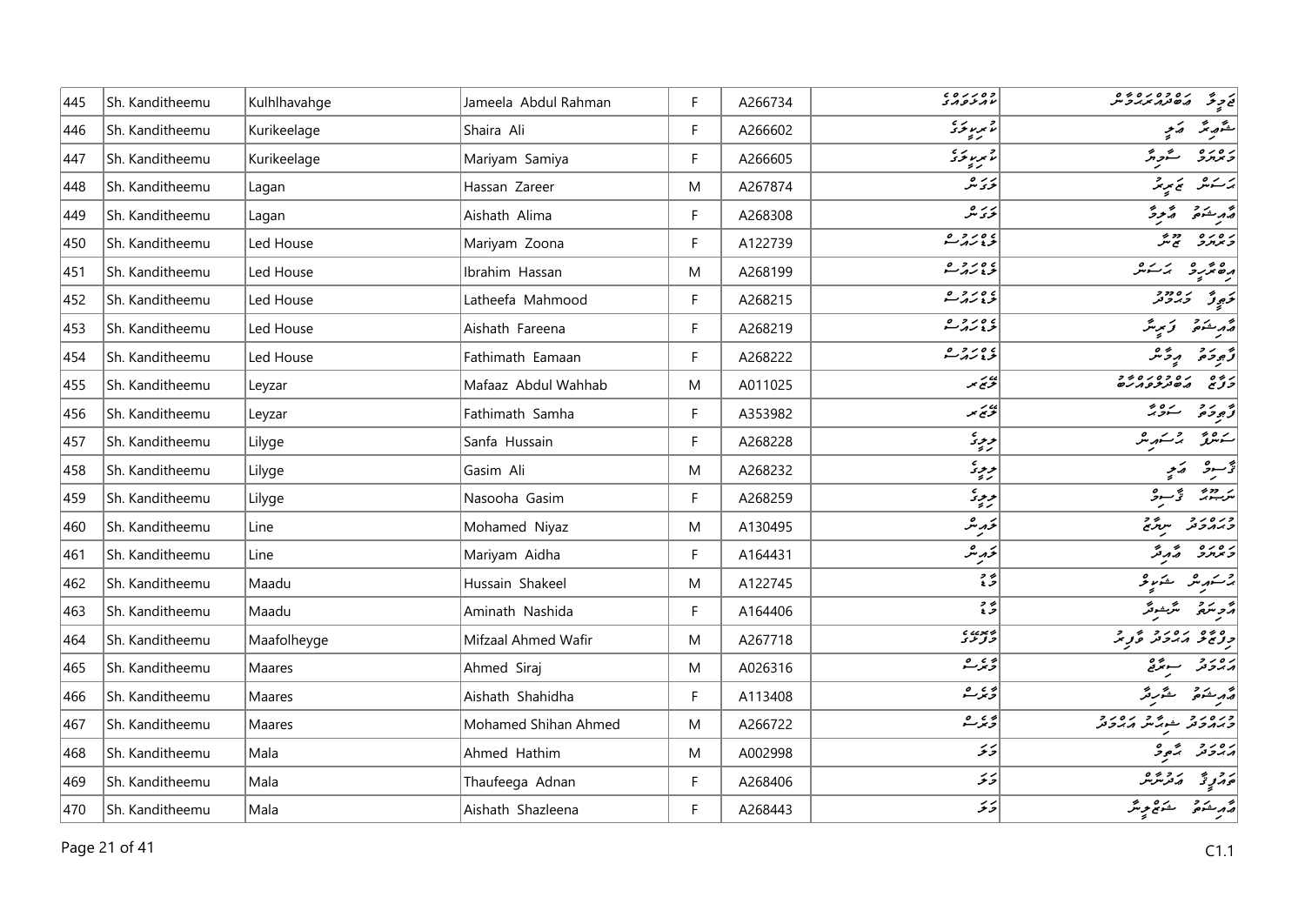| 471 | Sh. Kanditheemu | Mala         | Mariyam Fazleena    | $\mathsf F$ | A268446 | ىزى                                                                          | د وړه د د پره                                              |
|-----|-----------------|--------------|---------------------|-------------|---------|------------------------------------------------------------------------------|------------------------------------------------------------|
| 472 | Sh. Kanditheemu | Malaaz       | Husna Abdul Ghanee  | F           | A122723 | ر پر ه<br><del>ر</del> نرم                                                   | و و پر دووه سر                                             |
| 473 | Sh. Kanditheemu | Malaaz       | Safiyya Ibrahim     | $\mathsf F$ | A266186 | ر پر ه<br><del>ر</del> نرم                                                   | بنورش رەئدىي                                               |
| 474 | Sh. Kanditheemu | Manas        | Mausooma Haleem     | F           | A268030 | ى ئىر مىشە                                                                   | ر د دره                                                    |
| 475 | Sh. Kanditheemu | Manas        | Mohamed Mamdhooh    | M           | A268589 | ى ئىر مىشە                                                                   | ر ه دوه<br>تر تر <i>بر</i><br>و ره ر و<br><i>و بر</i> د تر |
| 476 | Sh. Kanditheemu | Manas        | Aishath Mamdhooha   | F.          | A268591 | ئە ئىر م                                                                     | ه مشور ده دوم.<br>او مشور دو در                            |
| 477 | Sh. Kanditheemu | Manzil       | Ali Shathir         | M           | A111444 | ئەمپر بۇ                                                                     | ړې ش <sub>م</sub> وند                                      |
| 478 | Sh. Kanditheemu | Manzil       | Ahmed Shathir       | ${\sf M}$   | A119719 | ۇ ئىرىپو ئى                                                                  | رەر ئەھمىر                                                 |
| 479 | Sh. Kanditheemu | Manzil       | Fathimath Safaza    | F           | A131520 | ئەنگەپو ئى                                                                   | وحجمج وحمح<br>سە ئەستى                                     |
| 480 | Sh. Kanditheemu | Manzil       | Hassan Shathir      | M           | A147519 | ئەمپرى <sub>ۋ</sub>                                                          | بر سے مگر ہو ہے                                            |
| 481 | Sh. Kanditheemu | Manzil       | Abdul Rasheed Adam  | M           | A150658 | 5 يرىپو پىر                                                                  | ן פרסן<br>גיש <i>נגיל ייבינגר</i> ולנגיב                   |
| 482 | Sh. Kanditheemu | Manzil       | Zahidha Yoosuf      | F           | A268126 | ئەنئىبى پى                                                                   | يح په قرار ده ده<br>مخ په قرار ده                          |
| 483 | Sh. Kanditheemu | Manzil       | Mariyam Shafaza     | F           | A268145 | ئەشىر ۋ                                                                      | ره ره بروند                                                |
| 484 | Sh. Kanditheemu | Manzil       | Aminath Shafaza     | $\mathsf F$ | A268148 | ئەمپر بۇ                                                                     | ړ څخه شرقونځ                                               |
| 485 | Sh. Kanditheemu | Manzil       | Aishath Shafaza     | F           | A268150 | ۇ ئىرىپە ۋ                                                                   | ۇرشۇ شۆر                                                   |
| 486 | Sh. Kanditheemu | Marine Villa | Mohamed Zuhair      | ${\sf M}$   | A035191 | ۇ برى <sub>نى ب</sub> ۇ                                                      |                                                            |
| 487 | Sh. Kanditheemu | Marine Villa | Ameena Idrees       | F.          | A053156 | ۇ <sub>مرى</sub> تر <sub>ىر</sub> ئۇ                                         | أترجيش ويتزبيث                                             |
| 488 | Sh. Kanditheemu | Marine Villa | Ulfa Mohamed Zuhair | F           | A265923 | د <sub>مر</sub> بر <sub>عر</sub> وً                                          | 2000 20000 2000                                            |
| 489 | Sh. Kanditheemu | Masthakaage  | Ismail Majid        | M           | A162935 | ر ۱۵۷۵.<br>د سوماړ                                                           | ر جۇرگە ئەيز                                               |
| 490 | Sh. Kanditheemu | Masthakaage  | Nashwan Majid       | M           | A267642 | ر ۱۵۷۵<br><del>د</del> سومان                                                 | برودي ويحيى                                                |
| 491 | Sh. Kanditheemu | Mathares     | Jameela Yahya       | F           | A267008 | ىر ر <sub>ى ھ</sub>                                                          | ر و تر ارداد<br>انحاج تر ارداد                             |
| 492 | Sh. Kanditheemu | Mathares     | Ali Rasheed         | M           | A267985 | ىر ر <sub>ى</sub> ھ                                                          | أة مح الم يتشوقر                                           |
| 493 | Sh. Kanditheemu | Mathares     | Mohamed Ahzam       | M           | A268001 | ر ر ، م<br><del>ر</del> مر مر                                                | כנסנכ נכנס                                                 |
| 494 | Sh. Kanditheemu | Meadows      | Abdul Aleem Moosa   | M           | A266638 | 282                                                                          | גם כסג <sub>בה</sub> כ"כ"ל ב                               |
| 495 | Sh. Kanditheemu | Meadows      | Mohamed Misbah      | M           | A266649 | $\overset{o}{\mathcal{E}} \overset{c}{\mathcal{E}} \overset{c}{\mathcal{S}}$ | و ر ه ر د<br>تر پر ژ تر<br>$70 - 7$                        |
| 496 | Sh. Kanditheemu | Meadows      | Aishath Samira      | $\mathsf F$ | A266653 | $\overset{o}{\mathcal{E}} \overset{c}{\mathcal{E}} \overset{c}{\mathcal{S}}$ | لقهر يشتمون ستحريم                                         |
|     |                 |              |                     |             |         |                                                                              |                                                            |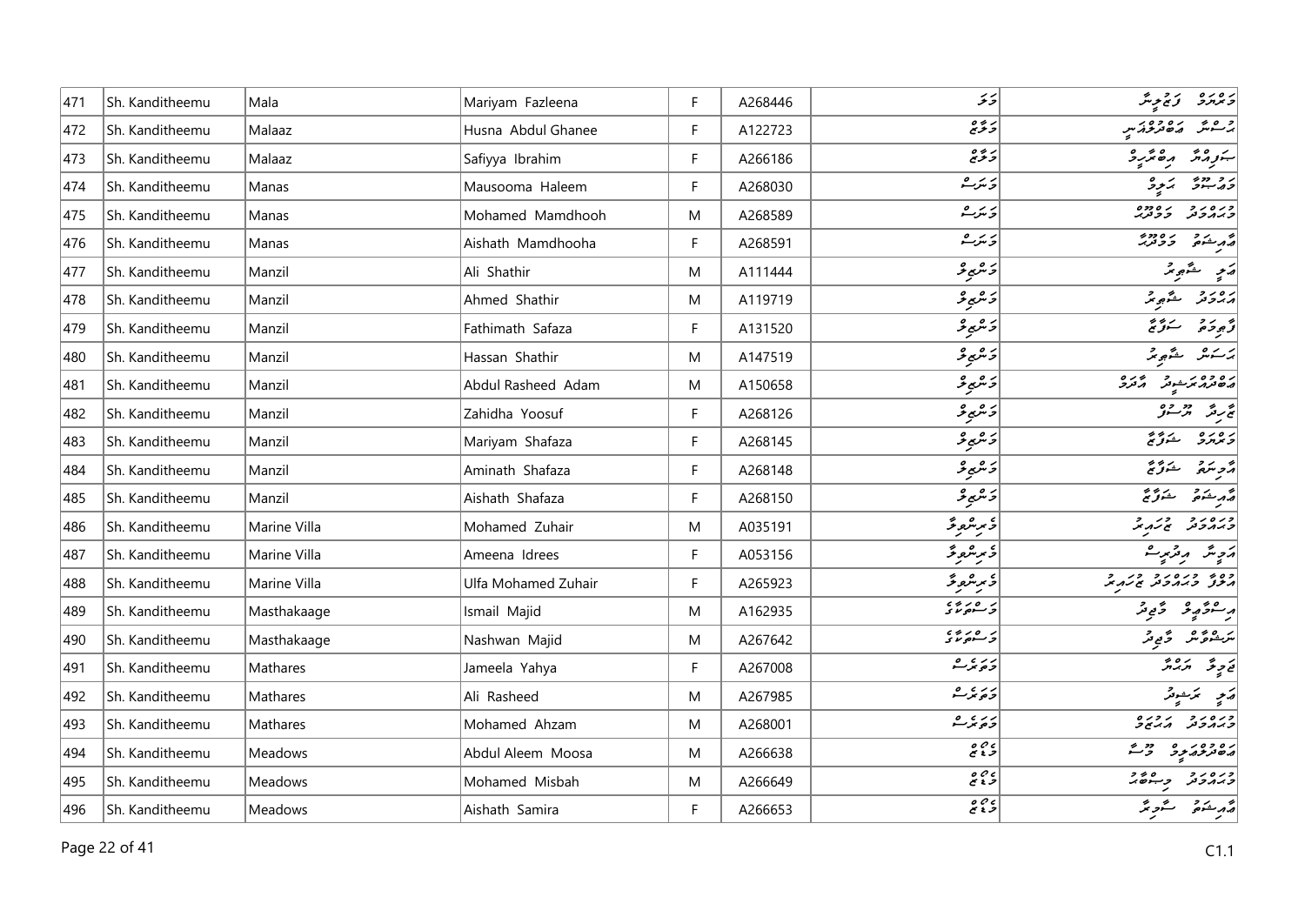| 497 | Sh. Kanditheemu | Meadows        | Aminath Waheeda       | F  | A266866 | 2000                                                                          | ومحر سرد<br>ءَ پرِ تَرُ                                             |
|-----|-----------------|----------------|-----------------------|----|---------|-------------------------------------------------------------------------------|---------------------------------------------------------------------|
| 498 | Sh. Kanditheemu | <b>Meadows</b> | Ahmed Hisaam          | M  | A365490 | $\overset{o}{\phantom{}}\,\overset{o}{\phantom{}}\,\overset{o}{\phantom{}}\,$ | رەرد رىپى                                                           |
| 499 | Sh. Kanditheemu | Medelimaage    | Abdul Hameed Ibrahim  | M  | A007396 | ه ، د و ،<br>و ، و و د                                                        | גפנג'קנג גליליק                                                     |
| 500 | Sh. Kanditheemu | Medelimaage    | Nuha Abdul Hameed     | F. | A267693 | وبالمردى                                                                      | وو ده ووور و<br>سرز م <i>ناه تروب</i> روتر                          |
| 501 | Sh. Kanditheemu | Medelimaage    | Hana Abdul Hameed     | F  | A267696 | ه ، د و .<br>د ، مرد د                                                        | ر په ده ده د د د                                                    |
| 502 | Sh. Kanditheemu | Meenaazu       | Adam Saeed            | M  | A049073 | جريثر                                                                         | پر رہ<br>دگرو<br>ستهيقر                                             |
| 503 | Sh. Kanditheemu | Meenaazu       | Fathmath Sama         | F  | A267880 | حريثر فح                                                                      | ستریخ<br>وٌجوحه                                                     |
| 504 | Sh. Kanditheemu | Meenaazu       | Moosa Sinaan          | M  | A267882 | ىر پىرى<br>ئو                                                                 | وتر محير<br>سەمئرىتر                                                |
| 505 | Sh. Kanditheemu | Mercury        | Jameel Shakir         | M  | A027683 | ځرنمبر                                                                        | قادرٍ و الشرار الم                                                  |
| 506 | Sh. Kanditheemu | Mercury        | Aminath Ramziyya      | F  | A164454 | ځرنمې                                                                         | بروبي مهر<br>و څخه سرچ                                              |
| 507 | Sh. Kanditheemu | Mercury        | Saeedha Ahmed         | F. | A266598 | اقحزميه                                                                       | بر ہ بر د<br>م <i>ر</i> بر <del>د</del> تر<br>سەر قر                |
| 508 | Sh. Kanditheemu | Mercury        | Mohamed Livaaz        | M  | A266798 | ځرنمې                                                                         | وره رو دره<br>وبردونر ودگن                                          |
| 509 | Sh. Kanditheemu | Meyree         | Hassan Rasheed        | M  | A140705 | ر<br>ترسمي                                                                    | ىزىسكاش ئىزىشىدىگر                                                  |
| 510 | Sh. Kanditheemu | Meyree         | Aminath Rasheedha     | F  | A265561 | اء<br>حسي                                                                     | مزويتم تمنيتر                                                       |
| 511 | Sh. Kanditheemu | Meyree         | Ali Azzam             | M  | A265577 | ره<br>حرمي                                                                    | $3801$ $20$                                                         |
| 512 | Sh. Kanditheemu | Meyree         | Mohamed Adheel        | M  | A265585 | اءِ پر                                                                        | ورەرو كەيدى                                                         |
| 513 | Sh. Kanditheemu | Midhilimaage   | Ahmed Mufeed          | M  | A111500 | او درود و ؟<br>اب                                                             | رەر دېر                                                             |
| 514 | Sh. Kanditheemu | Midhilimaage   | Aminath Soodha        | F  | A161727 | او درود و ؟<br><u>ر در</u>                                                    | ر دود پر<br>مستوجد تعر<br>أرمز يتزه                                 |
| 515 | Sh. Kanditheemu | Midhilimaage   | Abdulla Mufeed        | M  | A161728 | و درودگی<br>ر ر ر                                                             | برە داللە دېرىر                                                     |
| 516 | Sh. Kanditheemu | Midhilimaage   | Moosa Ibrahim         | M  | A267722 | وىروۇ ئى<br>  <u>رىرى</u> ر                                                   | $\begin{array}{cc} 0 & 0 & 0 \\ 0 & 0 & 0 \\ 0 & 0 & 0 \end{array}$ |
| 517 | Sh. Kanditheemu | Midhilimaage   | Fathimath Hussain     | F  | A267730 | و درودگی<br>ر ر ر                                                             | توجوحو برخيره                                                       |
| 518 | Sh. Kanditheemu | Midhilimaage   | Zaheena Moosa         | F  | A267736 | و درودگی<br>بر بر بر                                                          | ئىمەسىتىر<br> <br>ديو مشر                                           |
| 519 | Sh. Kanditheemu | Mirihimaage    | Shabeena Abdul Sattar | F. | A267428 | د برر دمی<br>ر ر ر                                                            | ر ه د ه ر ه د و<br>پره نوبر سوبر و بر<br>شەھ بىگر                   |
| 520 | Sh. Kanditheemu | Mirihimaage    | Faruhaan Abdul Sathar | M  | A267430 | او برروی<br><u>ربر</u>                                                        | ג כשים נגס כם גם שיביב<br>צייג היים בתה איירות מיב                  |
| 521 | Sh. Kanditheemu | Moonimaage     | Khadeeja Sulaimaan    | F  | A113513 | اد سرچ ی<br>  <del>ر</del> سرچ <sub>ک</sub>                                   | شۇمە <i>ۋ</i> ىر<br>نزَوِيٌّ                                        |
| 522 | Sh. Kanditheemu | Moonimaage     | Mariyam Waheeda       | F  | A266035 | ود سرچ ی<br>څسرچ <sub>ک</sub>                                                 | رەرە رېڭ                                                            |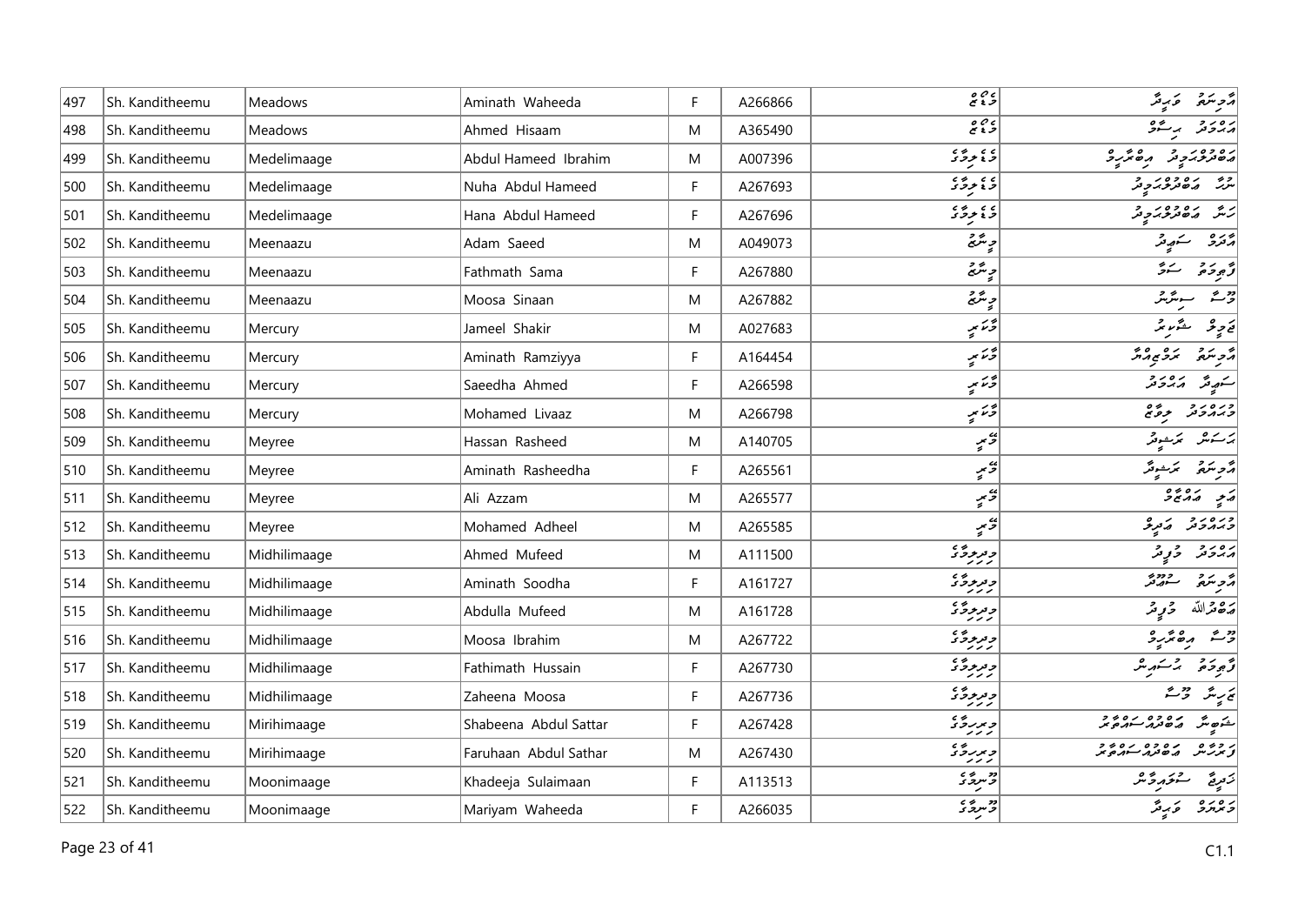| 523 | Sh. Kanditheemu | Muraka       | Mohamed Mufeed      | M           | A111462 | ويرز                                | دبرورو دوپه                                                                                                                                                                                                                                                                                                                                                                                                                                                                        |
|-----|-----------------|--------------|---------------------|-------------|---------|-------------------------------------|------------------------------------------------------------------------------------------------------------------------------------------------------------------------------------------------------------------------------------------------------------------------------------------------------------------------------------------------------------------------------------------------------------------------------------------------------------------------------------|
| 524 | Sh. Kanditheemu | Muraka       | Fathimath Waheeda   | F           | A266557 | ويرز                                | وَجِعِدَهُ وَرِيْدَ                                                                                                                                                                                                                                                                                                                                                                                                                                                                |
| 525 | Sh. Kanditheemu | Muraka       | Aishath Shuha       | F.          | A267756 | ويرز                                | ه دشتوم شورد و<br>مهر شوم شور در                                                                                                                                                                                                                                                                                                                                                                                                                                                   |
| 526 | Sh. Kanditheemu | Muringu      | Ahmed Haleem        | M           | A031919 | <br> خ.سر سمه<br>                   | أرور والمتحر                                                                                                                                                                                                                                                                                                                                                                                                                                                                       |
| 527 | Sh. Kanditheemu | Muringu      | Mohamed Haleem      | M           | A065688 | وتمرسو                              | ورەر د پرچ                                                                                                                                                                                                                                                                                                                                                                                                                                                                         |
| 528 | Sh. Kanditheemu | Muringu      | Moomina Haleem      | F.          | A120617 | وحمرسر                              | دو پر بر دو                                                                                                                                                                                                                                                                                                                                                                                                                                                                        |
| 529 | Sh. Kanditheemu | Muringu      | Fareeda Mohamed     | $\mathsf F$ | A156346 | وحمرسر                              | تو دره دره<br>توسیر در در در                                                                                                                                                                                                                                                                                                                                                                                                                                                       |
| 530 | Sh. Kanditheemu | Musthareege  | Ibrahim Naseer      | M           | A001262 | د صمر سر<br>پرېدنو                  |                                                                                                                                                                                                                                                                                                                                                                                                                                                                                    |
| 531 | Sh. Kanditheemu | Musthareege  | Ahmed Amir          | M           | A130799 | و صدر پر<br>تر سوه <sub>میر</sub> ر |                                                                                                                                                                                                                                                                                                                                                                                                                                                                                    |
| 532 | Sh. Kanditheemu | Musthareege  | Mohamed Ibrahim     | M           | A267116 | د صمر سر<br>پر سمونه سر             | כמחכת תפתיכ                                                                                                                                                                                                                                                                                                                                                                                                                                                                        |
| 533 | Sh. Kanditheemu | Musthareege  | Aminath Ismail      | F           | A267118 | د صمر مر <sub>ي</sub>               | أأتربتهم وسنتواريخه                                                                                                                                                                                                                                                                                                                                                                                                                                                                |
| 534 | Sh. Kanditheemu | Musthareege  | Shadhiya Mohamed    | F.          | A267126 | د صدر پر <sup>ج</sup>               | شورهر وبره د و                                                                                                                                                                                                                                                                                                                                                                                                                                                                     |
| 535 | Sh. Kanditheemu | Nafaa        | Inaya Ali Shakir    | $\mathsf F$ | A122746 | سرد                                 | أويثنثر مأمج لمشربن                                                                                                                                                                                                                                                                                                                                                                                                                                                                |
| 536 | Sh. Kanditheemu | Nafaa        | Hidhaya Ali Shakir  | $\mathsf F$ | A161730 | سَرَدٌ                              | رقرقر الأبراء الشراء تر                                                                                                                                                                                                                                                                                                                                                                                                                                                            |
| 537 | Sh. Kanditheemu | Nafaa        | Mohamed Mihad       | M           | A164455 | ىترتر                               | ورەرو دېر                                                                                                                                                                                                                                                                                                                                                                                                                                                                          |
| 538 | Sh. Kanditheemu | Nafaa        | Ali Shakir          | ${\sf M}$   | A256432 | سروٌ                                | ړې شريد                                                                                                                                                                                                                                                                                                                                                                                                                                                                            |
| 539 | Sh. Kanditheemu | Nafaa        | Ahmed Ajeeb         | M           | A266781 | سَرَدٌ                              | رەر ئەرى                                                                                                                                                                                                                                                                                                                                                                                                                                                                           |
| 540 | Sh. Kanditheemu | Nafaa        | Sigaya Ali Shakir   | F           | A266793 | سَرَدٌ                              | سوتمگر كمي ڪيونگر                                                                                                                                                                                                                                                                                                                                                                                                                                                                  |
| 541 | Sh. Kanditheemu | Nafaa        | Nihayath Ali Shakir | F.          | A266806 | سروٌ                                |                                                                                                                                                                                                                                                                                                                                                                                                                                                                                    |
| 542 | Sh. Kanditheemu | Nafaa        | Zaheera Ismail      | $\mathsf F$ | A268061 | سروٌ                                | لى بەشر مەشقۇم بو                                                                                                                                                                                                                                                                                                                                                                                                                                                                  |
| 543 | Sh. Kanditheemu | Nares        | Fathimath Zeeniya   | F.          | A266017 | يىمى ھ                              | قَهِ وَءُ تَمْ سِرْدً                                                                                                                                                                                                                                                                                                                                                                                                                                                              |
| 544 | Sh. Kanditheemu | <b>Nares</b> | Ahmed Suhail        | M           | A266187 | متزبر مع                            | أرەر دىر دى                                                                                                                                                                                                                                                                                                                                                                                                                                                                        |
| 545 | Sh. Kanditheemu | <b>Nares</b> | Mohamed Shifaan     | M           | A266205 | متزبر ه                             | ورەرو ھۆش                                                                                                                                                                                                                                                                                                                                                                                                                                                                          |
| 546 | Sh. Kanditheemu | Naseemeege   | Yoosuf Hassan       | ${\sf M}$   | A266110 | ىگەسىۋى<br>ئىستىق                   | در حرو بر سەھر                                                                                                                                                                                                                                                                                                                                                                                                                                                                     |
| 547 | Sh. Kanditheemu | Naseemeege   | Khadeeja Mohamed    | $\mathsf F$ | A266113 | ىئەسىرى<br>مۇسىر                    | و ره ر و<br><i>د ب</i> رگرفر<br>ئرىرىم<br>ئ                                                                                                                                                                                                                                                                                                                                                                                                                                        |
| 548 | Sh. Kanditheemu | Naseemeege   | Thoaha Rasheed      | M           | A266124 | ىئەسىرى<br>مىز بىر                  | $\begin{array}{cc} \overline{\phantom{0}} & \phantom{\int_{\mathcal{L}^1}} & \phantom{\int_{\mathcal{L}^2}} & \phantom{\int_{\mathcal{L}^2}} & \phantom{\int_{\mathcal{L}^2}} & \phantom{\int_{\mathcal{L}^2}} & \phantom{\int_{\mathcal{L}^2}} & \phantom{\int_{\mathcal{L}^2}} & \phantom{\int_{\mathcal{L}^2}} & \phantom{\int_{\mathcal{L}^2}} & \phantom{\int_{\mathcal{L}^2}} & \phantom{\int_{\mathcal{L}^2}} & \phantom{\int_{\mathcal{L}^2}} & \phantom{\int_{\mathcal{L$ |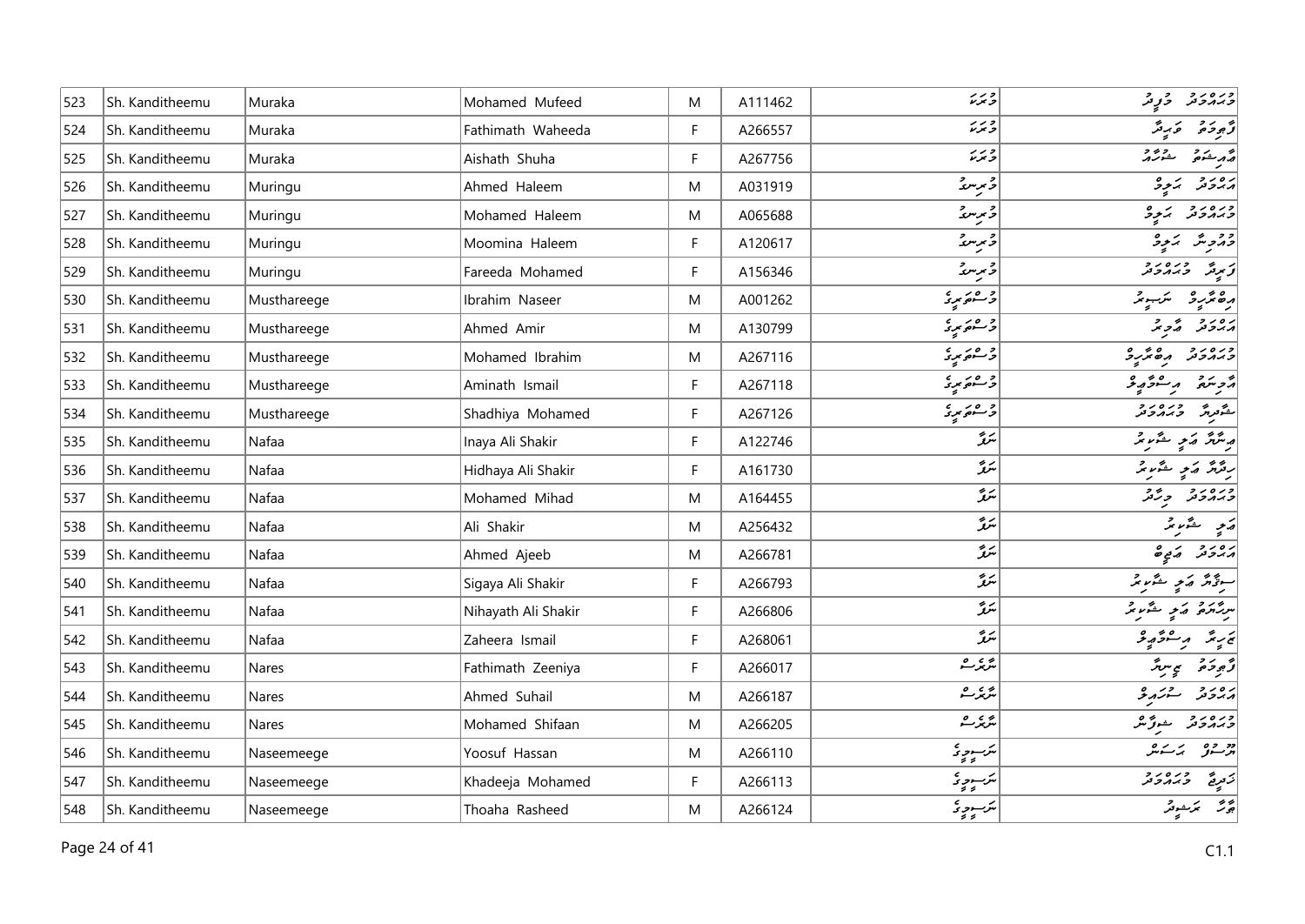| 549 | Sh. Kanditheemu | New Life    | Ali Hameed            | M         | A025113 | سرېز کورنځ                 | ړې پر <sub>و</sub> ړ                                 |
|-----|-----------------|-------------|-----------------------|-----------|---------|----------------------------|------------------------------------------------------|
| 550 | Sh. Kanditheemu | New Life    | Aishath Leesha        | F         | A266549 | بىرە ئۇرۇ                  | و مر شو د<br>مر<br>ح <sub>ر</sub> مدًّا<br>چ         |
| 551 | Sh. Kanditheemu | Niami       | Ahmed Shameem         | M         | A088906 | سرير                       | پروژو<br>ستورد                                       |
| 552 | Sh. Kanditheemu | Niami       | Rishmee Shameem       | F         | A265803 | سرير                       | ستورد<br>ىرىشىمى                                     |
| 553 | Sh. Kanditheemu | Niami       | Rizuna Shameem        | F         | A265804 | سرير                       | برې شر شکړې و                                        |
| 554 | Sh. Kanditheemu | Niami       | Mohamed Hathaam       | M         | A265810 | سرمر<br>سر                 | ر ه ۶ ه<br>بر د چ<br>و رە ر د<br><i>د بە</i> پەر تەر |
| 555 | Sh. Kanditheemu | Niami       | Mariyam Sudha         | F         | A267849 | سرير                       | ر ه ر ه<br><del>د</del> بربرگر<br>ستەرىخر            |
| 556 | Sh. Kanditheemu | Night Star  | Hassan Mufeed         | ${\sf M}$ | A010005 | سَم <i>رِ ڠ سُوڠ</i> بر    | پرسترس التاریخ                                       |
| 557 | Sh. Kanditheemu | Night Star  | Aishath Waheedha      | F         | A025298 | سَمَدِ ڇُ سُدِ ڇَ سَر      | ومديدة وريتمر                                        |
| 558 | Sh. Kanditheemu | Night Star  | Mohamed Yaameen       | M         | A164458 | ا <sub>سكىر</sub> غ شۇنىر  | ورەرو پەر                                            |
| 559 | Sh. Kanditheemu | Niru        | Abdul Matheen Hussain | M         | A026592 | سرچر                       |                                                      |
| 560 | Sh. Kanditheemu | Niru        | Fathimath Shakeela    | F         | A034824 | سرچر                       | قەر ئەرقى ئىسىم                                      |
| 561 | Sh. Kanditheemu | Niru        | Mohamed Maahidh       | M         | A267248 | سرچر                       | ورەر ئەر                                             |
| 562 | Sh. Kanditheemu | Nisaan      | Mohamed Thaufeeg      | M         | A070274 | ا <sub>سرىشىقى</sub><br>يە | ورەر د دوپى                                          |
| 563 | Sh. Kanditheemu | Nisaan      | Ahmed Thaufeeg        | ${\sf M}$ | A122719 | سرىستىر                    | د ه د د د و و<br>  د بر د د م د تړنی                 |
| 564 | Sh. Kanditheemu | Nisaan      | Nazeera Yoosuf        | F         | A268403 | سرىگەش                     | سَمْدِيرٌ مَرْحَسُورٌ                                |
| 565 | Sh. Kanditheemu | Nisaan      | Adnan Ismail          | M         | A268404 | اسرىقىقە                   |                                                      |
| 566 | Sh. Kanditheemu | Nisaan      | Hussain Thaufeeg      | M         | A268426 | سرىگىش                     | 2 سىمەمىر مىقرارىيە<br> -                            |
| 567 | Sh. Kanditheemu | Nisaan      | Ali Thaufeeg          | ${\sf M}$ | A268432 | البرجيم                    | أوسم والمحمد ويحي                                    |
| 568 | Sh. Kanditheemu | Nisaan      | Adam Thaufeeq         | M         | A268435 | امریشہ<br>پ                | پره روه<br>منرد م <i>وم</i> نځ                       |
| 569 | Sh. Kanditheemu | Nooraaneege | Ahmed Rifath          | M         | A152725 | دو پر<br>سربر سرپر         | ג ס ג כ<br>הגב تر - ת 2 ה ב                          |
| 570 | Sh. Kanditheemu | Nooraaneege | Aishath Fazeela       | F         | A161723 | دور مهر پر<br>سرچر سرچ     | ەرەبىئە ئەسىر                                        |
| 571 | Sh. Kanditheemu | Nooraaneege | Mohamed Shiham        | ${\sf M}$ | A266746 | دور په په<br>سرچرسرچ       | شەرگەنۇ<br>و رە ر د<br><i>د بر</i> بر تر             |
| 572 | Sh. Kanditheemu | Nooraaneege | Aminath Khashia       | F         | A266773 | دو په په<br>سربر سړند      | رَ ً شورَّ<br>أرمحه سرة                              |
| 573 | Sh. Kanditheemu | Nooraaneege | Ibrahim Rifath        | M         | A266778 | دور مهر پر<br>سرچر سرچ     | ەر ھەئرىر <i>د</i><br>بروژه                          |
| 574 | Sh. Kanditheemu | Nooraaneege | Mariyam Sadra         | F         | A266784 | چېر شرع<br>سر پېژمېرنگه    | رەرە بەدە                                            |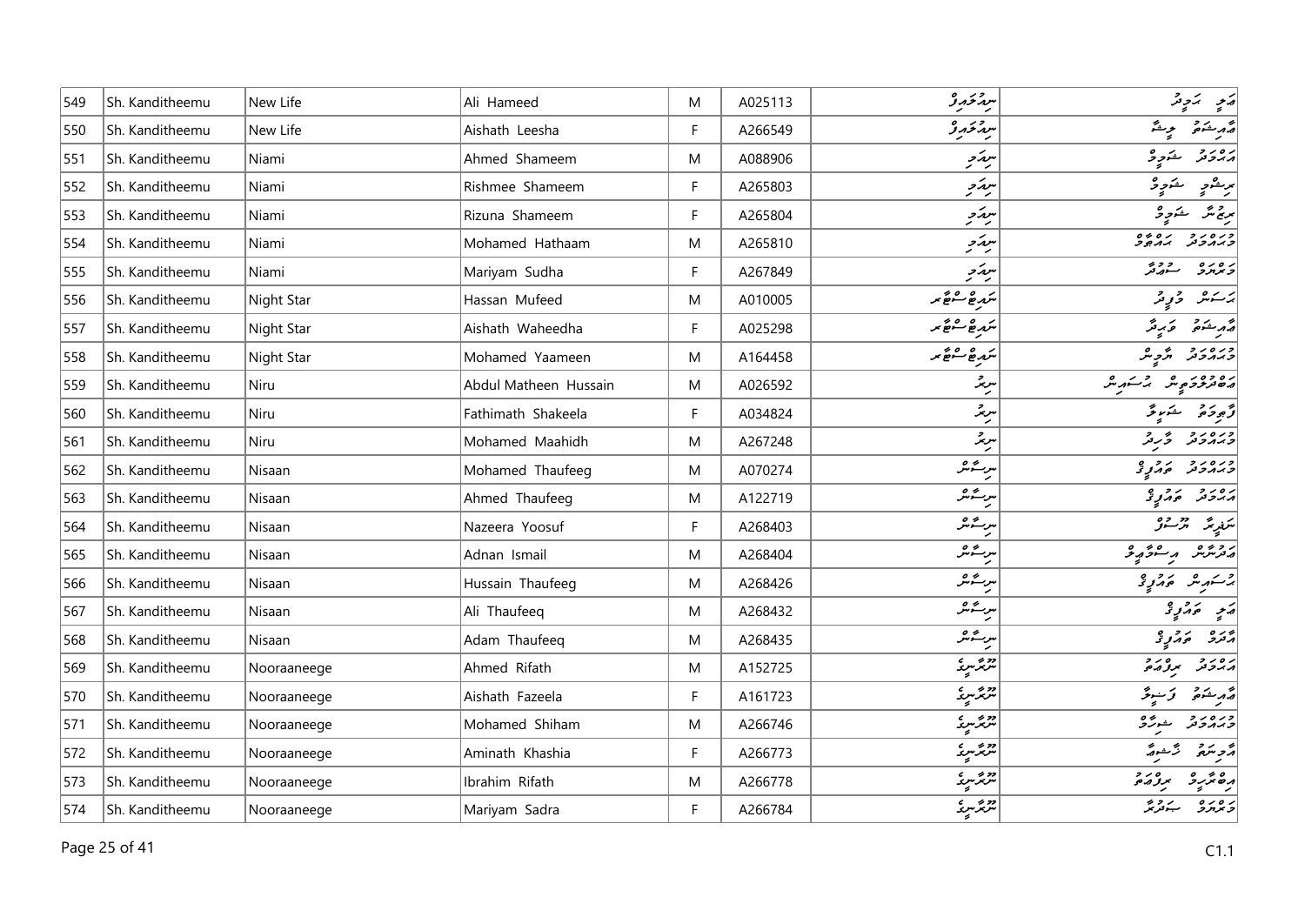| 575 | Sh. Kanditheemu | Nooraaneege    | Hawwa Khashia               | F. | A266785 | دوره برد.<br>مرتكز بريد             | رە بە<br>برادى<br>رَ ً شەرىج                    |
|-----|-----------------|----------------|-----------------------------|----|---------|-------------------------------------|-------------------------------------------------|
| 576 | Sh. Kanditheemu | Nooraaneege    | Fathimath Khashia           | F  | A266802 | تر پڑ <sub>سری</sub>                | ۇ بوزىر                                         |
| 577 | Sh. Kanditheemu | Nooraaneemaage | Mariyam Shaheeda            | F. | A267981 | دو پر دی<br>سرپر سرچري              | ر ه بر ه<br><del>د</del> بر بر د<br>سشورقر      |
| 578 | Sh. Kanditheemu | Nooranmaage    | Moomina Ahmed               | F. | A266301 | دد ره و د<br>سرپرسرو د              | پروژی<br>وړې پر                                 |
| 579 | Sh. Kanditheemu | Nooranmaage    | Mohamed Ishan               | Μ  | A266305 | دد ر ه و ،<br>سرپرسرچ ی             | و ره ر و<br><i>و پر</i> پر تر<br>ىرىشەشر        |
| 580 | Sh. Kanditheemu | Noovilaage     | Fathimath Ismail            | F  | A265836 | دد پر پر<br>سر <sub>گر</sub> بر بر  | ژوده پر شوړی                                    |
| 581 | Sh. Kanditheemu | Noovilaage     | Aishath Sharafiyya          | F  | A265837 | دو پرې<br>سرعر پرې                  | مەر شەڭ ھەمرومەر                                |
| 582 | Sh. Kanditheemu | Noovilaage     | Mariyam Shamsiyya           | F  | A265840 | دد د په<br>سرعر تر                  | رەرە دەرەر                                      |
| 583 | Sh. Kanditheemu | Noovilaage     | Aishath Sura                | F. | A265842 | دد پر ۽<br>سرع پر پر                | ۇرىشى ئىر<br>مەرىشى ئىر                         |
| 584 | Sh. Kanditheemu | Noovilaage     | Aminath Sura                | F. | A265844 | دد د د ،<br>متره د د                | أأروسكم فلتستعمر                                |
| 585 | Sh. Kanditheemu | Orchid Villa   | Zeena Mohamed Nooree        | F  | A266903 | م<br>مربع عرقته                     | بې پر دره درو <mark>دو</mark> ر                 |
| 586 | Sh. Kanditheemu | Orchidmaage    | Rasheeda Ibrahim Kaleyfaanu | F  | A069580 | م و و و و<br>مربع <del>و</del> و    | ىرىسى ھەمگەر 2022 -                             |
| 587 | Sh. Kanditheemu | Orchidmaage    | Mohamed Ziyad               | M  | A120007 |                                     | כנסנכ<br>כ <i>ג</i> ונכנ <sub>ע א</sub> ונע     |
| 588 | Sh. Kanditheemu | Orchidmaage    | Aishath Rausha              | F  | A266856 | م و و و و<br>مربو و د               | مەرىشقى ئىدىش                                   |
| 589 | Sh. Kanditheemu | Pearl          | Shameema Abdul Rahman       | F  | A111403 | پۇ بى<br>بۇ بىر                     | ر ه و ه د ه د ه و<br>پره تربر تر س<br>شكور و گر |
| 590 | Sh. Kanditheemu | Pearl          | Hassan Siraj                | Μ  | A114198 | بڑتر                                | ئەسەھەر سەبۇقى                                  |
| 591 | Sh. Kanditheemu | Pink House     | Aishath Nazma               | F. | A087374 | اب <sub>ې</sub> شر <i>ه د حر</i> حه | أشهر شدد المردون                                |
| 592 | Sh. Kanditheemu | Pink House     | Adam Saleem                 | M  | A154222 | ار مره بر د م                       | أربره سكورة                                     |
| 593 | Sh. Kanditheemu | Pink House     | Saeeda Ibrahim Kaleyfaanu   | F. | A267843 | ب <sub>ر</sub> مربر دیگر گ<br>مرب   | ם מישימים ברית.<br>תפייק בעיקריית<br>سە پەتىر   |
| 594 | Sh. Kanditheemu | Pink House     | Ahmed Kamaal                | Μ  | A267845 | و م <sup>ە</sup> رىر 2 ھ            | رەر دىر                                         |
| 595 | Sh. Kanditheemu | Pink House     | Samman Kamal                | Μ  | A267869 | بو مرد در مرد م                     | يەدە ئەدە                                       |
| 596 | Sh. Kanditheemu | Raahi          | Ibrahim Wafir               | M  | A120585 | پۇر                                 | رە ئۆر ئۇر ئو                                   |
| 597 | Sh. Kanditheemu | Raaspareege    | Ahmed Saadig                | M  | A267015 | ېژىش <sub>ۇر ئىرى</sub>             | رەرو ئەرو                                       |
| 598 | Sh. Kanditheemu | Raiyfusge      | Mohamed Nimal               | Μ  | A164426 | ر ه د ه ه<br>بروز سر                | سرڈ ٹر<br>و ره ر د<br><i>د ب</i> رگرفر          |
| 599 | Sh. Kanditheemu | Raiyfusge      | Khadeeja Ali                | F  | A267967 | ره ده وه<br>بروز سور                | ئرَىم <sub>و</sub> چَّ<br>ەنىپە                 |
| 600 | Sh. Kanditheemu | Raiyfusge      | Ali Naseer                  | M  | A267968 | ره د ه ه<br>بروز سور                | أرمي الكرسوم                                    |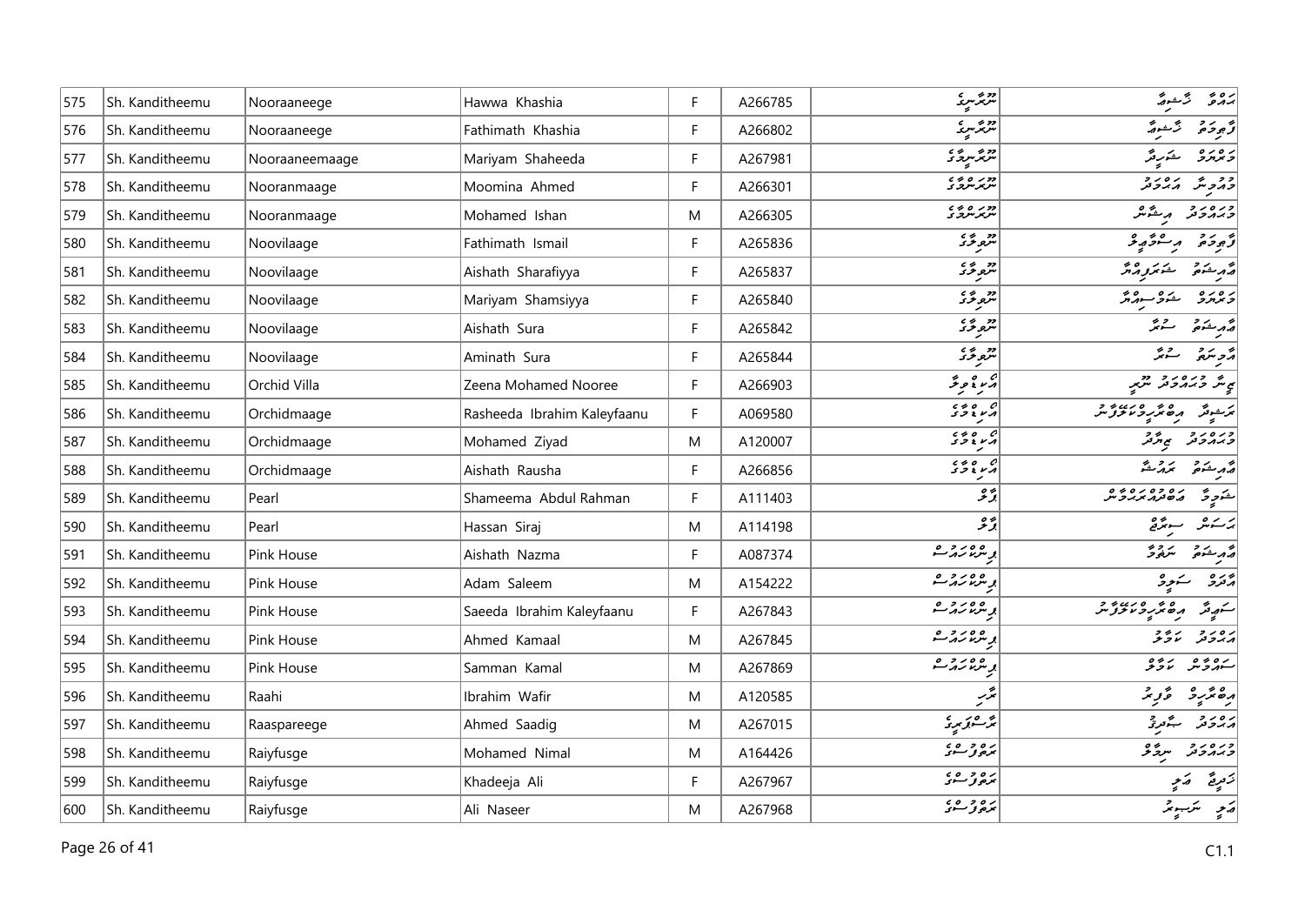| 601 | Sh. Kanditheemu | Raiyfusge        | Ahmed Nimal            | M           | A267970 | ره د ه ،<br>بروز سر                     | پروتر<br>سرپر ثو                                                                                                                                                                                                                 |
|-----|-----------------|------------------|------------------------|-------------|---------|-----------------------------------------|----------------------------------------------------------------------------------------------------------------------------------------------------------------------------------------------------------------------------------|
| 602 | Sh. Kanditheemu | Raiyfusge        | Fathimath Muna         | F           | A267973 | ر ه د ه ه<br>بروز سر                    | تر شر<br>و مرد<br>اقرام در م                                                                                                                                                                                                     |
| 603 | Sh. Kanditheemu | Raiyfusge        | Hussain Nihal          | M           | A267975 | ره د ه ،<br>بروز سر                     | رحسكر مركز                                                                                                                                                                                                                       |
| 604 | Sh. Kanditheemu | Raiyfusge        | Ismail Simal           | M           | A267977 | ره ده و،<br>بروو سور                    | ە ئەۋەبىرى سىردىمى<br>م                                                                                                                                                                                                          |
| 605 | Sh. Kanditheemu | Raiyfusge        | Aishath Saiha          | $\mathsf F$ | A267978 | ره د ه ،<br>بروز سر                     | و مرد د در در در مرد بر<br>در مشوره مستورگر                                                                                                                                                                                      |
| 606 | Sh. Kanditheemu | Raiyvilaage      | Mohamed Arif           | M           | A001232 | ره وي<br>مرهوم څو                       | ورەر د پرو                                                                                                                                                                                                                       |
| 607 | Sh. Kanditheemu | Raiyvilaage      | Ibrahim Arif           | M           | A009596 | بره و ځ <sup>ې</sup>                    | وەترىر ھېرو                                                                                                                                                                                                                      |
| 608 | Sh. Kanditheemu | Raiyvilaage      | Sharumeela Rameez      | F.          | A122735 | ره<br>بر <sub>هو</sub> و ژ <sub>ک</sub> |                                                                                                                                                                                                                                  |
| 609 | Sh. Kanditheemu | Raiyvilaage      | Faruzana Rameez        | F           | A123716 | ره<br>بره و ژی                          | ر دي پر برد و کار دي.<br>از برج پر برگرد ج                                                                                                                                                                                       |
| 610 | Sh. Kanditheemu | Raiyvilaage      | Fazeena Abdulla Rameez | F.          | A161716 | ره وي<br>مره و ژی                       | تربي مثَّر مَرْحَدْ اللَّهُ تَمَرَّدٍ مِنْ                                                                                                                                                                                       |
| 611 | Sh. Kanditheemu | Raiyvilaage      | Abdulla Rameez         | M           | A267886 | برە و ڈی                                | بره والله برديج                                                                                                                                                                                                                  |
| 612 | Sh. Kanditheemu | Rankokaage       | Abdul Kareem Ali       | M           | A044816 | ر ٥ پر <u>دی</u><br>بر سربر رک          | גם כסיק פ                                                                                                                                                                                                                        |
| 613 | Sh. Kanditheemu | Rankokaage       | Siyama Abdul Kareem    | F.          | A164456 | ر ۵ پر ۵ پر<br>برس را ر                 | - 10707 14                                                                                                                                                                                                                       |
| 614 | Sh. Kanditheemu | Rankokaage       | Rabia Yahya            | F.          | A267270 | ر ەيدىر<br>بىر سرىرىرى                  | $501$ $202$                                                                                                                                                                                                                      |
| 615 | Sh. Kanditheemu | Rankokaage       | Nasreena Abdul Kareem  | F           | A267276 | ر ەيدىر<br>بىرس ما ي                    | تر شمرینگ از ۱۵۶۵ مرد                                                                                                                                                                                                            |
| 616 | Sh. Kanditheemu | Ranthari         | Zuhura Ahmed           | F           | A266861 | ابتر متعدّمبر                           | و و په مره رو<br>پح <i>رنگ</i> مرکز کر                                                                                                                                                                                           |
| 617 | Sh. Kanditheemu | Red Light        | Ahmed Firaq            | M           | A027631 | برء بحرر ه                              | پروتر پیڅو                                                                                                                                                                                                                       |
| 618 | Sh. Kanditheemu | <b>Red Light</b> | Fathimath Naz          | F.          | A265865 | ے ہ پر ہ<br>مرد <del>پ</del> ر ہ        | سرچ<br>و مرد<br>اقرام در م                                                                                                                                                                                                       |
| 619 | Sh. Kanditheemu | Red Light        | Hawwa Suhana           | F           | A265871 | برة تزريح                               | برەپچ<br>سەرمىگە                                                                                                                                                                                                                 |
| 620 | Sh. Kanditheemu | Red Light        | Mohamed Shimau         | M           | A265882 | ے ہ ر ر ہ<br>مرد <del>قر</del> ر ہے     | ورەر د مەد<br><i>دىدە</i> ر تىن ھەر                                                                                                                                                                                              |
| 621 | Sh. Kanditheemu | <b>Red Light</b> | Mohamed Nashad         | M           | A265886 | برء بحرره                               | ورەر د سرشگ <sup>و</sup> د                                                                                                                                                                                                       |
| 622 | Sh. Kanditheemu | <b>Red Light</b> | Aishath Shaya          | F           | A265891 | ے ہ پر ہ<br>مرد <del>پ</del> ر ہ        | أقرم شوقر الشوقر                                                                                                                                                                                                                 |
| 623 | Sh. Kanditheemu | Reef             | Usman Ali              | M           | A010905 | ىيەتر                                   | وه و د کام                                                                                                                                                                                                                       |
| 624 | Sh. Kanditheemu | Reef             | Muhusina Abdulla       | F           | A121267 | ىپەتر                                   | وجر ويثر الاقتصالله                                                                                                                                                                                                              |
| 625 | Sh. Kanditheemu | Reef             | Mohamed Alif           | M           | A267584 | سميرتش                                  | وره در محمد محمد در المحمد المحمد المحمد المحمد المحمد المحمد المحمد المحمد المحمد المحمد المحمد المحمد المحمد<br>المحمد المحمد المحمد المحمد المحمد المحمد المحمد المحمد المحمد المحمد المحمد المحمد المحمد المحمد المحمد المحم |
| 626 | Sh. Kanditheemu | Reynis           | Ahmed Anwar            | M           | A042856 | ئۇسرىسە<br>                             | ג סג כ גם גב<br>הגבע השפת                                                                                                                                                                                                        |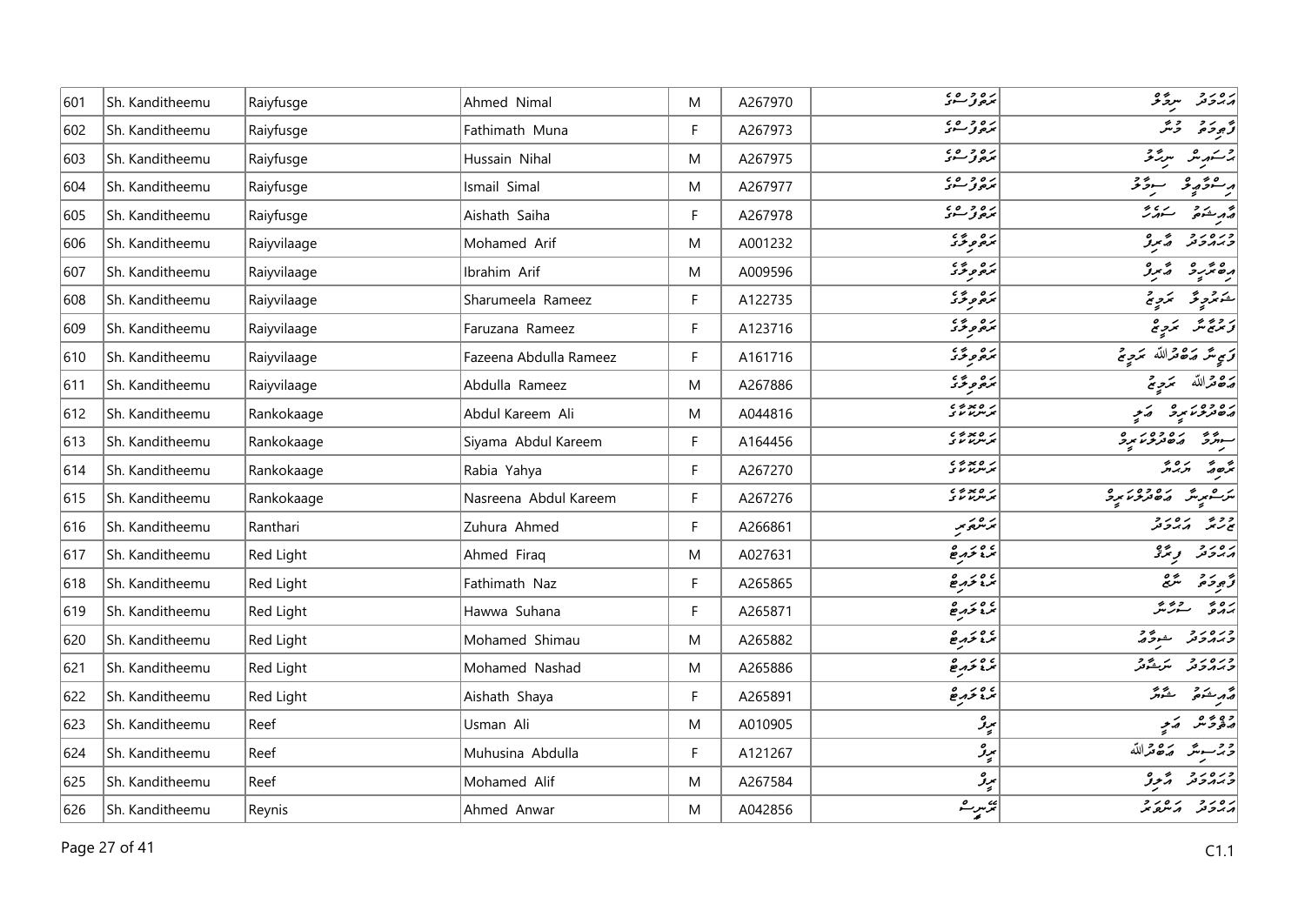| 627 | Sh. Kanditheemu | Reynis          | Zubaida Ibrahim     | F         | A122740 | ئۇسرىسە                    | وە ئۆرۈ<br>چ ئەمرىتر<br>ئ                              |
|-----|-----------------|-----------------|---------------------|-----------|---------|----------------------------|--------------------------------------------------------|
| 628 | Sh. Kanditheemu | Reysamge        | Mohamed Rauf        | M         | A034638 | ەر بەرە بى<br>ئىرسىۋى      | و ر ه ر د<br><i>و پر</i> پر تر<br>ر دد ه<br>بود تو     |
| 629 | Sh. Kanditheemu | Reysamge        | Fathimath Shahidha  | F         | A161726 | ەر بەرە بى<br>ئىرسىنىۋى    | ا تو بر در<br>ا<br>ستەرىتر                             |
| 630 | Sh. Kanditheemu | Reysamge        | Haleemath Shahida   | F         | A164410 | ەيمەسىرە ئ                 | مشرىر<br>ر<br>پروپره                                   |
| 631 | Sh. Kanditheemu | Reysamge        | Nashfa Abdulla      | F         | A164415 | ەر مەدە ي                  | مەھىراللە<br>سَرَحْشُوتَرَ                             |
| 632 | Sh. Kanditheemu | Reysamge        | Abdulla Yoosuf      | M         | A267503 | ەر مەدە ي                  | أرَهْ مَرْ اللَّهُ مَرْتَّعُوْ                         |
| 633 | Sh. Kanditheemu | Reysamge        | Aminath Hussain     | F         | A267504 | ی رے ہے<br>بوستوی          | أأترجع بمسكورهما                                       |
| 634 | Sh. Kanditheemu | Reysamge        | Hudha Abdulla       | F         | A267505 | ەر بەرە ئ                  | حقر وكافرالله                                          |
| 635 | Sh. Kanditheemu | Rihi Ali        | Abdulla Adil        | ${\sf M}$ | A071079 | ىرىرە ئو<br>ئەر            | ەھىراللە<br>ەگەرى                                      |
| 636 | Sh. Kanditheemu | Rihi Ali        | Rugiyya Moosa       | F         | A267743 | برردير                     | دو مشر<br>حر <sub>تو</sub> مرهر<br>مر <sub>تو</sub> مر |
| 637 | Sh. Kanditheemu | Rihi Ali        | Raufa Adhil         | F         | A267860 | برر بر بر<br>ر             | بردوش المحرف                                           |
| 638 | Sh. Kanditheemu | Rino            | Moomina Hassan      | F         | A268303 | بيرجمه                     | وأروش بركش                                             |
| 639 | Sh. Kanditheemu | Rino            | Fathimath Saniya    | F         | A268316 | بريثر                      | وَجوحَةً وَجُسِدَّ                                     |
| 640 | Sh. Kanditheemu | Rino            | Hawwa Shaliya       | F         | A268318 | بریمه                      | رەپ خۇمەر                                              |
| 641 | Sh. Kanditheemu | Roashanee Villa | Maryam Shadhuna     | F         | A122729 | ى<br>ئەسىس ئەسىر           | رەرە شەرەپە                                            |
| 642 | Sh. Kanditheemu | Roashanee Villa | Ibrahim Waseem      | ${\sf M}$ | A122732 | ە<br>ئىرىشەمبرىرىگر        | $rac{3}{5}$<br>ەر ھەتمەر 2<br>ر                        |
| 643 | Sh. Kanditheemu | Roashanee Villa | Aminath Shadhuna    | F         | A164421 | ترىئە يېرىدۇ.              | مەھ ئىقرىسى ئەرەپ                                      |
| 644 | Sh. Kanditheemu | Roashanee Villa | Abdul Raheem Hassan | ${\sf M}$ | A265818 | ئۇينەس <sub>ى</sub> پوقە   | גם כם גם גבות                                          |
| 645 | Sh. Kanditheemu | Roashanee Villa | Sabira Hassan       | F         | A265820 |                            | جو پر پر                                               |
| 646 | Sh. Kanditheemu | Roashanee Villa | Hassan Shaheem      | ${\sf M}$ | A265827 | جرىئە <sub>سرەب</sub> ەرگە | پرسکس اسکار و                                          |
| 647 | Sh. Kanditheemu | Roma            | Ilyas Abdul Kareem  | M         | A001712 | جرجح                       | פיצים גם בסיגם                                         |
| 648 | Sh. Kanditheemu | Roma            | Naufa Ilyas         | F         | A266423 | جربح                       | ىددۇ مەقەرم                                            |
| 649 | Sh. Kanditheemu | Roma            | Naifa Ilyas         | F         | A266427 | جرمح                       | أشمرز ويحترث                                           |
| 650 | Sh. Kanditheemu | Roma            | Mariyam Shafia      | F         | A267823 | جرمح                       | ر ه ر ه<br>د <del>ب</del> ربرگ<br>ستگورگ               |
| 651 | Sh. Kanditheemu | Romeo           | Abdul Azeez Ibrahim | M         | A127350 | لتحرجر                     |                                                        |
| 652 | Sh. Kanditheemu | Romeo           | Mariyam Azlifa      | F         | A161731 | لتعرجه                     | د ۱۵ د ۲۵ د و                                          |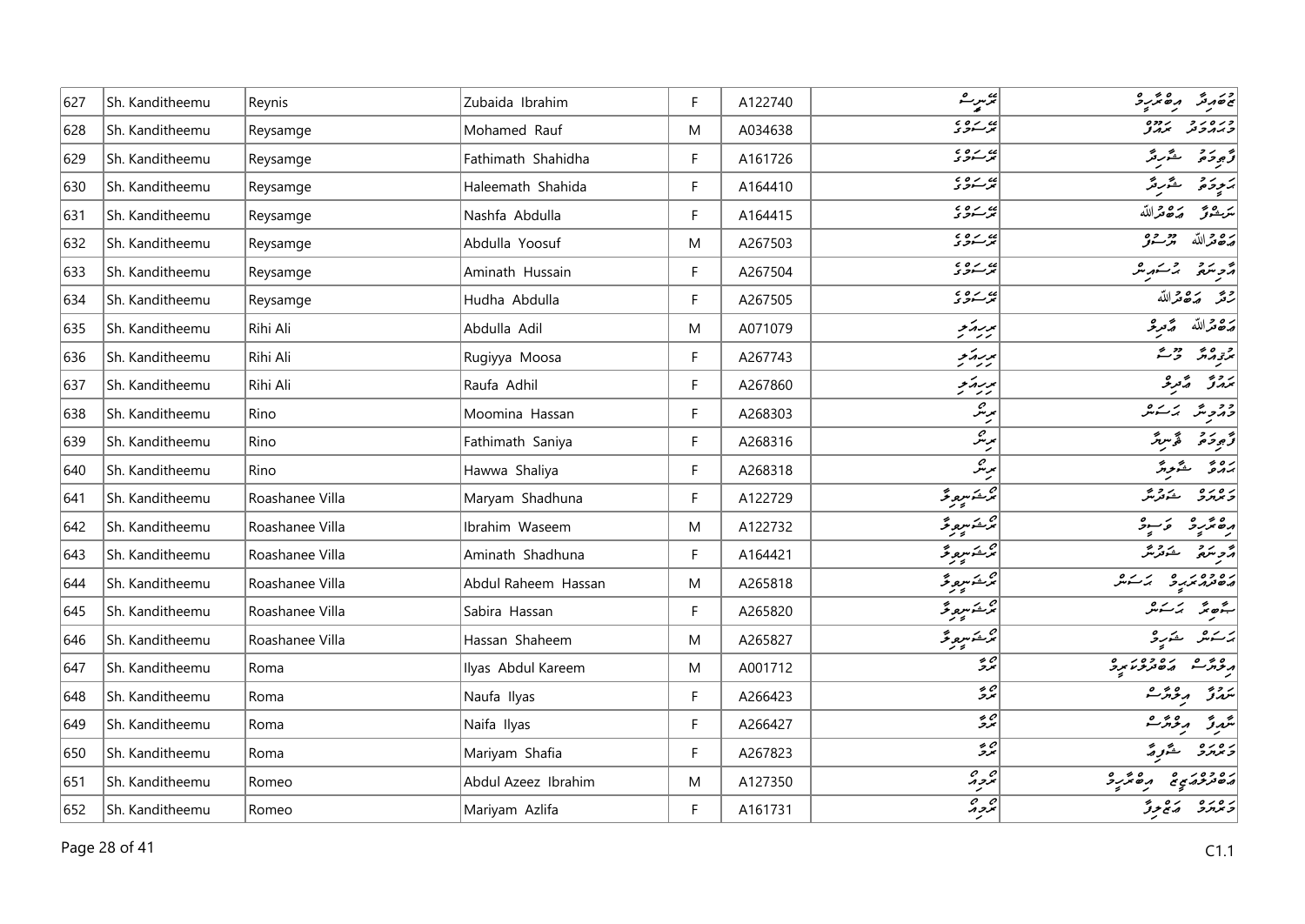| 653 | Sh. Kanditheemu | Romeo      | Faheema Abdulla       | F         | A266754 | لتحرجه                             | قريدة مكافرالله                                               |
|-----|-----------------|------------|-----------------------|-----------|---------|------------------------------------|---------------------------------------------------------------|
| 654 | Sh. Kanditheemu | Romeo      | Fathimath Azulifa     | F         | A266788 | لتحرجه                             | وتموذة المتمرو                                                |
| 655 | Sh. Kanditheemu | Romeo      | Mohamed Hafiz         | M         | A267678 | جرجره                              | ورەر دېر ب                                                    |
| 656 | Sh. Kanditheemu | Romeo      | Aminath Azlifa        | F         | A267685 | ە<br>ئىرىرىم                       | ەيج بور<br>ړ څر سره                                           |
| 657 | Sh. Kanditheemu | Rosary     | Ismail Naseer         | M         | A267324 | ج پر<br> تریخ سپ                   | ر جۇرچە سىبب                                                  |
| 658 | Sh. Kanditheemu | Rosary     | Aminath Sheeza        | F         | A267344 | ہ<br>تنزیح سمیہ                    |                                                               |
| 659 | Sh. Kanditheemu | Rose Land  | Aminath Zeeniya       | F         | A266021 | ە مەيدە <mark>ج</mark>             |                                                               |
| 660 | Sh. Kanditheemu | Rose Land  | Ali Naseer            | M         | A267320 | ە ەي ە ە<br>ئىرىنى ئۆسىيە          |                                                               |
| 661 | Sh. Kanditheemu | Rose Land  | Mohamed Haisam        | M         | A267351 | ہ ہ دے ہ ہ<br>مربح <del>فر</del> س | 22010 - 2017<br>22020 - 2018                                  |
| 662 | Sh. Kanditheemu | Rose Land  | Fathimath Shahuza     | F         | A267358 | 2 ء ۽ 2 م<br>  پرېبحر شرع          | و محمد المستورج                                               |
| 663 | Sh. Kanditheemu | Rose Villa | Aminath Rafia         | F         | A081550 | ترجم عرقحه                         | ړٌ پر سَرَو پُرو پَر                                          |
| 664 | Sh. Kanditheemu | Rose Villa | Nafha Hassan          | F         | A267325 | تریج عرقحه                         | بتروج برسكار                                                  |
| 665 | Sh. Kanditheemu | Rose Villa | Mohamed Yaasir        | M         | A267360 | تریج عرقحه                         | כנים ניב וקצייביות                                            |
| 666 | Sh. Kanditheemu | Roshan     | Adam Shiyam           | ${\sf M}$ | A071012 | ترىشەنتر                           | وره شوده<br>مرکزی شودگر                                       |
| 667 | Sh. Kanditheemu | Rosy       | Mohamed Naseer        | ${\sf M}$ | A163104 | تتربح                              | ورەرو شبرتر                                                   |
| 668 | Sh. Kanditheemu | Rosy       | Fathimath Areesha     | F         | A164436 | جرمج                               | و و در می انگیزینگی<br>و در می انگیزینگی<br>انگیزینگین انگران |
| 669 | Sh. Kanditheemu | Rosy       | Azeena Adam           | F         | A268838 | لقيمج                              |                                                               |
| 670 | Sh. Kanditheemu | Rosy       | Manaal Mohamed Naseer | F         | A268861 | اچېچ                               | ر ۶۶ - ۲۶۵۶۶ م.م.<br>د سرد و براروله سرمبوله                  |
| 671 | Sh. Kanditheemu | Saaraaz    | Hassan Shakeeb        | M         | A111479 | سەمىرى                             | $rac{1}{2}$                                                   |
| 672 | Sh. Kanditheemu | Saaraaz    | Mohamed Alim          | M         | A164453 | ستمترج                             | erore 2007                                                    |
| 673 | Sh. Kanditheemu | Saaraaz    | Ibrahim Saleem        | M         | A266371 | سەمىر                              | ەر ھەترىر <i>3</i><br>سەرد                                    |
| 674 | Sh. Kanditheemu | Saaraaz    | Ahmed Mueen           | M         | A266414 | شر پر ہ                            | رەرو دېھ                                                      |
| 675 | Sh. Kanditheemu | Saaraaz    | Ali Shaheedh          | M         | A266417 | سەپرى                              | أرشح المستشرية                                                |
| 676 | Sh. Kanditheemu | Saaraaz    | Abdullah Jameel       | M         | A266424 | ستمترج                             | برە دالله ق د ع                                               |
| 677 | Sh. Kanditheemu | Saaraaz    | Sameena Adam          | F         | A267986 | سەپرى                              | سَوِينَ الْمُعْرَفَ                                           |
| 678 | Sh. Kanditheemu | Scarlet    | Mohamed Anees         | M         | A012930 | ے پڑھ                              | ورەرو كەرب                                                    |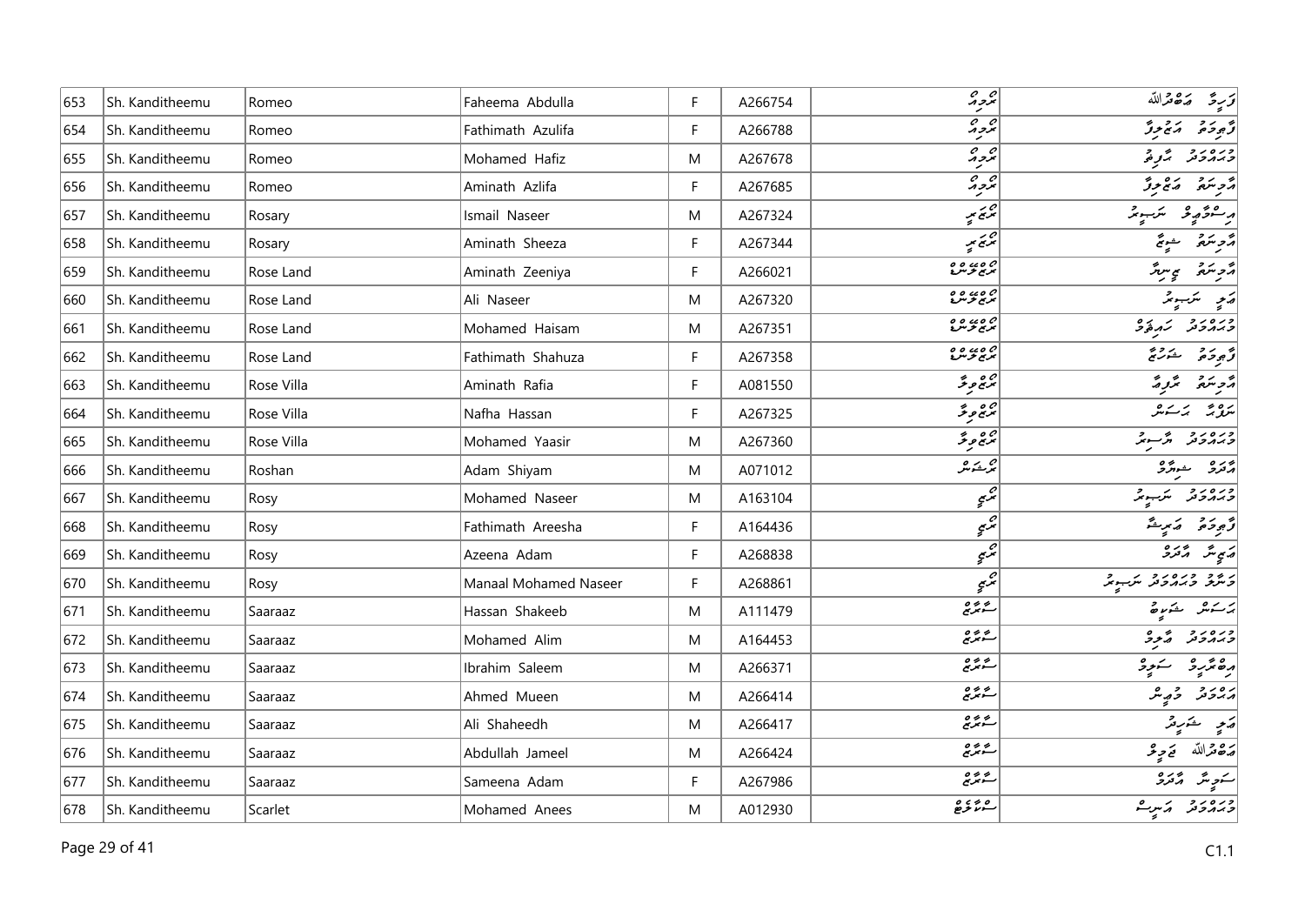| 679 | Sh. Kanditheemu | Scarlet         | Siyama Abdul Ganee       | F         | A266189 | ے پڑ نوچ                                                               | - المركز المقابلة المركز المركز المركز         |
|-----|-----------------|-----------------|--------------------------|-----------|---------|------------------------------------------------------------------------|------------------------------------------------|
| 680 | Sh. Kanditheemu | Scarlet         | Mariyam Simana           | F.        | A267103 | <u>ه ۶</u> پ <sup>ی</sup> و                                            | ر ه ر ه<br><del>و</del> بربرو<br>سومبر<br>پ    |
| 681 | Sh. Kanditheemu | Seesun Villa    | Mohamed Saeed            | M         | A081362 | سەسە ئىرى<br>ئ                                                         | و ر ه ر و<br>د بر پر <del>و</del> تر           |
| 682 | Sh. Kanditheemu | Seesun Villa    | Mariyam Jeeza            | F         | A164433 | سوسەھرىتى                                                              | ر ه ر ه<br><del>و</del> بربرو                  |
| 683 | Sh. Kanditheemu | Seesun Villa    | Fathimath Abdul Rahman   | F         | A164434 | سەسە ئىرى<br>ئ                                                         | ره وه ره ده<br>پره تربر تر س<br>و<br>ترج تر م  |
| 684 | Sh. Kanditheemu | Seesun Villa    | Abdul Rahman Adam        | M         | A252726 | بە ئەنگى <sub>م</sub> ۇ                                                | גם כם גם כם הכגם<br>השי <i>נה הגב</i> ית הינב  |
| 685 | Sh. Kanditheemu | Seesun Villa    | Shaheema Mohamed         | F         | A268365 | بېرىئىقبۇ                                                              | و ره ر د<br><i>د ب</i> رگرفر<br>ے کیے تھے<br>ت |
| 686 | Sh. Kanditheemu | Seesun Villa    | Aishath Jeeza            | F         | A268367 | سەسە ئىرى<br>ئ                                                         |                                                |
| 687 | Sh. Kanditheemu | Seesun Villa    | Aiminath Jeeza           | F         | A268368 | سەسە ئىرى <i>مۇ</i>                                                    | أثرمني<br>حج تج                                |
| 688 | Sh. Kanditheemu | Shabaab         | Aminath Athiza           | F         | A072466 | $\overset{\circ}{\circ} \overset{\circ}{\circ} \overset{\circ}{\cdot}$ | رحميح<br>أأروسه                                |
| 689 | Sh. Kanditheemu | Shabaab         | Shaffa Shareef           | F         | A265816 | $\overset{\circ}{\circ} \overset{\circ}{\circ} \overset{\circ}{\cdot}$ | شەھ تۇ<br>ىشكە موثۇ                            |
| 690 | Sh. Kanditheemu | Shabnamee Villa | Aminath Haany            | F         | A122726 | شەھ ئىز پە بۇ                                                          | و مرکز در دید.<br>مرکز مرکز در<br>ر<br>ر       |
| 691 | Sh. Kanditheemu | Shabnamee Villa | Aishath Hanee            | F         | A155926 | شەھ مىزى <sub>چە جە</sub> مۇ                                           | پ <sup>و</sup> پر شوې                          |
| 692 | Sh. Kanditheemu | Shabnamee Villa | Latheefa Ismail          | F         | A268910 | شەھ مىز چە بۇ                                                          | خويثر<br>رمەۋرپۇ                               |
| 693 | Sh. Kanditheemu | Shabnamee Villa | Hassan Wafir             | M         | A268918 | شەھ ئىزى <sub>چە جە</sub> مۇ                                           | برستهر<br>ۇرىر                                 |
| 694 | Sh. Kanditheemu | Shabnamee Villa | Ali Wafir                | ${\sf M}$ | A268920 | شەھ ئىر <sub>ىچە جە</sub> ئۇ                                           | ړنو څرنگ                                       |
| 695 | Sh. Kanditheemu | Shabnamee Villa | Hussain Wafir            | M         | A268921 | <br> شەھ ئىز پر برگر                                                   | بر سكر مكر التحرير                             |
| 696 | Sh. Kanditheemu | Shabunameege    | Sahudhee                 | M         | A147588 | ے کا مقرم کا م                                                         | سەرىسىيە                                       |
| 697 | Sh. Kanditheemu | Shabunameege    | Ahmed Aneel              | M         | A164401 | شەھ ئىزىر ئ                                                            | ر ه ر د<br>پر ژونر<br>ە ئىبرىۋ                 |
| 698 | Sh. Kanditheemu | Soamaa          | Aishath Leeza            | F         | A164427 | حيوته                                                                  | پ <sup>و</sup> پر ځوه<br>پر<br>حريج            |
| 699 | Sh. Kanditheemu | Soamaa          | Fathimath Raihaana       | F         | A268161 | حيوته                                                                  | ۋە ئەم ئىمە ئىگ                                |
| 700 | Sh. Kanditheemu | Soamaa          | Mohamed Shifaz           | M         | A268164 | يحبو                                                                   | وره د و شوگور<br>د بر د د کارنگر               |
| 701 | Sh. Kanditheemu | Sun Ray         | Abdul Wahid Abdul Raheem | M         | A034623 | سەمىرىپر                                                               | נסכסו כדי נסכסו ס<br>הסתיכפות הסתהיוגי         |
| 702 | Sh. Kanditheemu | Sun Ray         | Aminath Shaufa           | F         | A266955 | ر ۵ ،،،<br>سەسرىر                                                      | $rac{2}{3}$                                    |
| 703 | Sh. Kanditheemu | Sun Rise        | Hafeeza Ali              | F.        | A266884 | سەمىرىدى                                                               | برَوٍ پُرَ<br>رځ په                            |
| 704 | Sh. Kanditheemu | Sun Rise        | Fathimath Sana           | F         | A267574 | سەتىرى <i>مى</i> رى                                                    | ۇ بۇ دۇ سۇنئى                                  |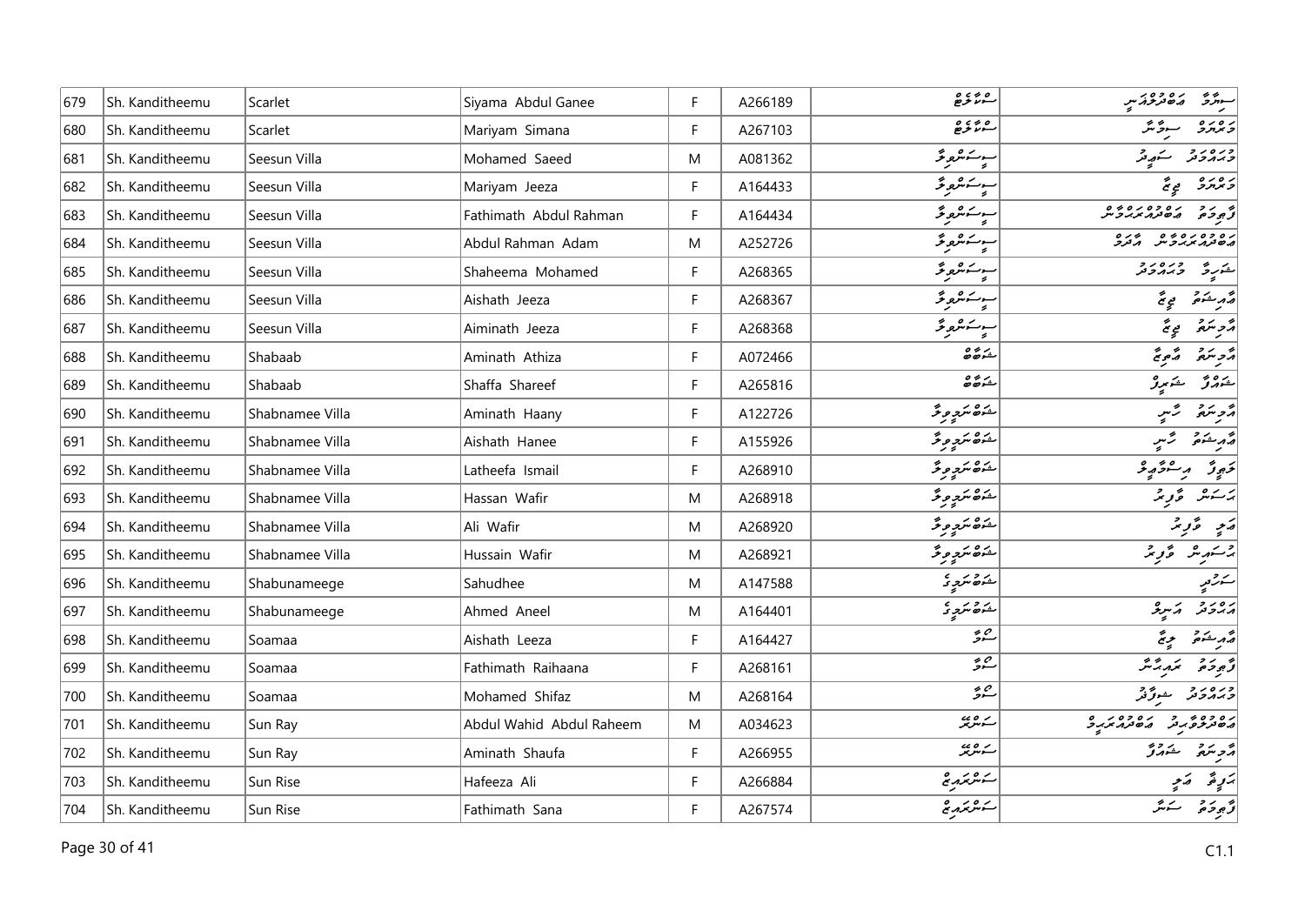| 705 | Sh. Kanditheemu | Sun Rise       | Aishath Shaha         | F         | A267578 | سە ئىرىر ئ                  | $\begin{array}{cc} \mathcal{L}_{\mathcal{L}} & \mathcal{L}_{\mathcal{L}} \\ \mathcal{L}_{\mathcal{L}} & \mathcal{L}_{\mathcal{L}} \end{array}$ |
|-----|-----------------|----------------|-----------------------|-----------|---------|-----------------------------|------------------------------------------------------------------------------------------------------------------------------------------------|
| 706 | Sh. Kanditheemu | Sunny Way      | Aminath Shifana       | F         | A147431 | سەمبەھ                      | ىشى <i>و ت</i> ۈنگر<br>$\frac{2}{3}$<br>$\frac{2}{3}$<br>$\frac{2}{3}$<br>$\frac{2}{3}$                                                        |
| 707 | Sh. Kanditheemu | Sunny Way      | Hawwa Shifaza         | F         | A161722 | سە يەرى<br>ئە               | شوڙهُ<br>پ                                                                                                                                     |
| 708 | Sh. Kanditheemu | Sunny Way      | Abdulla Afeef         | M         | A161894 | سە يېرىقە                   | ة صحرالله<br>ەروۋ                                                                                                                              |
| 709 | Sh. Kanditheemu | Sunny Way      | Mariyam Shifaza       | F         | A266480 | سەسرچە                      | ر ه ر ه<br>د بربر د<br>شووٌ <i>هُ</i>                                                                                                          |
| 710 | Sh. Kanditheemu | Sunny Way      | Hamdhoon Afeef        | M         | A266507 | سەبىرچە                     | پروژو په کرېږي                                                                                                                                 |
| 711 | Sh. Kanditheemu | Sunny Way      | Thahiyya Rifaza       | F         | A266513 | سە يەرى<br>ئە               | ەبەدە<br>ىرۇئۇ                                                                                                                                 |
| 712 | Sh. Kanditheemu | Thadiraiymaage | Ahmed Wafir           | M         | A048029 | ر<br>موءِ بمره و د د        | بر 2 بر 15<br>م. بر <del>5</del> تر<br>ۇرىمە                                                                                                   |
| 713 | Sh. Kanditheemu | Thadiraiymaage | Latheefa Ali          | F         | A265663 | ر<br>مو بره دی              | خوي<br>ەنىيە                                                                                                                                   |
| 714 | Sh. Kanditheemu | Thadiraiymaage | Faiza Ali             | F         | A265665 | ر<br>می ترم دی              | ەكىپىيە                                                                                                                                        |
| 715 | Sh. Kanditheemu | Thadiraiymaage | Ibrahim Mabrooq       | M         | A265680 | ر<br>مو بره دی              | ر ۵ وو د<br>تر ت مرتم                                                                                                                          |
| 716 | Sh. Kanditheemu | Thadiraiymaage | Ikrisha Ahmed wafir   | F.        | A265682 | ر<br>مو بره دی              | رەر ئە ئەر ئە                                                                                                                                  |
| 717 | Sh. Kanditheemu | Thadiraiymaage | Ismail Wadeef         | M         | A265689 | ر به ره و ،<br>مونتر ده د د | وحقيق وترو                                                                                                                                     |
| 718 | Sh. Kanditheemu | Tharaha        | Ibrahim Hafeez        | M         | A063462 | ە ئەر                       | دە ئۈرۈ<br>برَوٍةُو                                                                                                                            |
| 719 | Sh. Kanditheemu | Tharaha        | Aminath Shaaheena     | F         | A161707 | ەئەر                        | أأرمز<br>ىشترىرىتى                                                                                                                             |
| 720 | Sh. Kanditheemu | Themaa         | Ibrahim Shameem       | M         | A265775 | ج ج<br>حوتر                 | $rac{1}{2}$<br>شَوود                                                                                                                           |
| 721 | Sh. Kanditheemu | Themaa         | Yusra Ibrahim Shameem | F         | A265782 | ج حج<br>حو                  |                                                                                                                                                |
| 722 | Sh. Kanditheemu | Themaa         | Sumra Shameem         | F         | A265795 | ې بح                        | بەۋىر<br>ستوود                                                                                                                                 |
| 723 | Sh. Kanditheemu | Themaa         | Ifaaf Shameem         | F         | A265814 | ج ج<br>حو                   | ە ۋۇ<br>شکو و و                                                                                                                                |
| 724 | Sh. Kanditheemu | Themaa         | Basheera Ismail       | F         | A268065 | ې بح                        | وحدة ويحر<br>ەھسىدىگر                                                                                                                          |
| 725 | Sh. Kanditheemu | Thoori         | Hassan Saeed          | ${\sf M}$ | A268766 | ودير                        | ىزىكىش سكھيەتر                                                                                                                                 |
| 726 | Sh. Kanditheemu | Thoori         | Mariyam Naseera       | F         | A268767 | دد<br>حومر                  | دەرە شبىر                                                                                                                                      |
| 727 | Sh. Kanditheemu | Thoori         | Fathimath Azuma       | F         | A268769 | ود<br>حوسر                  | ەسىمى<br>و مر د<br>ترمونه م                                                                                                                    |
| 728 | Sh. Kanditheemu | Thoori         | Aminath Shahuma       | F         | A268770 | دد<br>حوسر                  | أأدمر المنافرة                                                                                                                                 |
| 729 | Sh. Kanditheemu | Thoori         | Aishath Wishama       | F         | A268773 | لعقيمه                      | و مر شو د<br>مرم شو د<br>ح مشترگر                                                                                                              |
| 730 | Sh. Kanditheemu | Thoori         | Ahmed Labeeb          | ${\sf M}$ | A268775 | دد<br>حومبر                 | رەرد ئەڭ                                                                                                                                       |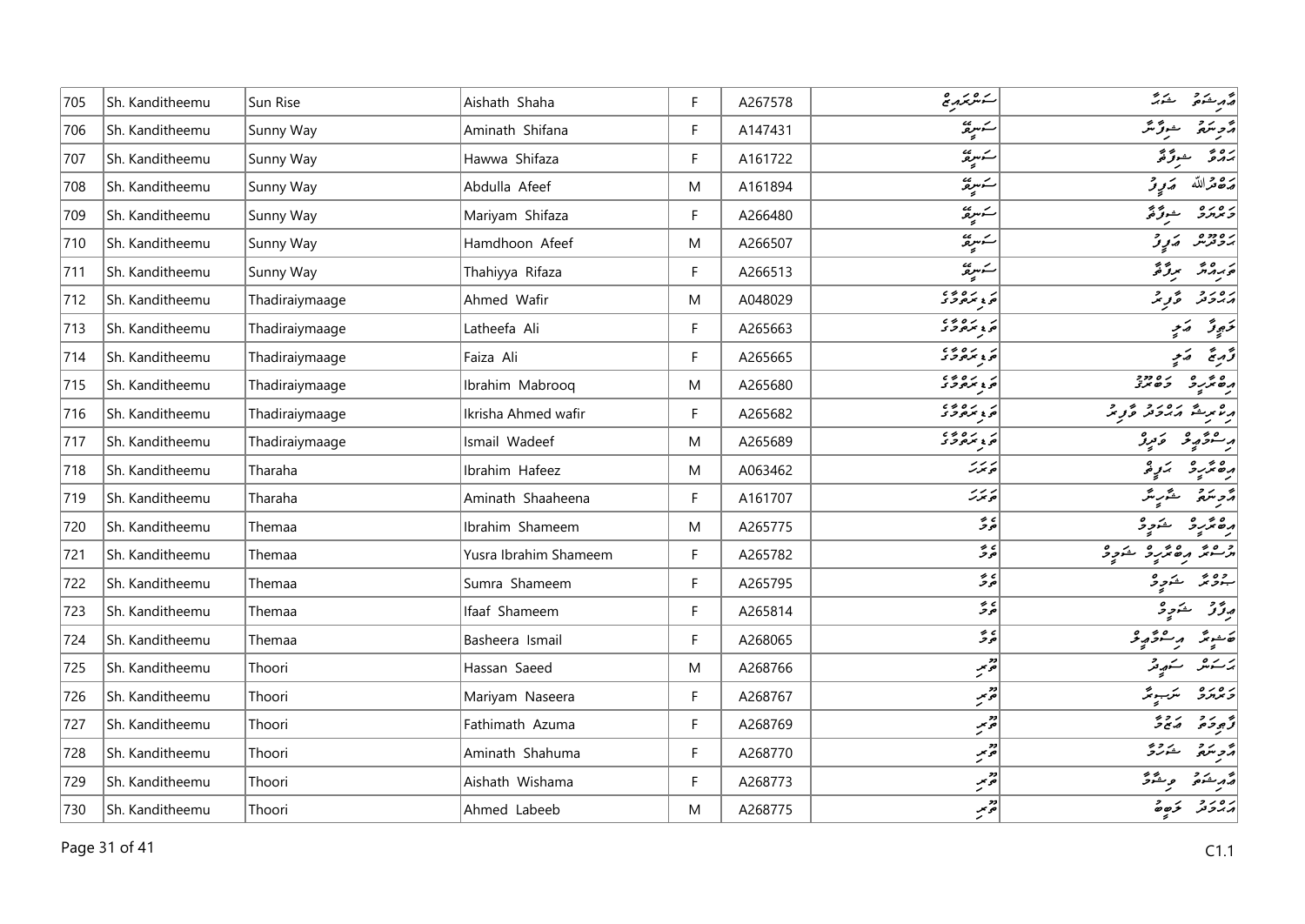| 731 | Sh. Kanditheemu | Thoori         | Sammah Hassan Saeed      | M         | A268776 | ودير                               | رەمەدە برىكى ئەرە                            |
|-----|-----------------|----------------|--------------------------|-----------|---------|------------------------------------|----------------------------------------------|
| 732 | Sh. Kanditheemu | Thoori         | Suma Hassan Saeed        | F         | A268777 | ودير                               | ر ده بر ره مرسم کرد د                        |
| 733 | Sh. Kanditheemu | Thuniya        | Fathimath Nishreen       | F         | A267775 | قحم سربر                           | ۇۋۇۋ سېھىم ئى                                |
| 734 | Sh. Kanditheemu | Thuniya        | Rifa Naeem               | F         | A267777 | هو سرهرَ                           | بروٌ سَمِدٍ                                  |
| 735 | Sh. Kanditheemu | Udhares        | Moosa Waheed             | M         | A268801 | ژبر پر ه<br>  پر تعریب             | لترشح توريتر                                 |
| 736 | Sh. Kanditheemu | Udhares        | Zakiyya Umar             | F         | A268802 | دیر ی ه                            |                                              |
| 737 | Sh. Kanditheemu | Udhares        | Fathmath Sithna          | F         | A268804 | ە ئەرىئە ھ                         | أُوَّ مِرْدَةٌ مُسْتَمَرَّةٌ مِنْ            |
| 738 | Sh. Kanditheemu | <b>Udhares</b> | Minna Moosa Waheed       | F         | A268806 | د ر ، م<br>مرمرسه                  | دِ عربته وحرفه الله الله عن الله             |
| 739 | Sh. Kanditheemu | <b>Udhares</b> | Aminath Saniyya          | F         | A268808 | ج پر پ <sub>ر</sub> ص              | أرمز<br>سەسەر                                |
| 740 | Sh. Kanditheemu | Vaadhee        | <b>Abdul Hadee</b>       | M         | A022418 | حٌسٍ                               | ر ه د ه و په<br>د ه مرمر ترمړ                |
| 741 | Sh. Kanditheemu | Vaadhee        | Fathimath Sahla          | F         | A164435 | ر<br>ح م <sub>ي</sub>              | ۇي <sub>و</sub> دۇ سەرۋ                      |
| 742 | Sh. Kanditheemu | Vaadhee        | Thoiba Abdul Hadhy       | F         | A268753 | ر<br>ح م <sub>ي</sub>              | ڔ<br><u>ۄ</u> ؙڔؗۄٞ؊ۄڗڕڗڔ                    |
| 743 | Sh. Kanditheemu | Vaarey Villa   | Shareefa Hassan          | F         | A268007 | و پر <sub>وگ</sub>                 | شكرونج الكاسكون                              |
| 744 | Sh. Kanditheemu | Vaikaradhooge  | Aminath Shiyama          | F         | A105665 | <br>  تەمرىم ئىرتىرى               | أأدوسكم والمحمر                              |
| 745 | Sh. Kanditheemu | Vaikaradhooge  | Aishath Ali              | F         | A266550 | تەرىئە ئىزدىرى<br>  تەرىئە ئىزدىرى | أقهر مشتوق أقدمي                             |
| 746 | Sh. Kanditheemu | Vaimatheege    | Ibrahim Rasheed          | M         | A046002 | ر<br>د مرځ مونه                    |                                              |
| 747 | Sh. Kanditheemu | Vaimatheege    | Azleena Ibrahim Rasheedh | F         | A268004 | ر<br>وګړو <sub>وو</sub>            | גם קבית תפית כל תייינת                       |
| 748 | Sh. Kanditheemu | Vasana         | Aishath Shadhuna         | F         | A265825 | ئەسە ئىر                           | ە<br>مەرشەم شەرىر                            |
| 749 | Sh. Kanditheemu | Vasana         | Ibrahim Faris            | M         | A268398 | ئەسەئىر                            | ەھترىرى ئ <sub>ەترى</sub>                    |
| 750 | Sh. Kanditheemu | Venusge        | Natheela Moosa           | F         | A000707 | وپئرسى                             | ىئەدىگە<br>درمیز                             |
| 751 | Sh. Kanditheemu | Vilaas         | Ali Shahid               | ${\sf M}$ | A054243 | اروثة                              | ړې شرير<br>مړينې                             |
| 752 | Sh. Kanditheemu | Vilaas         | Khadeeja Moosa           | F         | A267747 | ە ئۇش                              | أَرْسِعَ وَمَسَّمَّ                          |
| 753 | Sh. Kanditheemu | Vilaas         | Hamna Ali Shahid         | F         | A268026 | ءِ پُرُ م                          | رَوْنَزْ مَيْ حَرْبَرْ                       |
| 754 | Sh. Kanditheemu | Vinares        | Mohamed Naeem            | ${\sf M}$ | A024453 | <sub>ع</sub> بىر ئە <sup>م</sup>   | ورەر دىم ئە                                  |
| 755 | Sh. Kanditheemu | Vinares        | Ahmed Afzal              | M         | A161708 | مریز ک                             | رەرد رەپرە                                   |
| 756 | Sh. Kanditheemu | Vinares        | Aishath Najla            | F         | A268830 | ويتربئرك                           | و در شوم در در دیگر<br>در مرکز شومی سرچ مرکز |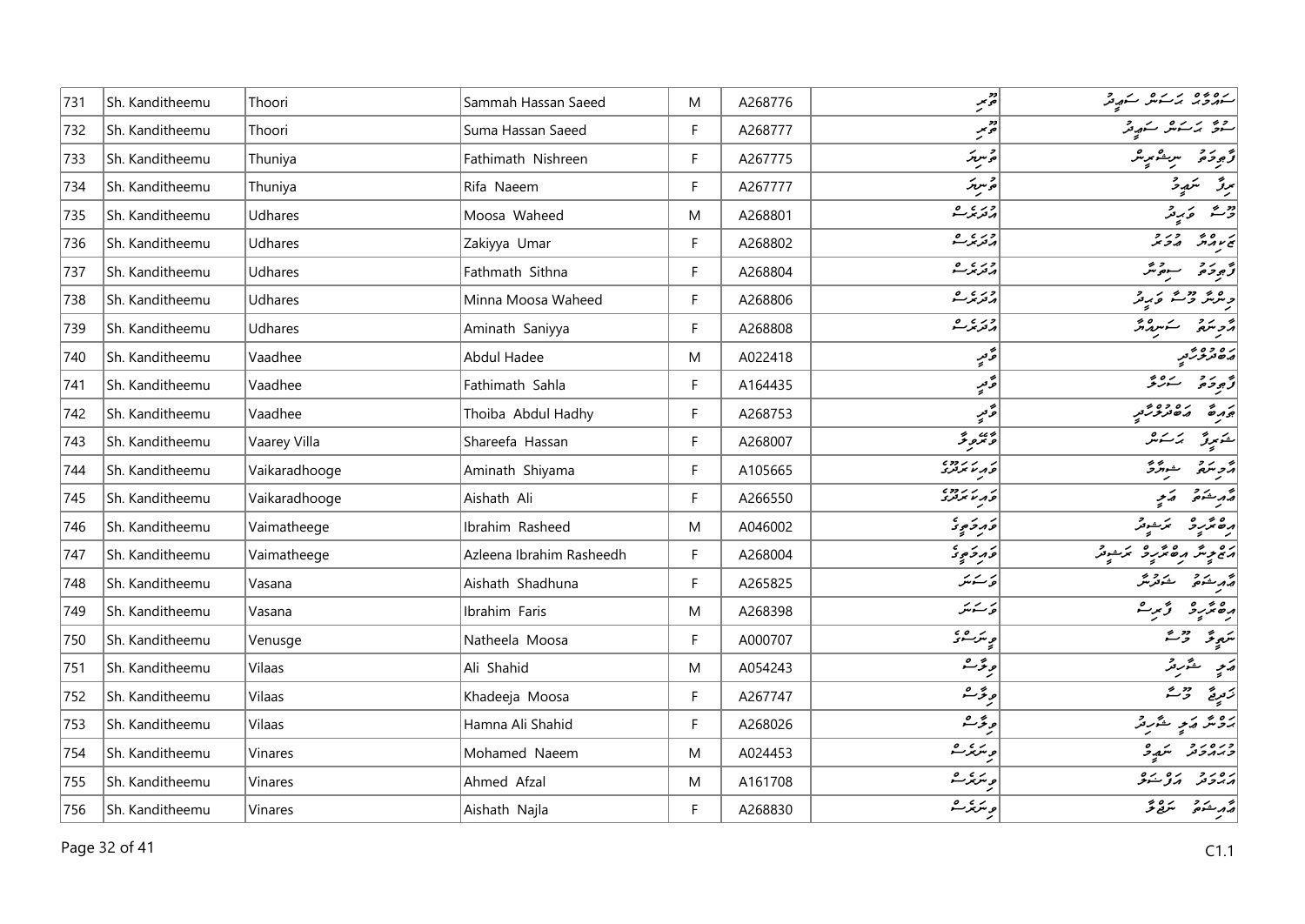| 757         | Sh. Kanditheemu  | Vinares           | Fathimath Arusheena  | F         | A268831 | ە ئىر ئۈرگە                 | قهودة متمشيش                                     |
|-------------|------------------|-------------------|----------------------|-----------|---------|-----------------------------|--------------------------------------------------|
| 758         | Sh. Kanditheemu  | <b>Vinares</b>    | Hussain Naushaad     | M         | A268832 | ە ئىر ئۈرگە                 | ج سے مرید متر شور                                |
| 759         | Sh. Kanditheemu  | Vinares           | Mariyam Aroofa       | F         | A268834 | <sub>ع</sub> سر پر م        | גם גם הבריבי                                     |
| 760         | Sh. Kanditheemu  | Vinares           | Aminath Naaifaa      | F         | A306443 | ە ئىر ئۈرگە                 | أأدجن المتمرز                                    |
| 761         | Sh. Kanditheemu  | Vinavi            | Ahmed Aslam          | M         | A143879 | ويترو                       | رەرد پەرەرە                                      |
| 762         | Sh. Kanditheemu  | Violet Villa      | Ahmed Shafiu         | ${\sf M}$ | A000996 | تەرىخ ھوڭر                  | دەر د ھەر ھ                                      |
| 763         | Sh. Kanditheemu  | Violet Villa      | Zulfa Ibrahim        | F         | A122728 | وَرِدْعْ وِدَّ              | برە ئۆرۈ<br>  ح ح ح<br>  س حر تر                 |
| 764         | Sh. Kanditheemu  | Violet Villa      | Hariyya Ali          | F         | A266320 | وَرِدْعْ وِدَّ              | يكروش وكمي                                       |
| 765         | Sh. Kanditheemu  | Violet Villa      | Aishath Shafia       | F         | A267826 | لتردفي وقر                  | مەر شىم ئىستى <i>ر قى</i>                        |
| 766         | Sh. Kanditheemu  | Violet Villa      | Hawwa Shafia         | F         | A267835 | وَرِدْعْ وِدَّ              | $rac{20}{200}$<br>شَّوَرٍ مَّ                    |
| 767         | Sh. Kanditheemu  | Wave              | Mohamed Razi         | ${\sf M}$ | A011566 | ړه ه<br>حرچ                 | و ر ه ر و<br>تر پر ژ تر                          |
| 768         | Sh. Kanditheemu  | Wave              | Zulaikha Hussain     | F         | A034243 | ړه<br>وگ                    | تحكم بمراكبه بالمستكر بالمراجر                   |
| 769         | Sh. Kanditheemu  | Wave              | Ahmed Nishad         | M         | A267819 | ړه ه<br>حرچ                 | رەر تەسىشى <i>ر</i>                              |
| 770         | Sh. Kanditheemu  | Wave              | Ibrahim Nasif        | ${\sf M}$ | A267820 | ءه<br>  حرح                 |                                                  |
| 771         | Sh. Kanditheemu  | <b>White Rose</b> | Ahmed Mujthaba       | ${\sf M}$ | A022918 | ر وه ه ه<br><i>و د</i> ه عر | ره رو دورد<br>درگر دوم                           |
| 772         | Sh. Kanditheemu  | White Rose        | Aishath Riusha       | F         | A268040 |                             | وكرم شكوه المروكسة                               |
| 773         | Sh. Kanditheemu  | White Rose        | Adam Basheer         | ${\sf M}$ | A268041 | ودیویو                      | أردره كالشويمر                                   |
| 774         | Sh. Kanditheemu  | White Rose        | Mohamed Areesh       | M         | A268043 |                             | وره د و رپه ده                                   |
| 775         | Sh. Kanditheemu  | Zoniya            | Mariyam Aboobakuru   | F         | A146709 | م<br>مع سرچ                 | 221331<br>KVOON<br>ر ه ر ه<br><del>د</del> بربرو |
| 776         | Sh. Kanditheemu  | Zoniya            | Abdulla Umar         | ${\sf M}$ | A225931 | تجسيرتمر                    | مَصْحَرَاللّه مُحَرَّمَ                          |
|             | Sh. Maaungoodhoo |                   |                      |           |         |                             |                                                  |
| 777         | Sh. Maaungoodhoo | Chabeyleege       | Mariyam Shiyaza      | F         | A266302 | ری د ؟<br>کوه د د           | ر ه ره شود.<br>د بربرو شوبری                     |
| Sh. Maroshi |                  |                   |                      |           |         |                             |                                                  |
| 778         | Sh. Maroshi      | Dhilbahaaruge     | Hussain Waheed       | ${\sf M}$ | A114425 | و د بر و د<br>ترنون ر بر د  | جەسىمبەر ئەرجى<br>مەسكىرىشى ئەرجىلى              |
| 779         | Sh. Maroshi      | Fusvilla ge       | Raheema Abdul Raheem | F         | A147928 | ۇ شەھ ۋې                    |                                                  |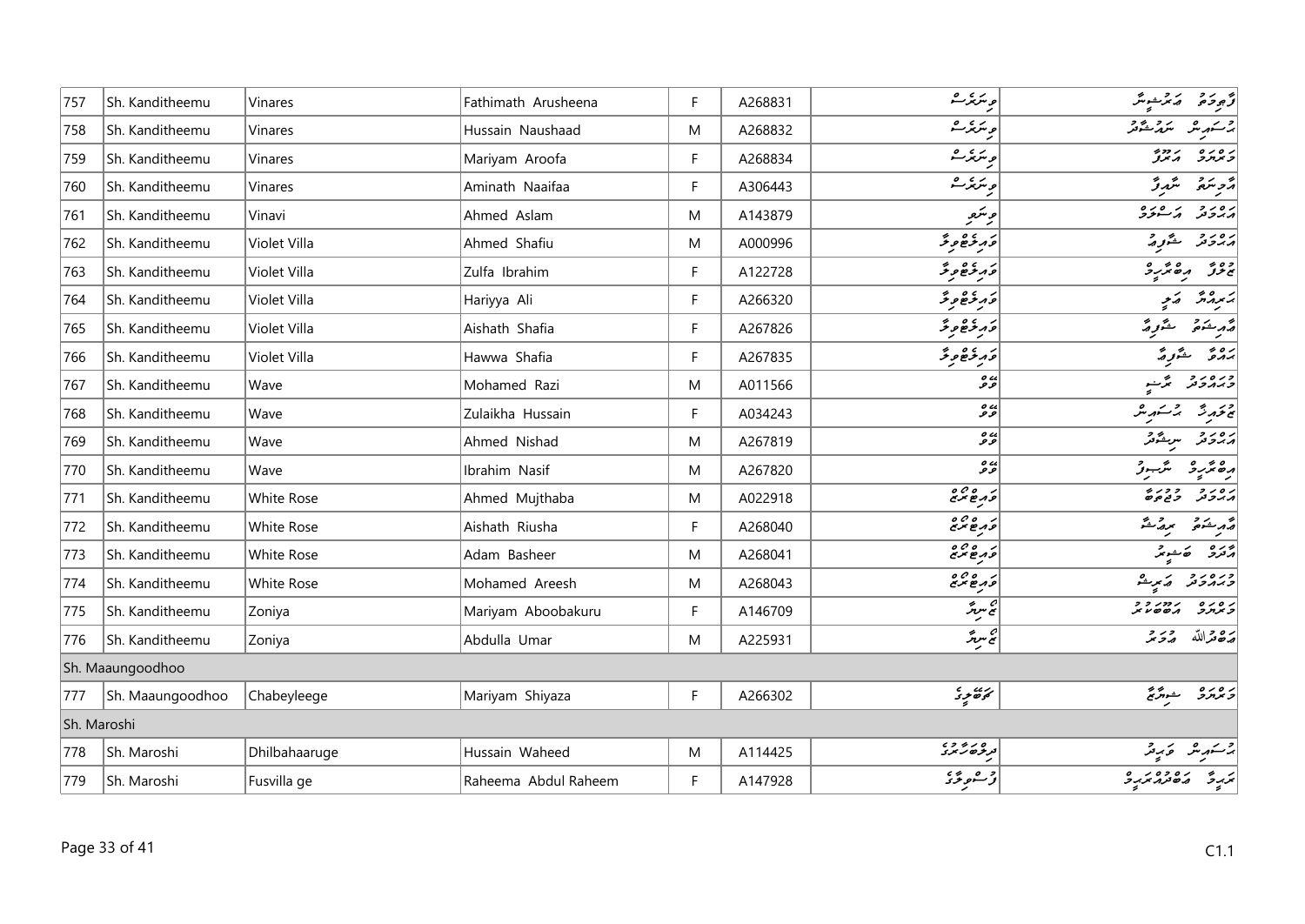|     | Sh. Noomaraa     |                 |                     |   |        |                                     |        |
|-----|------------------|-----------------|---------------------|---|--------|-------------------------------------|--------|
| 780 | ISh.<br>Noomaraa | Villa<br>APPRAP | Adam<br>sharufeez - | M | 129055 | سوبر سره و<br>$\tilde{\phantom{a}}$ | برقرحر |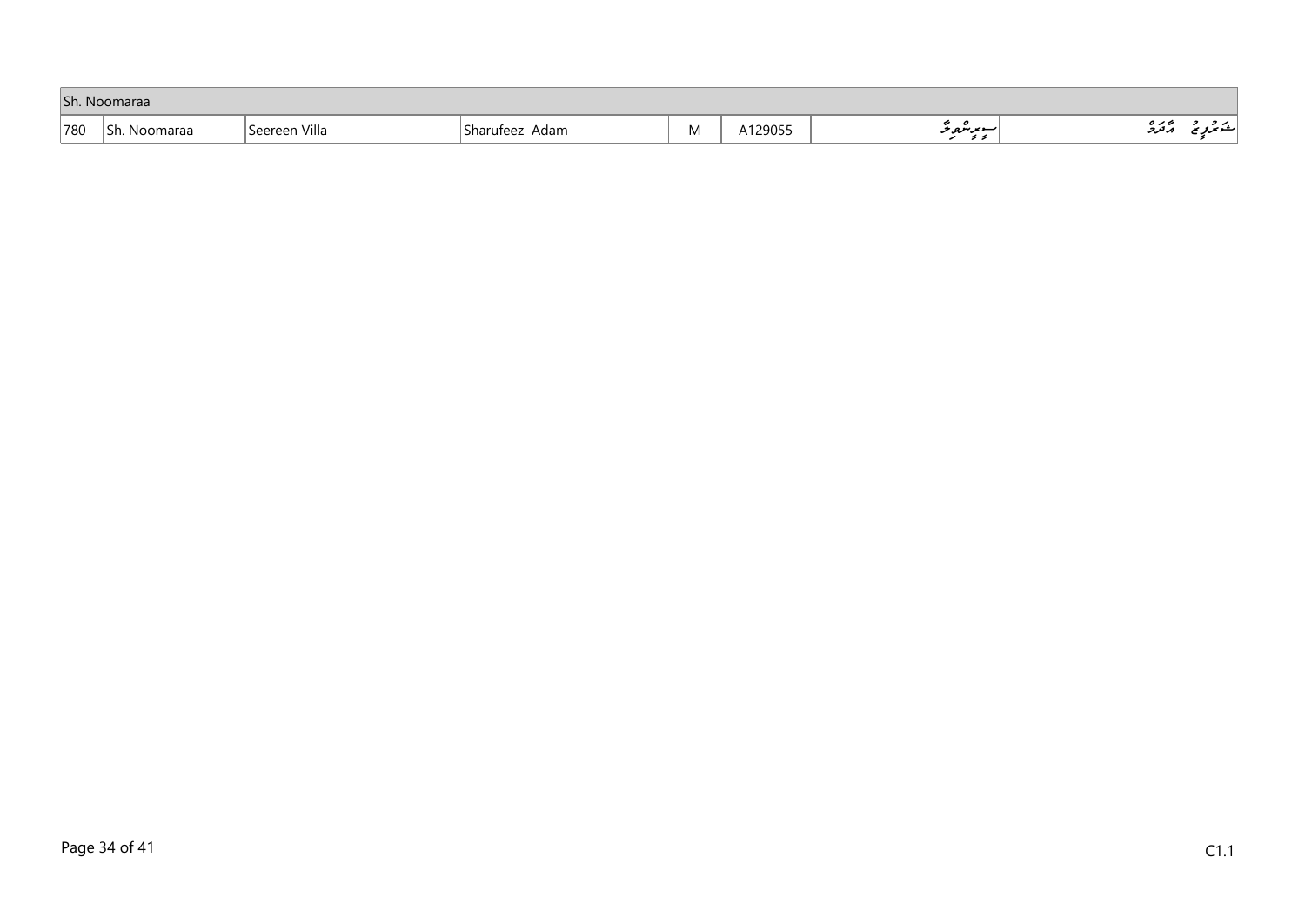## *w7qAn8m? sCw7mRo>u; wEw7mRw;sBo<*

| ' مرمر | 'يئرىثر: |
|--------|----------|
|        |          |
|        |          |
|        |          |

## *w7q9r@w7m> sCw7qHtFoFw7s; mAm=q7 w7qHtFoFw7s;*

| ىر تە | $\mathcal{O} \times$<br>$\sim$ | $\sim$<br>. . | لترنثر |
|-------|--------------------------------|---------------|--------|
|       |                                |               |        |
|       |                                |               |        |
|       |                                |               |        |

| انترنثر: | $^{\circ}$ | يبرهر | $^{\circ}$<br>سرسر |
|----------|------------|-------|--------------------|
|          |            |       |                    |
|          |            |       |                    |
|          |            |       |                    |

| ىرتىر: | 。<br>سر سر | .,<br>مرسر |
|--------|------------|------------|
|        |            |            |
|        |            |            |
|        |            |            |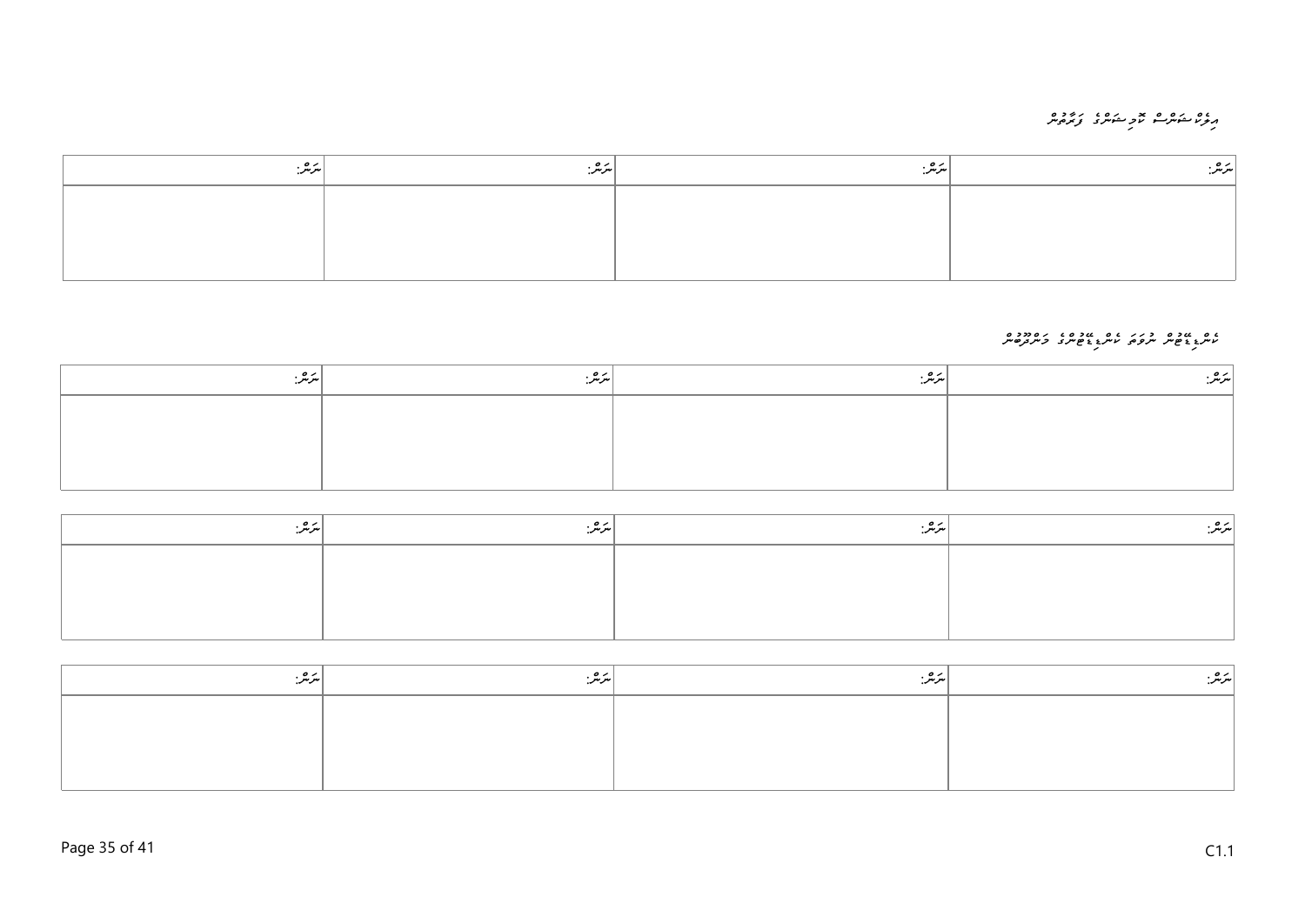| يزهر | $\mathcal{\mathcal{L}}$ | ىئرىتر: |  |
|------|-------------------------|---------|--|
|      |                         |         |  |
|      |                         |         |  |
|      |                         |         |  |

| <sup>.</sup> سرسر. |  |
|--------------------|--|
|                    |  |
|                    |  |
|                    |  |

| ىئرىتر. | $\sim$ | ا بر هه. | لىرىش |
|---------|--------|----------|-------|
|         |        |          |       |
|         |        |          |       |
|         |        |          |       |

| 。<br>مرس. | $\overline{\phantom{a}}$<br>مر مىر | يتريثر |
|-----------|------------------------------------|--------|
|           |                                    |        |
|           |                                    |        |
|           |                                    |        |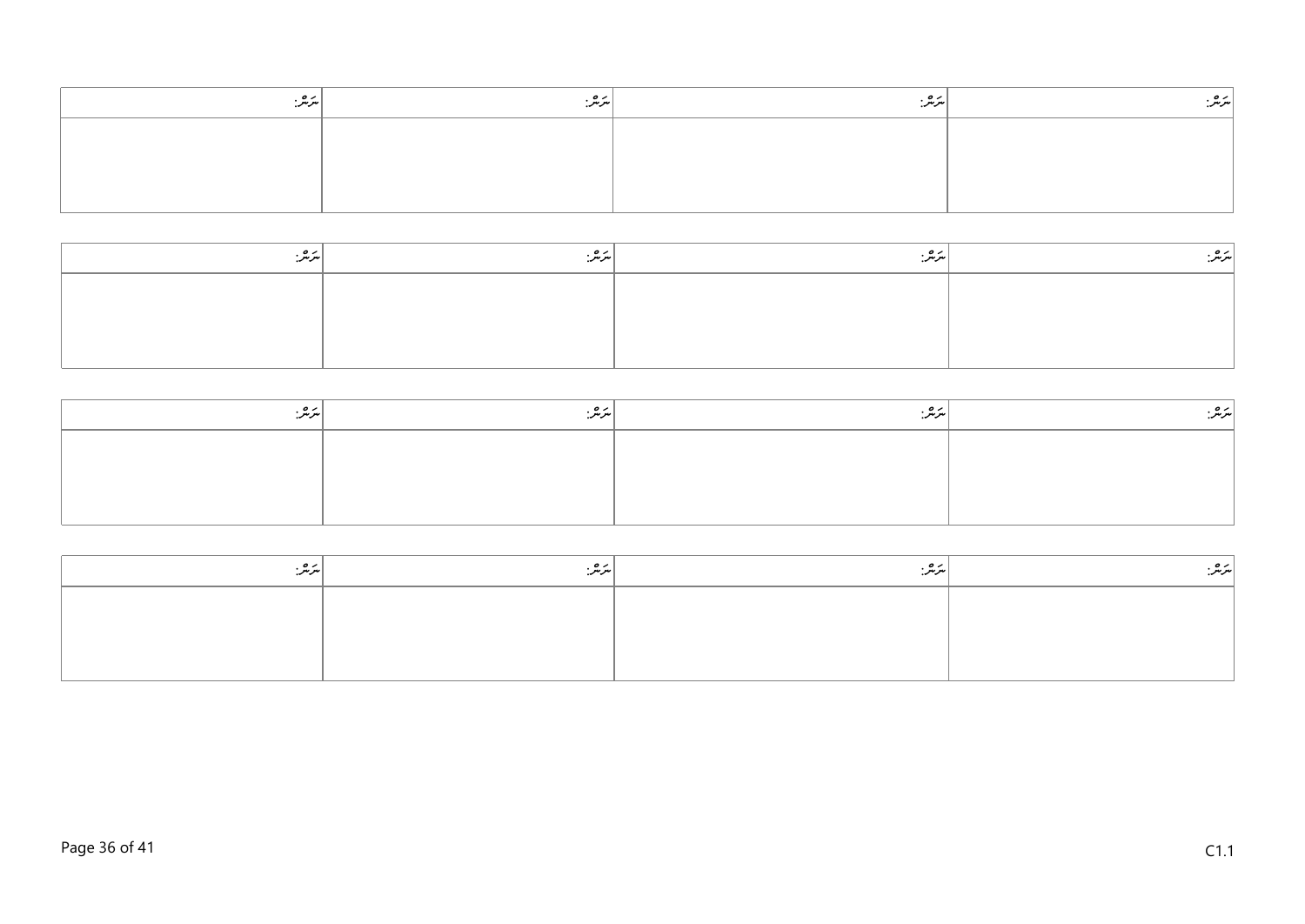| ير هو . | $\overline{\phantom{a}}$ | يرمر | اير هنه. |
|---------|--------------------------|------|----------|
|         |                          |      |          |
|         |                          |      |          |
|         |                          |      |          |

| ىبرىر. | $\sim$<br>ا سرسر . | يئرمثر | o . |
|--------|--------------------|--------|-----|
|        |                    |        |     |
|        |                    |        |     |
|        |                    |        |     |

| ابترىثر: | $\sim$<br>. . |  |
|----------|---------------|--|
|          |               |  |
|          |               |  |
|          |               |  |

|  | . ه |
|--|-----|
|  |     |
|  |     |
|  |     |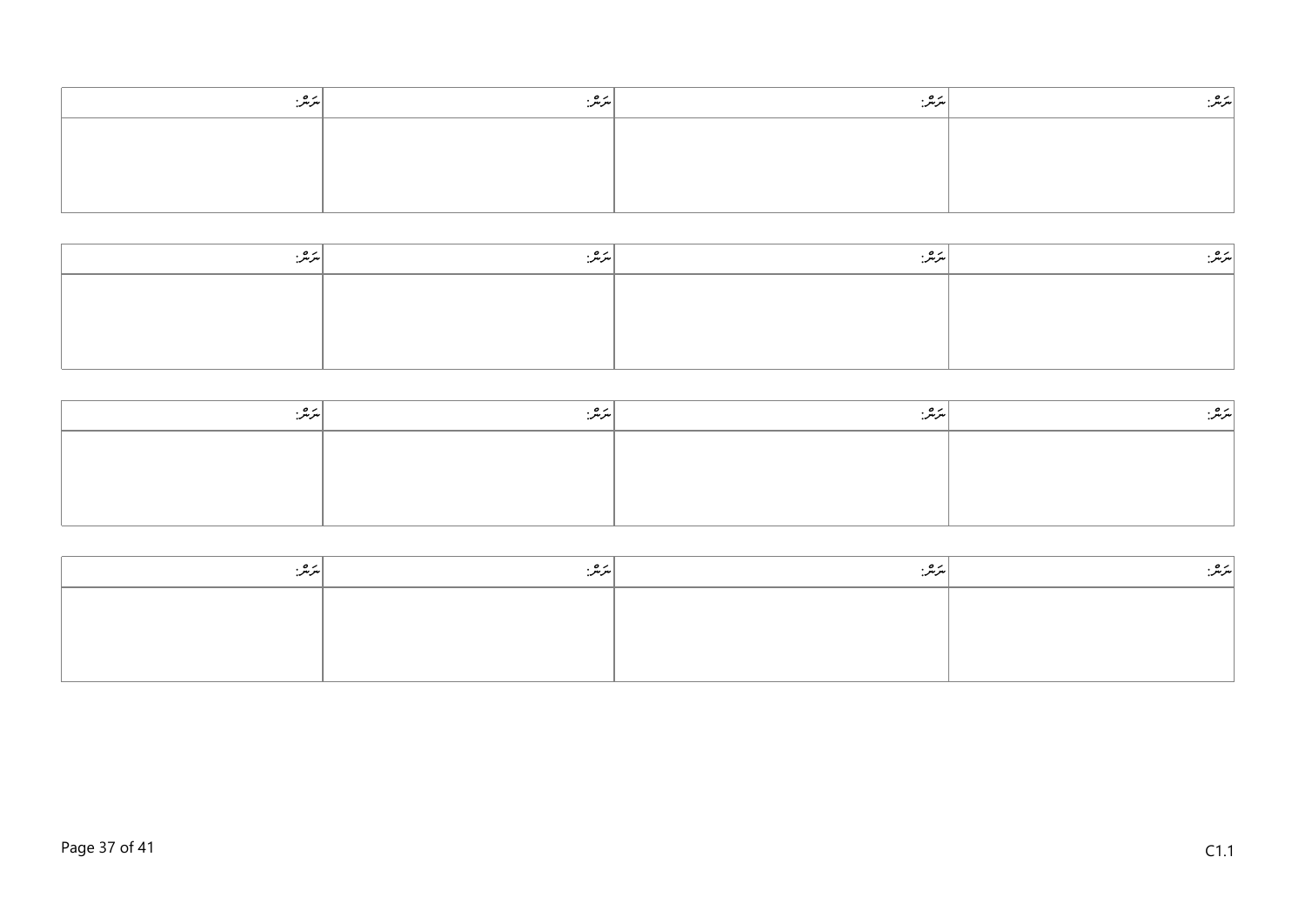| ير هو . | $\overline{\phantom{a}}$ | يرمر | اير هنه. |
|---------|--------------------------|------|----------|
|         |                          |      |          |
|         |                          |      |          |
|         |                          |      |          |

| ىبرىر. | $\sim$<br>ا سرسر . | يئرمثر | o . |
|--------|--------------------|--------|-----|
|        |                    |        |     |
|        |                    |        |     |
|        |                    |        |     |

| الترنثر: | ' مرتكز: | الترنثر: | .,<br>سرسر. |
|----------|----------|----------|-------------|
|          |          |          |             |
|          |          |          |             |
|          |          |          |             |

|  | . ه |
|--|-----|
|  |     |
|  |     |
|  |     |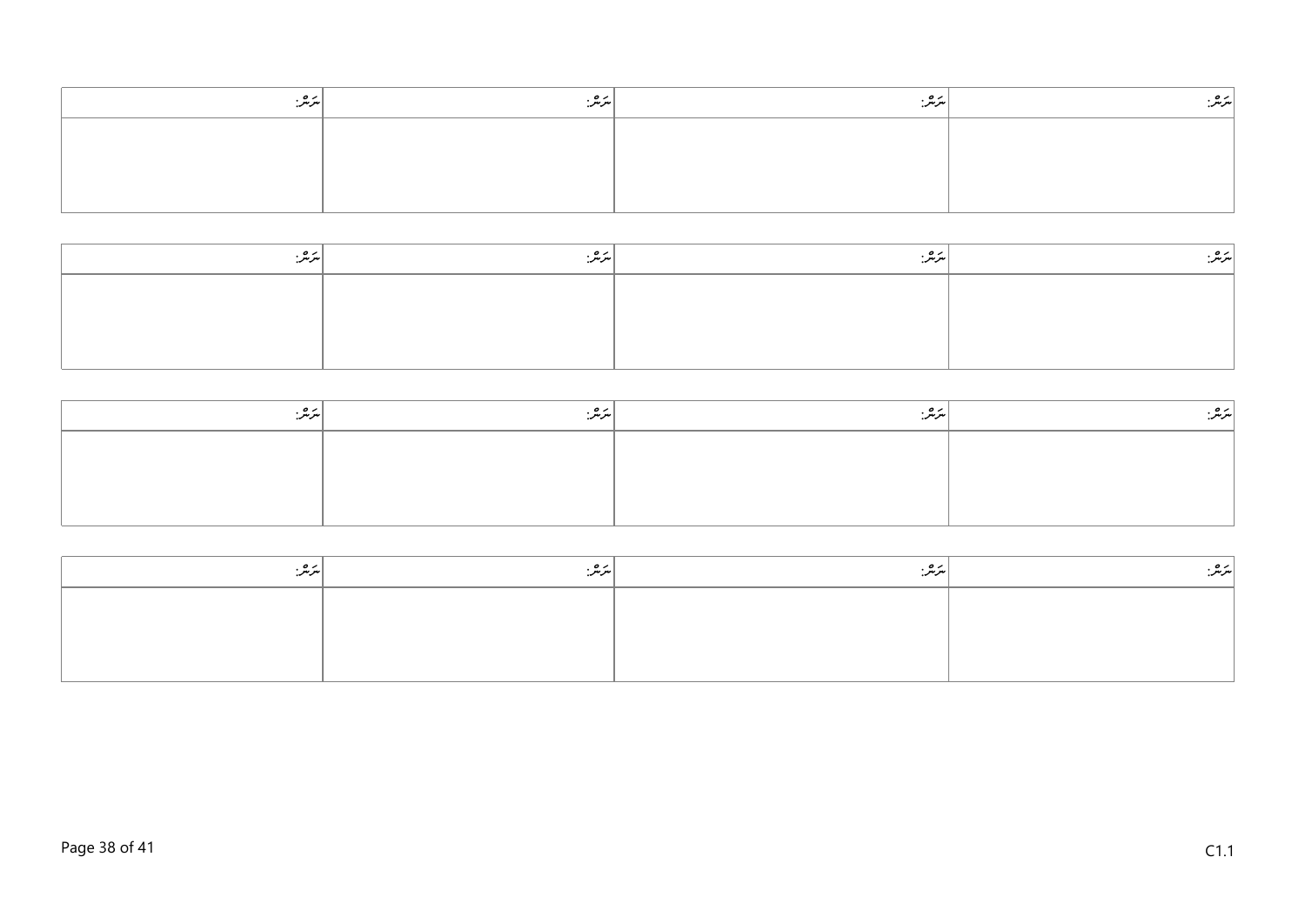| $\cdot$ | ο. | $\frac{\circ}{\cdot}$ | $\sim$<br>سرسر |
|---------|----|-----------------------|----------------|
|         |    |                       |                |
|         |    |                       |                |
|         |    |                       |                |

| ايرعر: | ر ه<br>. . |  |
|--------|------------|--|
|        |            |  |
|        |            |  |
|        |            |  |

| بر ه | 。 | $\sim$<br>َ سومس. |  |
|------|---|-------------------|--|
|      |   |                   |  |
|      |   |                   |  |
|      |   |                   |  |

| 。<br>. س | ىرىىر |  |
|----------|-------|--|
|          |       |  |
|          |       |  |
|          |       |  |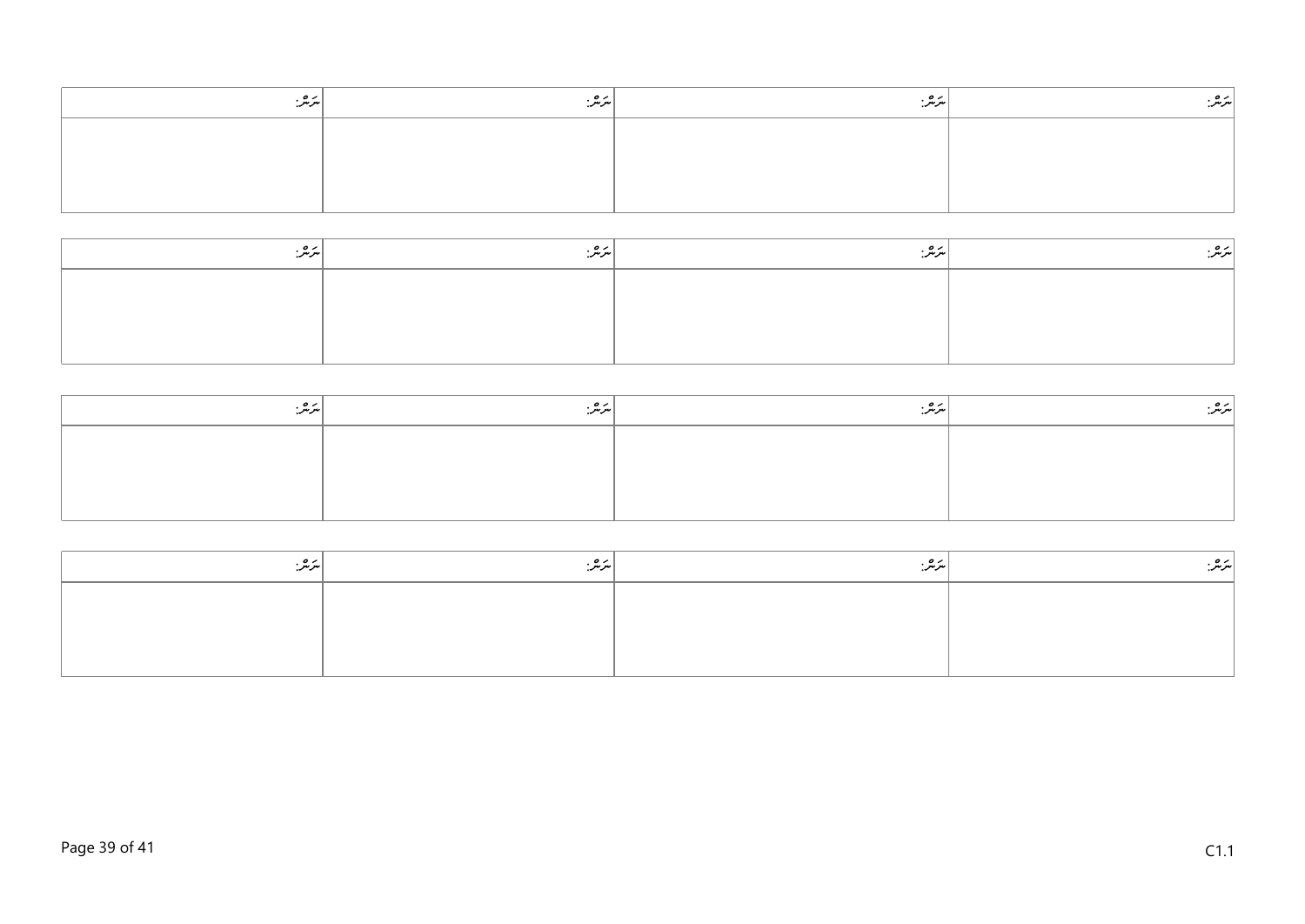| ير هو . | $\overline{\phantom{a}}$ | يرمر | لتزمثن |
|---------|--------------------------|------|--------|
|         |                          |      |        |
|         |                          |      |        |
|         |                          |      |        |

| ىبرىر. | $\sim$<br>ا سرسر . | يئرمثر | o . |
|--------|--------------------|--------|-----|
|        |                    |        |     |
|        |                    |        |     |
|        |                    |        |     |

| الترنثر: | ' مرتكز: | الترنثر: | .,<br>سرسر. |
|----------|----------|----------|-------------|
|          |          |          |             |
|          |          |          |             |
|          |          |          |             |

|  | . ه |
|--|-----|
|  |     |
|  |     |
|  |     |